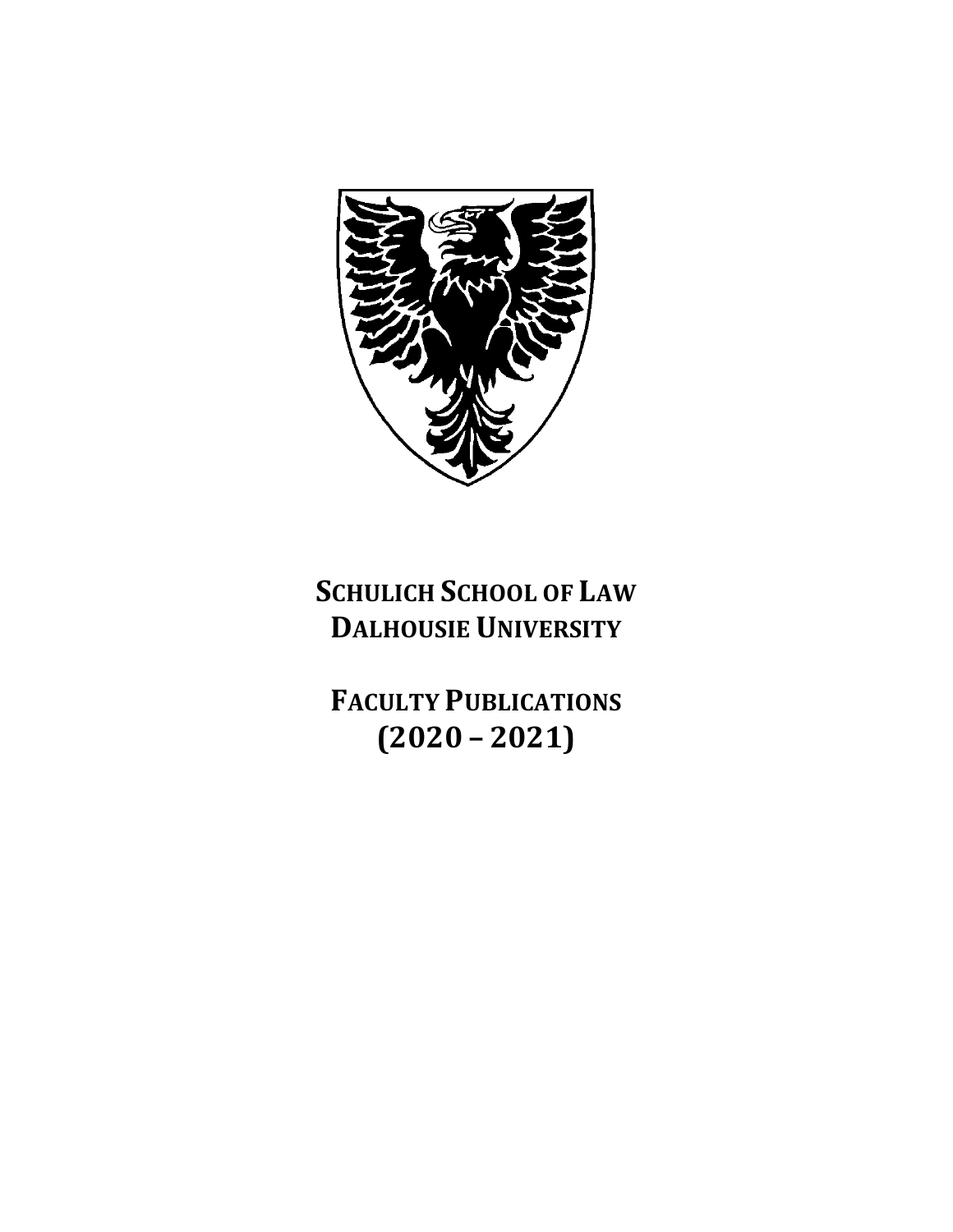# **Dalhousie Law Faculty Publications (2020 – 2021)**

# **Nayha Acharya –**

- Nayha Acharya, *Mediation, The Rule of Law, and Dialogue,* [2021] 46 Queen's Law Journal 69. (Peer reviewed)
- Ashwani Kumar and Nayha Acharya, *Teaching as Meditative Inquiry in Higher Education: The Antidote to Instrumentalism,* (2021) 12(10) Critical Education 1. (Peer reviewed)
- Nayha Acharya, *How Covid-19 Re-kindled the Spirit of Teaching*, in Shauna Van Praagh and David Sandomierski Ed, *Collage sur le droit et le savoir en temps de pandémie*, (2020) 25-4 Lex-Electronica 1-223. En ligne : [https://www.lex](https://www.lex-electronica.org/s/2084)[electronica.org/s/2084\)](https://www.lex-electronica.org/s/2084)

### **Forthcoming**

### **Accepted for Publication**

- Nayha Acharya and Rob Currie, "Digital Privacy in Civil Discovery: The Relevance of '*Charter* Values,'" in Chris Hunt and Robert Diab (Editors) *The Last Frontier: Digital Privacy and the Charter*, (Under contract with Thompson Reuters, projected publication in early Fall, 2021.)
- Nayha Acharya, *My Journey with Meditative Inquiry in Law Teaching and Scholarship*, book chapter in A. Kumar, "Engaging with Meditative Inquiry in Teaching, Learning, and Research: Realizing Transformative Potentials in Diverse Contexts*"* (Palgrave Publications, forthcoming in 2021) (Peer Reviewed)
- Nayha Acharya and Colin Jackson*, What I Wish I Knew When Started Law School: Using Autobiographical Inquiry to Invoke Empathetic Teaching*, (2021) Canadian Legal Education Annual Review, forthcoming.

### **Other (scholarly blogs, letters to the editor, opinion pieces, workshops or conferences organized, magazine articles, media interviews, radio talk shows)**

• In February 2021: Organized and hosted the Online Conference: *Interdisciplinary and Intercultural Exploration of the Work of J. Krishnamurti and its Relevance for Contemporary World Crises: A dialogue Between Indian and Canadian Voices,*  pursuant to the Shastri Indo-Canadian Institute grant noted above, and mentored Schulich School of Law student Michal Jeszka who was part of our organizing committee.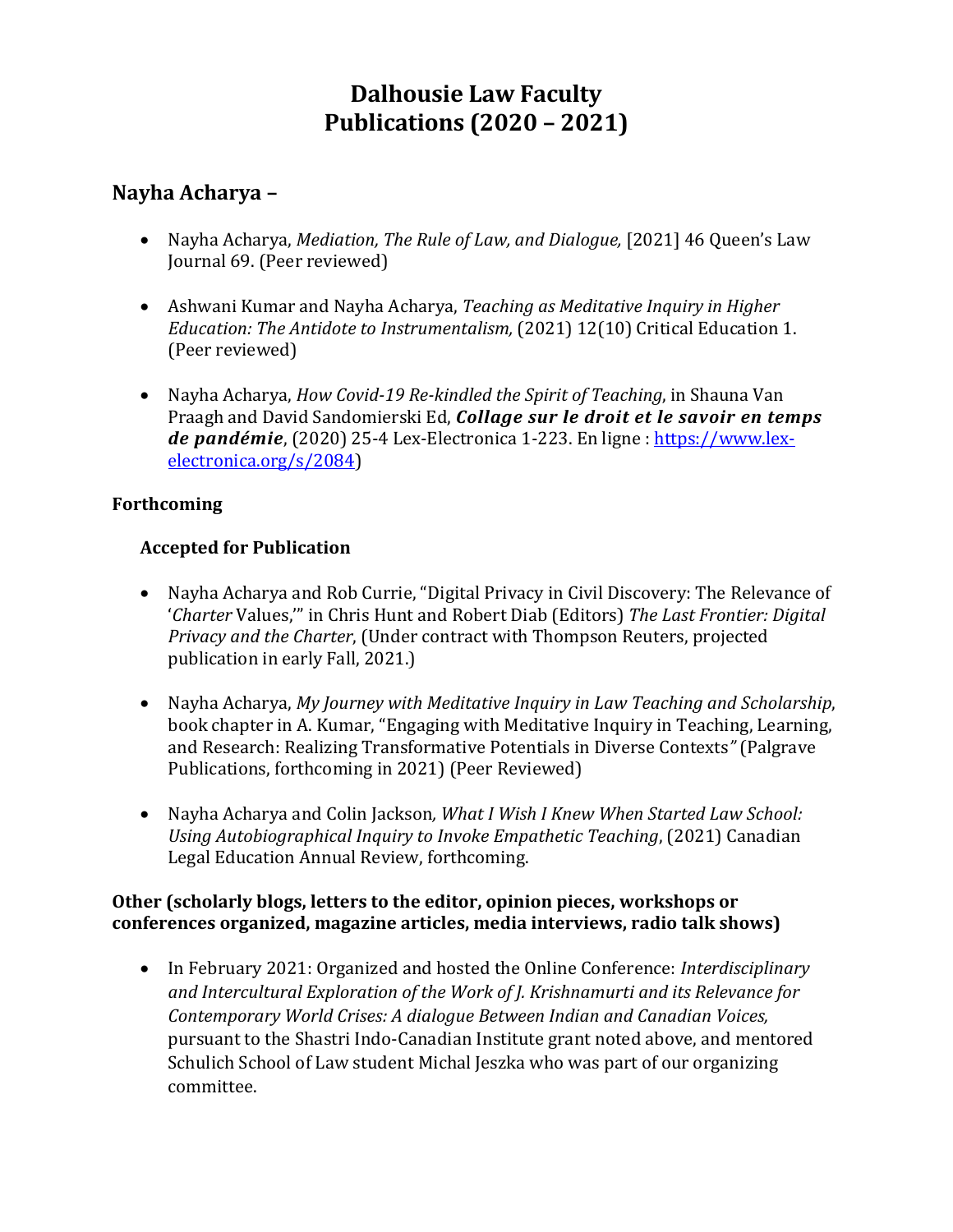- Edited conference proceedings of the above noted conferenced, published in Other Education: A Journal of Educational Alternatives. Available at: <https://www.othereducation.org/index.php/OE>
- Nayha Acharya, *What De-Colonizing Research Means to Me* (Blog Post for DLJ Blog) [Submitted]

# **Olabisi Akinkugbe -**

# **Peer-Reviewed Articles**

- *Africanization and the Reform of International Investment Law*, 53 Case W. Res. J. Int'l L. 7 (2021)
- *International Decision Commentary: Houngue Éric Noudehouenou v. Republic of Benin*, (2021) THE AMERICAN JOURNAL OF INTERNATIONAL LAW, Volume 115, Issue 2, pp. 281-287.
- O. D. Akinkugbe, *"Dispute Settlement Under the African continental Free Trade Area Agreement", African Journal of International and Comparative Law* November 2020, vol. 28, No. Supplement: pp. 138-158
- Co-Founder & Co-Editor In Chief, *Inaugural Issue*, Volume 1 *African Journal of International Economic Law* (2020). (Open Access)
- **Introduction to the Inaugural Issue of the African Journal of International Economic Law**

James Thuo Gathii and Olabisi D. Akinkugbe....................................... 5

- **The Economic Empowerment of Women in Africa: Regional Approaches to Gender Sensitive Trade Policies**  Clair Gammage and Mariam Momodu.................................................... 13
- **The Spread of Competition Law and Policy in Africa** Tim Büthe and Vellah Kedogo Kigwiru .................................................. 53
- **Competition Regimes in the Caribbean Community and Sub-Saharan Africa: A Comparison** Taimoon Stewart............................................................................................. 97
- **Africa in the Economy of Francesco: Rethinking the Ethics of the International Financial Order at the Intersection of Tax Justice and Catholic Social Teaching** Fernando C. Saldivar, SJ................................................................................ 173
- **Investment Law and Treaty Reform in Africa: Fragments and Fragmentation** Ndanga Kamau................................................................................................. 273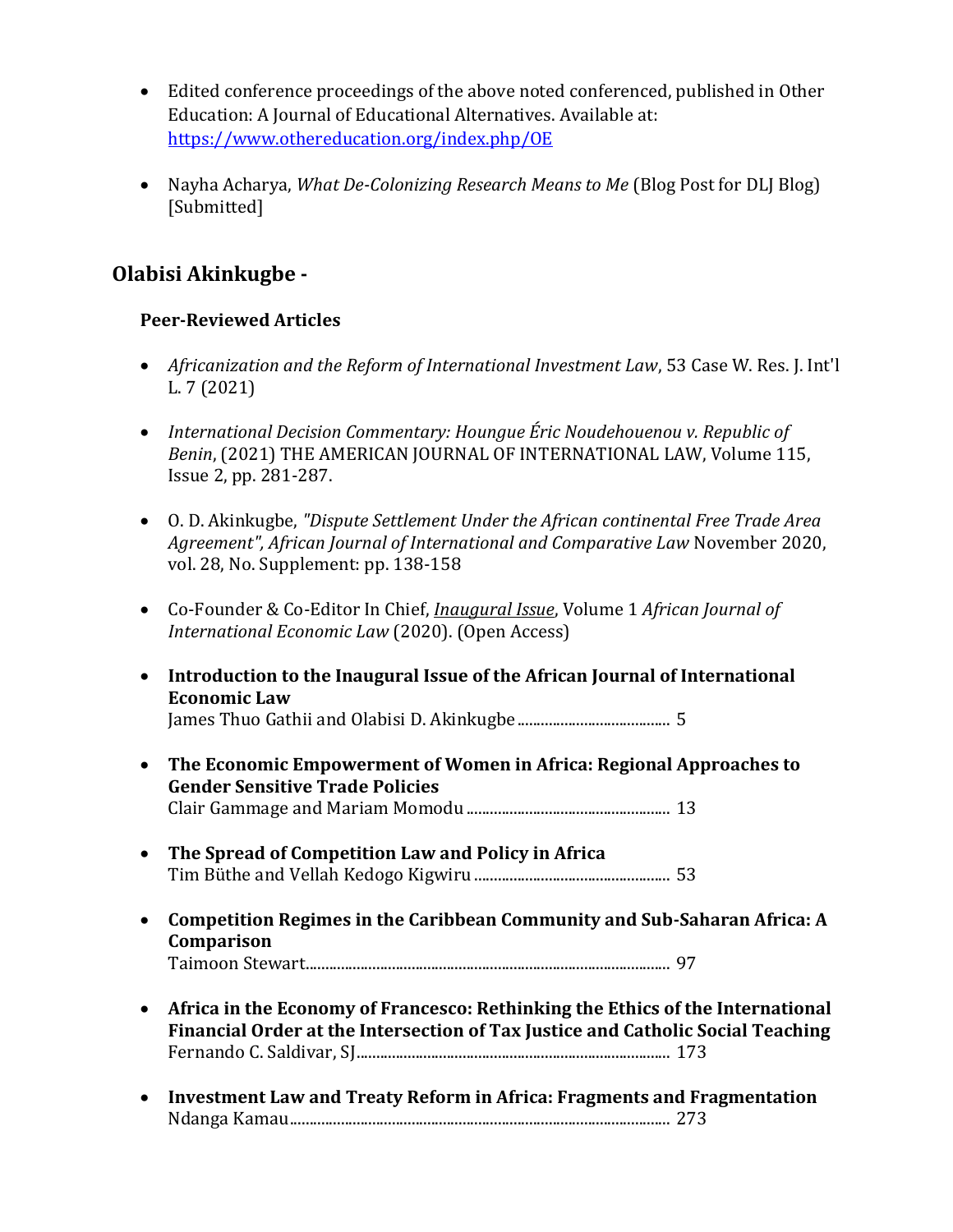- **Mapping Africa's Complex Regimes: Towards an African Centred AfCFTA Intellectual Property, (IP), Protocol** Titilayo Adebola .............................................................................................. 247
- **Theorizing Developmental Regionalism in Narratives of African Regional Trade Agreements (RTAs)**  Olabisi D. Akinkugbe...................................................................................... 307
- **African Practice in International Economic Law 2017-2019**  Amaka Vanni and Tsotang Tsietsi............................................................ 339
- **Case Note, British American Tobacco (BAT) v Attorney General of Uganda, (EACJ, First Instance Division 2019) and GETMA International v The Republic of Guinea OHADA Common Court of Justice and Arbitration, (CCJA)**  Harrison Otieno Mbori.................................................................................. 357

#### **Book Chapters**

- *The Politics of Regulating and Disciplining Judges in Nigeria* in Richard Devlin and Sheila Wildeman, DISCIPLINING JUDGES, (Edward Elgar, 2021) pp. 254-277.
- *Towards an Analyses of the Mega-Politics Jurisprudence of the ECOWAS Community Court of Justice* in James Thuo Gathii (eds.) THE PERFORMANCE OF AFRICA'S INTERNATIONAL COURTS: USING INTERNATIONAL LITIGATION FOR POLITICAL, LEGAL, AND SOCIAL CHANGE, pp. 149-177 (2020, Oxford University Press)

### **Book Review (in Peer-Reviewed Journal)**

• Olga Martin-Ortega and Claire Methven O'Brien Eds., PUBLIC PROCUREMENT AND HUMAN RIGHTS: OPPORTUNITIES, RISKS AND DILEMMAS FOR THE STATE AS BUYER; (2021) 6:1 BUSINESS AND HUMAN RIGHTS JOURNAL 174-177.

#### **Blogs**

- *Symposium Teaching and Researching International Law: Global Perspectives*. AFRONOMICSLAW BLOG (Over 30 blog posts from Africa, Asia, Latin America, Caribbean and Europe), Co-Convenor, AfronomicsLaw & the National University of Singapore, Centre for International Law.
- *Symposium Introduction: Vulnerabilities in the Trade and Investment Regimes in the age of COVID-19*, AFRONOMICSLAW BLOG, August 18, 2020. (**Co-convener** with Clair Gammage)
- *Judicial Nullification of Presidential Elections in Africa: Peter Mutharika v Lazarus Chakera and Saulos* Chilima in Context, AFRONOMICSLAW BLOG, 3 July 2020. (With James Thuo Gathii)

### **Forthcoming**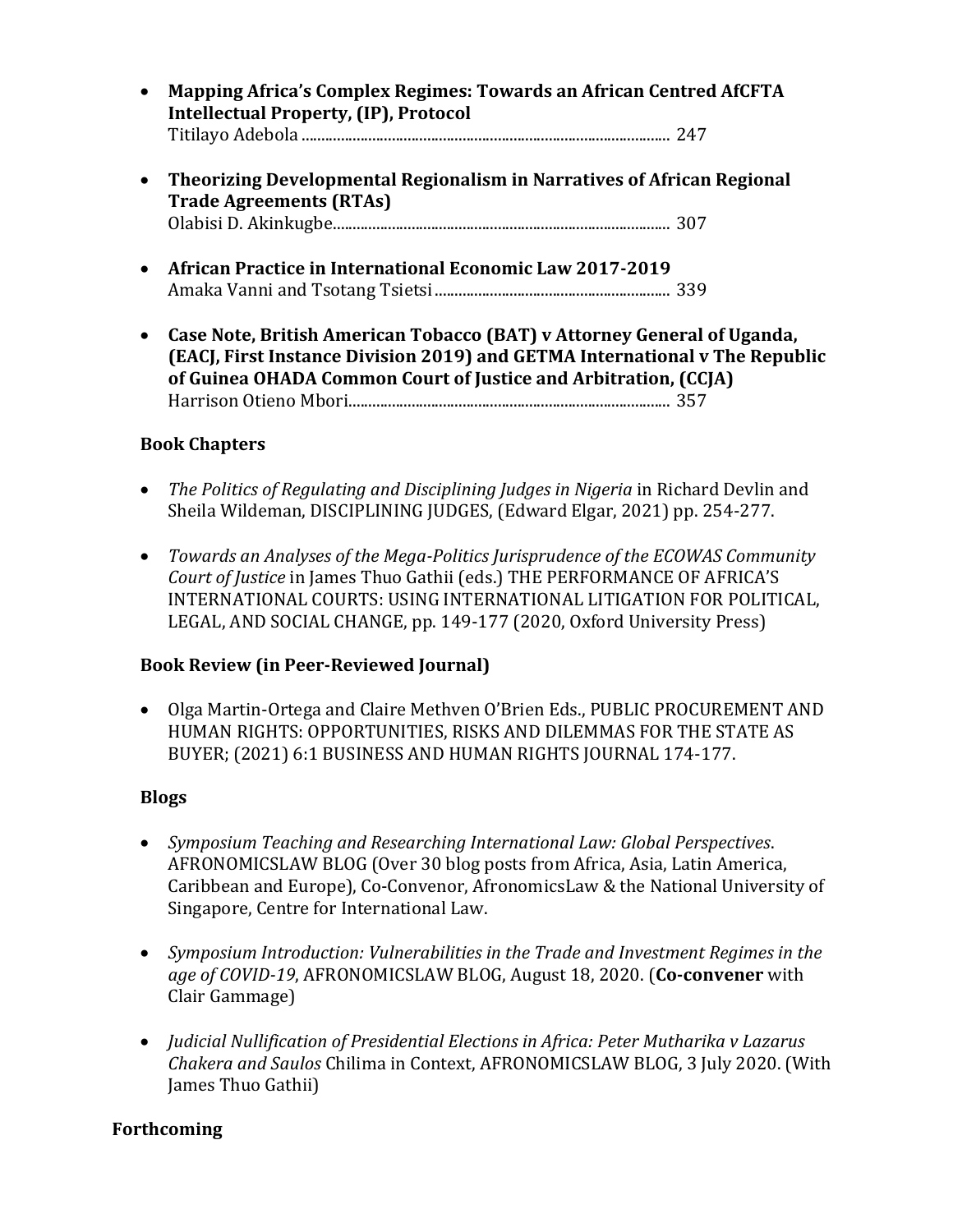### **Book Chapters (Peer Reviewed)**

- *Dispute Settlement under the African Continental Free Trade Area*, Hélène Ruiz Fabri (ed) in *Max Planck Encyclopedia of International Procedural Law* (Oxford University Press, Forthcoming, 2021)
- *A Critical Appraisal of the African Continental Free Trade Area Agreement* in INTERNATIONAL ECONOMIC LAW FROM A (SOUTH) AFRICAN PERSPECTIVE, Franziska Sucker, and Kholofelo Kugler (eds.) (JUTA Law, South Africa; Forthcoming 2021)

# **Articles**

- *Socio-Legal Approaches to International Economic Law in Africa*, CHICAGO JOURNAL OF INTERNATIONAL LAW, Volume 22.1, (Forthcoming Summer 2021)
- *Doing Development Differently: Reorienting Sino-African Trade and Investment Relations After the Pandemic*, ASIA EUROPE JOURNAL (Forthcoming 2021) (with Clair Gammage)

### **Book**

• LAW, ECONOMICS & REGIONALISATION IN AFRICA - A SOCIO-LEGAL ANALYSIS OF THE ECONOMIC COMMUNITY OF WEST AFRICAN STATES – (Routledge, International Economic Law Series Forthcoming 2021)

### **Works in Progress**

- *Judicializing Election Disputes in Africa's International Courts* (Invited: JOURNAL LAW AND CONTEMPORARY PROBLEMS,) (with James Thuo Gathii) (**PR**)
- *Corporate Structures and the Attribution Dilemma in Multinational Enterprises,* (Invited Edited Volume by Melissa J. Durkee, THE LAW AND LOGISTICS OF ATTRIBUTION: CONSTRUCTING THE IDENTITY AND RESPONSIBILITY OF STATES AND FIRMS. Proposed Publisher: Cambridge University Press, ASIL Studies in International Legal Theory) (with James Thuo Gathii)
- Book Review: AFRICAN PERSPECTIVES ON SELECTED MARINE, MARITIME AND INTERNATIONAL TRADE LAW TOPICS, P. Vrancken and Charl Hugo (Eds). (African Sun Media, 2020); OCEAN YEARBOOK OF INTERNATIONAL LAW (2021)

# **Jamie Baxter -**

**Open Source Legal Casebook Project** [\(https://www.opensourcelaw.ca/courses/property/\)](https://www.opensourcelaw.ca/courses/property/)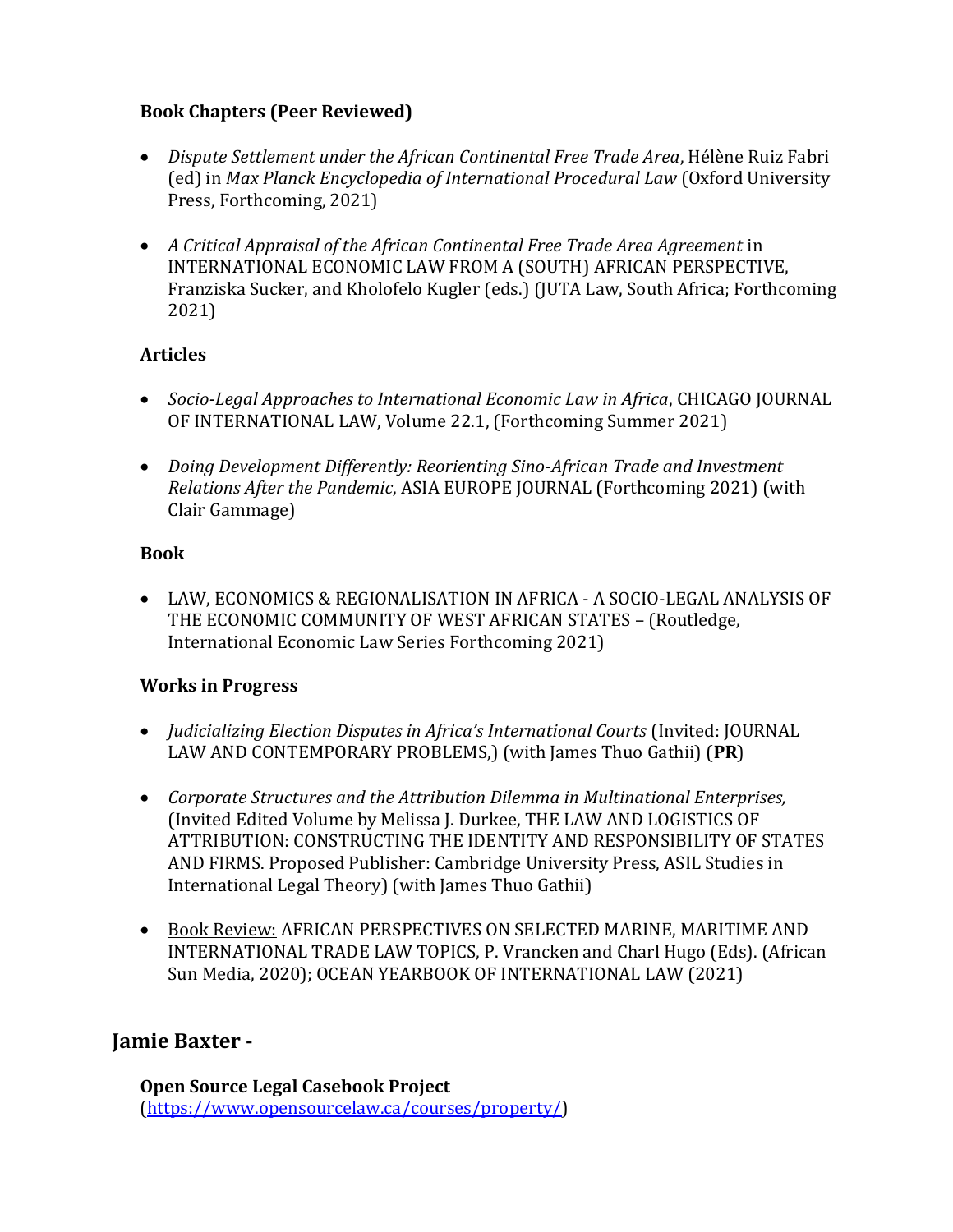Because of a growing dissatisfaction with the casebooks available to teach 1L Property, I dedicated significant time and effort early in my sabbatical year to rethinking both the content of the course and the means by which students received and engaged that content. As I explored options, I came to realize the enormous untapped potential for a truly "open source" model of legal casebook publishing.

Law school teachers (and university teachers more generally) are increasingly interested in making learning materials more accessible to students and to each other. Several "open educational resources" (OER) models have emerged, which are free to access in various digital formats online and make it possible for teachers to adapt and remix content to suit their own goals, needs and styles. But one limitation of current OER models is that, while the content may be open and freely accessible, the various platforms used to host and publish that content are proprietary or difficult to set up, and they normally store content in formats that are incompatible with–or hard to translate to–other platforms.

The opensourcelaw.ca project I developed this year envisions a fully open source platform for casebook development based on a small set of well-supported open software packages and content authoring technologies. The key result is that anyone can copy the "source code" for casebooks based on this model and host them independently, for free, maintaining full control over their content and maximum flexibility in design, while ensuring that all this remains in the most open and accessible formats to share and improve in the future.

There is a unique aspect of legal pedagogy that makes this open source model feasible: our primary learning materials–court cases, statutes, etc.–are already freely accessible. The challenge is to get these materials into a format that law teachers can work with (edit, comment, etc.) and which makes it easy to share this work with others. To meet this challenge, I partnered with the Canadian Legal Information Institute (CanLii) and was granted access to their full content database to explore new way to import any case or statute from their repository into a casebook developed on the opensourcelaw.ca platform.

I am in the final stages of authoring the materials for my Property course on this platform and plan to pilot the casebook during the 2021-22 academic year. I am also completing the draft of an academic article that describes this work in the context of law school teaching and pedagogy.

#### **Food Law Workshop** [\(https://www.foodlawworkshop.com\)](https://www.foodlawworkshop.com/)

Work on the opensourcelaw.ca project got me thinking about how similar questions and possibilities around accessibility might be relevant to my research work. My work on food law and food systems governance is increasingly driven by and connected to the work of community organizations and local governments. These actors often have pressing research needs, on a relatively short time horizon, and want the results of that research to be easily accessible by the general public. Traditional research outputs (books, chapters, journal articles, etc.) are ill suited to these needs. This challenge led me to develop a new online research portal–the *Food Law Workshop*–to publish ongoing research in an accessible format.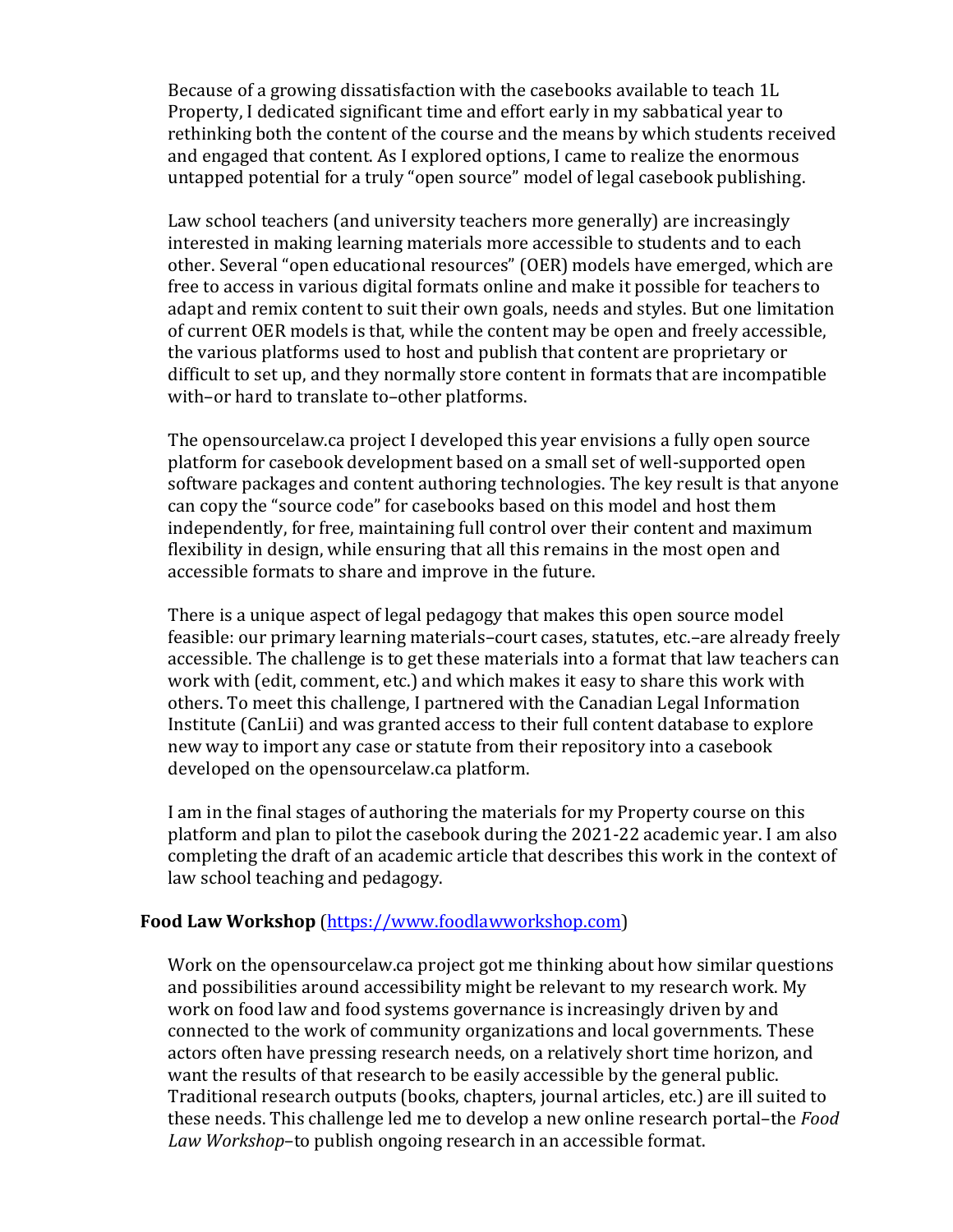The primary purposes of the Food Law Workshop to date are threefold. First, I am aiming to publish bite-sized writing pieces that fall somewhere between a traditional blog post and a longer piece of academic writing. The goal is to ensure that these pieces are thoughtful, well-researched and accurately cited, but also crafted in way that is accessible to a broader audience (for example, this piece on "Food as a Social-Ecological System", [www.foodlawworkshop.com/post/ses/\)](http://www.foodlawworkshop.com/post/ses/). I have found that this type of rapid research output has been invaluable when consulting with research partners and expanding our research network in the course of developing our project on governing regional food systems. Second, much of my recent work on food systems is heavily data-driven and the Food Law Workshop platform allows me to present quantitative data and data analysis easily and effectively (for example, this piece on "Tracking Food Flows", [www.foodlawworkshop.com/post/flows\\_intro/\)](http://www.foodlawworkshop.com/post/flows_intro/).

Third, the Food Law Workshop site will serve as a repository for public legal information as part of a project to develop a "legal food hub" for Nova Scotia. Based on my work on regional food governance, I came to realize that lawyers play an important but under-appreciated role in supporting food systems change. Linking to some of my earlier research on rural access to justice and building on the "legal food hub" model developed in New England, we have begun to create a series of legal information guides addressing key legal issues facing farmers and food entrepreneurs in the province (such as how to design a farmland lease or how to structure a food business). This spring and summer, a student research assistant has worked to draft three sample guides and we are in the process of having these reviewed by expert practitioners, at which point we will make these guides available on the Food Law Workshop website. We anticipate working with stakeholders and partners across the food system this coming year to identify further issues and to develop and refine new legal information materials. An additional component of this work is the process of building a network of lawyers around the province with expertise and interest in supporting the regional food system as a means to promote lawyers' roles in food systems change and to connect them with potential clients.

### **Other Activities**

• In addition to the activities described above, I completed and submitted for publication a revised chapter on "Access to Justice" in Woolley et al., *Lawyers' Ethics and Professional Regulation*, 4th edition.

# **Kim Brooks –**

- **R** "Portrait of a Transplant Artist" (2020) 48(8/9) *Intertax* 698 707.
- "A Hitchhiker's Guide to Comparative Tax Scholarship" (2020) 24:1 *Florida Tax Review* 1 - 50.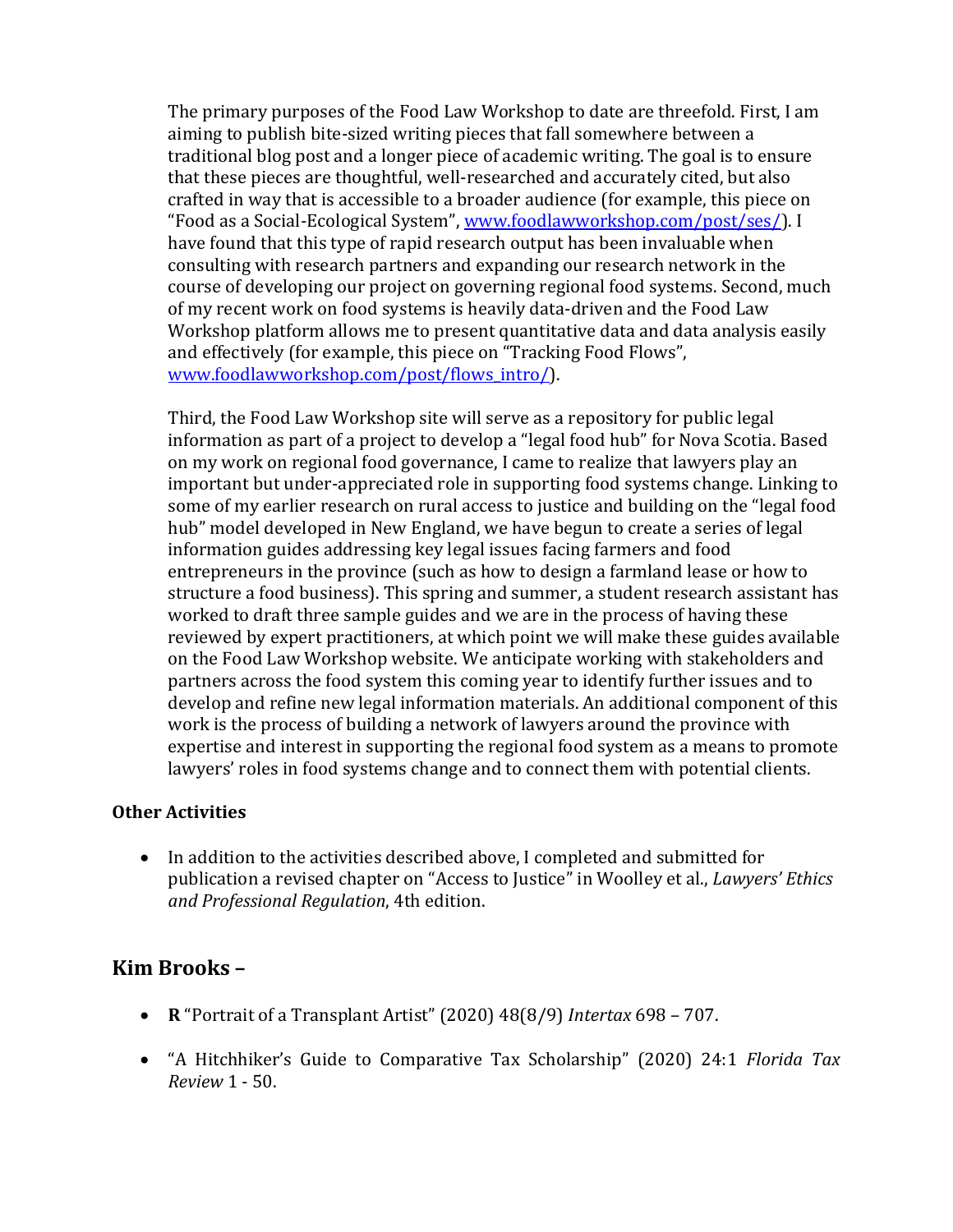- "The History of Canada's Double Tax Conventions" in Michael Land and Ekkehart Reimer, eds., *The History of Double Tax Conventions in the Pre-BEPS Era* (The Netherlands: IBFD, 2021), chapter 20 (583 – 621).
- "The logic, policy, and politics of tax law" in Arthur Cockfield et al, eds., *Materials on Canadian Income Tax* (16th ed.) (Toronto: Carswell, 2020).
- "Canada" in *cahiers: Restructuring the Treaty Network*, volume 105 (International Fiscal Association, 2020), 219 - 238 (with Shaira Naiji and Jim Samuel).
- *Canadian Tax Journal* (2020) 68(2):
	- **-** Ariel Jurow Kleiman, Amy K. Matsui, and Estelle Mitchell, *The Faulty Foundations of the Tax Code: Gender and Racial Bias in Our Tax Laws*
	- **-** Palma Joy Strand and Nicholas Mirkay, "Racialized Tax Inequity: Wealth, Racism, and the US System of Taxation"
	- **-** Meredith Conway, "And You May Ask Yourself, What is that Beautiful House: How Tax Laws Distort Behavior Through the Lens of Architecture"
	- **-** Rachel Davies and Miranda Stewart, "The Gatekeeper Court: For the Revenue or for the Taxpayer"
	- **-** Lily Batchelder and David Kamin, "Taxing the Rich: Issues and Options"
	- **-** Kerrie Sadiq and Richard Krever "Actions to counter base erosion and profit shifting: A general report"
	- **-** Daisy Ogembo, "Are Presumptive Taxes a Good Option for Taxing Self-Employed Professionals in Low & Middle-Income Countries?"
	- **-** Reuven Avi-Yonah, *Advanced Introduction to International Tax Law*
	- **-** Mark Brabazon, *International Taxation of Trust Income: Principles, Planning and Design*
	- **-** Carlo Garbarino, *Taxation of Bilateral Investments: Tax Treaties After BEPS*

### **Forthcoming**

### **Accepted for Publication**

• **R** "Fostering Self-Development, Passion and Engagement, and Stress Management in Large Law School Classrooms" (2020) *Canadian Legal Education Annual Review* (forthcoming).

#### **Other (scholarly blogs, letters to the editor, opinion pieces, workshops or conferences organized, magazine articles, media interviews, radio talk shows)**

• DLJ chief editor

# **Cynthia Chewter –**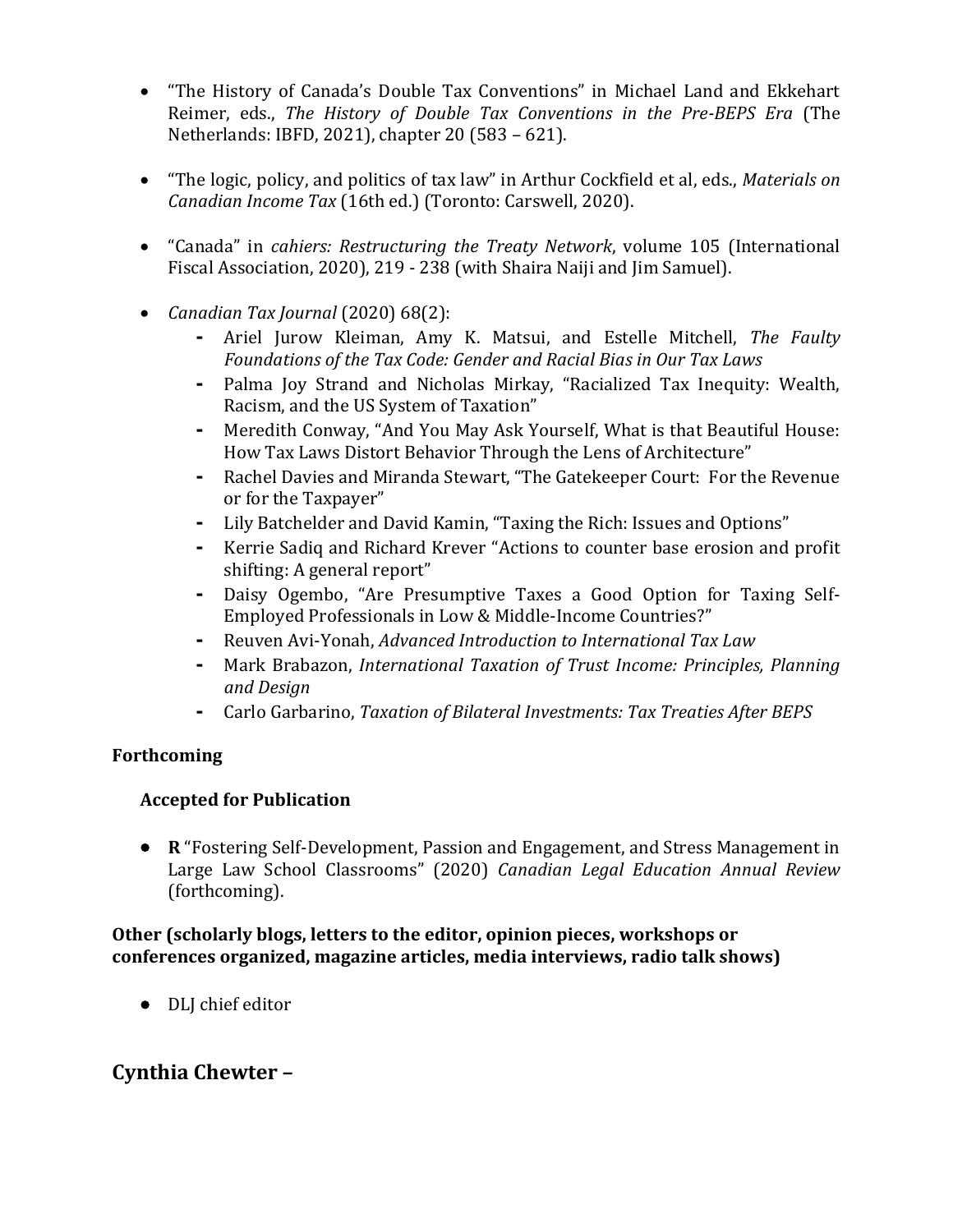• My most recent publication was a book chapter: "Consent to Treatment" in Michael Hadskis, Leah Hutt & Mary McNally eds, *Dental Law in Canada*, 3d ed (Toronto: LexisNexis, 2019).

# **Aldo Chircop –**

# **Book**

• Chircop, M. McConnell & Scott Coffen-Smout, eds. (2021. *Ocean Yearbook*, vol. 35 (Leiden: Nijhoff). (R)

### **Report**

• *Competencies of the International Seabed Authority and the International Maritime Organization in the context of activities in the Area*, ISA Technical Study No. 25 (Kingston, Jamaica: International Seabed Authority, 2019) (open access: [https://www.isa.org.jm/node/20152\)](https://www.isa.org.jm/node/20152) (actually in press in 2021).

### **Articles & chapters in books (R denotes peer reviewed)**

- E. Riddell-Dixon and A. Chircop (2021). "A Changing Arctic: Political and Legal Considerations". In P. Whitney Lackenbauer and Peggy Mason (eds), *Beyond the Cooperation-Conflict Conundrum: Proceedings of an Arctic Security Webinar Series* (North American and Arctic Defence and Security Network). 71-94. (open access)
- Chircop (2021). "The Role of the IMO in Protecting Marine Biodiversity." In N. Boillot & B. Quefellec (eds), *Le transport maritime et la protection de la biodiversité*. Paris: Editions A. Pedone. 31-51. (R)
- K. Bartenstein and A. Chircop (2020). "Polar Shipping Law". In K. Scott and D. VanderZwaag (eds), *Research Handbook on Polar Law*. Cheltenham, UK: Edward Elgar. 370-389. (R)
- Chircop (2020). "Obligations of Flag States in Exclusive Economic Zones." In Øystein Jensen (ed), *The Development of the Law of the Sea by the International Judiciary*. Cheltenham, UK: Edward Elgar. 139-167. (R)
- Chircop (2020). "The Polar Code and the Arctic Marine Environment: Assessing the Regulation of the Environmental Risks of Shipping." *Journal of International Marine and Coastal Law* 35: 533-569.
- Chircop and M. Czarski (2020). "Polar Code Implementation in the Arctic Five States: Has Legislative Harmonization Recommended by AMSA Been Achieved?" *Polar Journal* 10(2): 303-321, DOI: [10.1080/2154896X.2020.1799614.](https://www.tandfonline.com/doi/full/10.1080/2154896X.2020.1799614)

### **Forthcoming publications**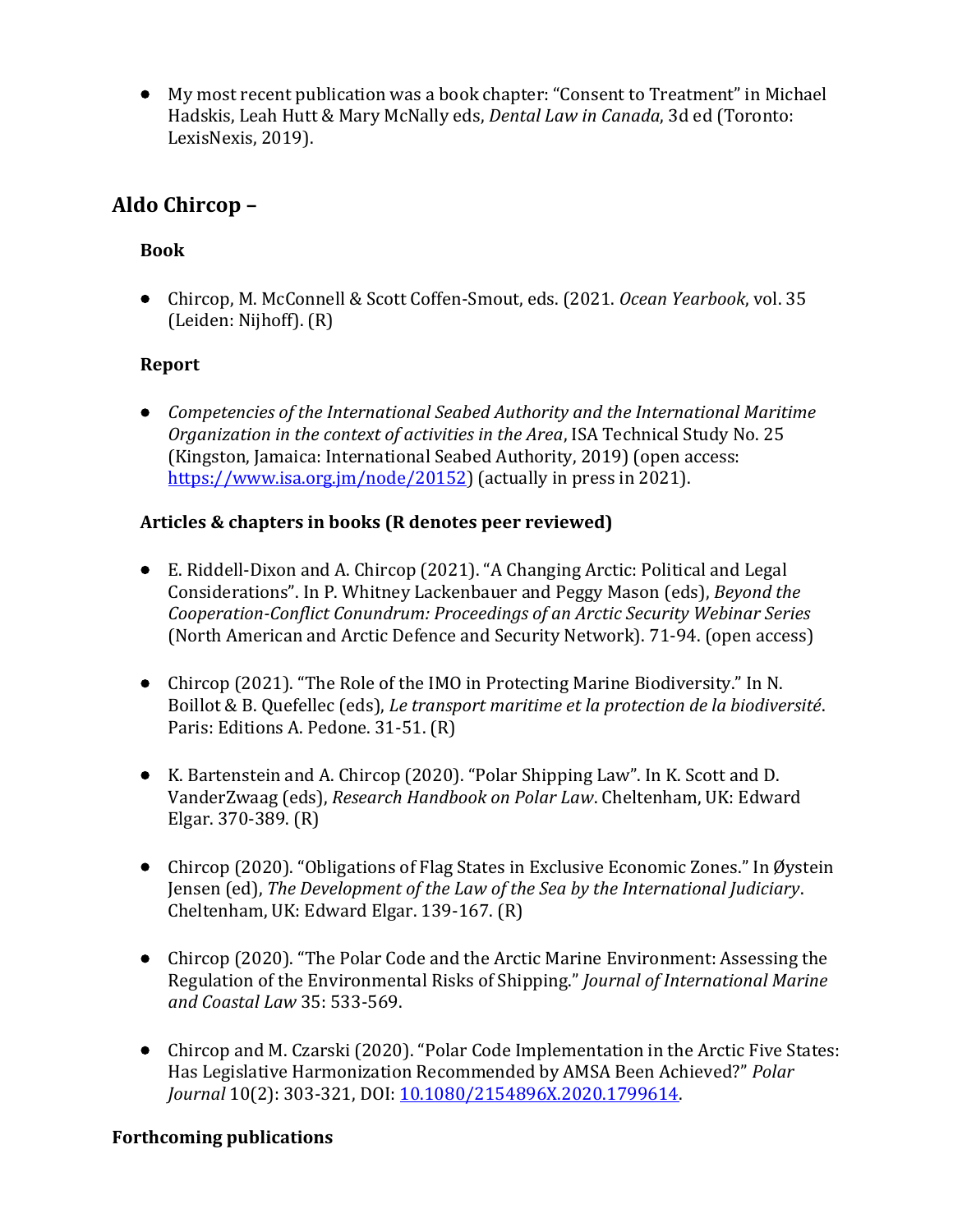- Chircop, A. Ascencio-Herrera and F. Haag (2022). "Coordinating UNCLOS Regimes: An Analysis of the Interface of the Competencies of the ISA and IMO with respect to Activities in the Area". In D. Langlet and N, Krabbe (eds), *Bioprospecting, Biodiversity and Novel Uses of Marine Resources: New approaches in international law* (accepted, forthcoming as open access).
- J. Dalziel, A. Chircop, F. Goerlandt and R. Pelot (2022). "Regulatory Capture in the Shipping Industry: An Exploration". In B. Campbell (ed), *Corporate Regulatory Power in a Time of Pandemic, Inequality and Climate Emergency: Pathways to Transformative Change* (submitted).
- Bishop, J. Owen, L. Wilson, T. Eccles, A. Chircop, L. Fanning (2022). "Icebreaking Governance and Inuit rights in Nunavut". Submitted to *Marine Policy*.
- Chircop (2021). "Arctic Shipping and the Polar Code." Forthcoming in A. Dey Nuttall & M. Nuttall, eds., *The Routledge Handbook of Arctic Politics*. Routledge. (accepted) (the publication continues to suffer delays because of health concerns of the coeditors). (R)

### **Unpublished reports**

- Chircop (2021). Port State Jurisdiction and the Decarbonization of International Shipping: A Study of the Jurisdictional Aspects of Proposed European Union Measures. A Report to the World Shipping Council, Washington D.C., 16 April 2021.
- Chircop (2021). *Re Haida Claim to Lands, Territories and Resources in the Marine Context: A Hypothetical Reference*. Prepared for White Raven Law Corporation, Vancouver, B.C., 5 May 2021.
- International Working Group on Polar Shipping (2021), Report to the Executive Council and Assembly of the Comité Maritime International.

#### **Other (scholarly blogs, letters to the editor, opinion pieces, workshops or conferences organized, magazine articles, media interviews, radio talk shows) (N/A this year)**

• Aldo Chircop on illegal drug smuggling by small fishing vessels, in a feature article for *Smithsonian Magazine*, 12 November 2020.

# **Stephen Coughlan –**

# **Books**

• Don Stuart and Steve Coughlan, Learning Canadian Criminal Law (15th ed.) (Toronto: ThomsonReuters, 2021)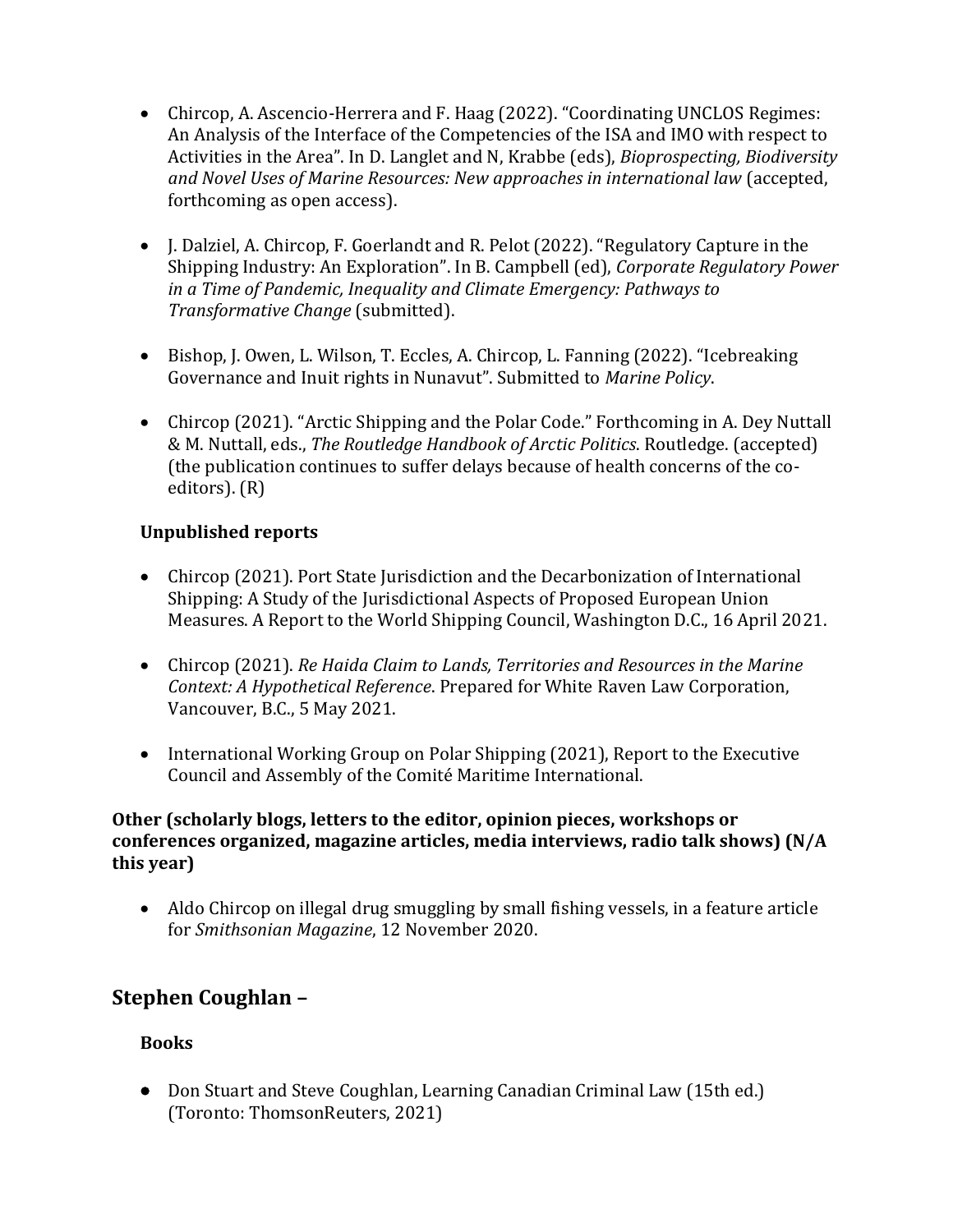• Steve Coughlan, Rob Currie and Michelle Lawrence, Annual Review of Criminal Law 2019, (Toronto: Carswell, 2020)

### **Articles**

• "*Sullivan*: Can a Section 7 Violation Ever be Saved by Section 1?" (2020) 63 CR (7th) 157

### **Case Comments**

- *R v Hopkins* (2021) 69 CR (7th) 360
- *R v Craigg* (2021) 69 CR (7th) 180
- *R v Sahal* (2021) 68 CR (7th) 136
- *R v Quebec (Procureure generale) c 9147-0732 Quebec Inc* (2021) 67 CR (7th) 225
- *R v Edwards* (2020) 66 CR (7th) 312
- *R v Sharma* (2020) 65 CR (7th) 1
- *R v Lichtenwald* (2020) 64 CR (7th) 270
- *R v Penton* (2020) 64 CR (7th) 411
- *R v Nygaard* (2020) 63 CR (7th) 438
- *R v KGK* (2020) 61 CR (7th) 233

### **Unpublished reports**

• I provided a confidential independent legal opinion on a proposed amendment to the *Criminal Code* to a member of the Senate of Canada.

# **Elaine Craig –**

- Elaine Craig, "Private Records, Sexual Activity Evidence, and the *Charter of Rights and Freedoms"* (2021) 58:4 Alberta Law Review (forthcoming). **[R]**
- Elaine Craig, "The Quotidian and Constitutive Practice of Police Brutality Against Indigenous People" Review: Sherene Razack, "Settler Colonialism, Policing and Racial Terror: The Police Shooting of Loreal Tsingine" (2020) Feminist Legal Studies 28 in online journal: Jotwell Equality Section (2021).

# **Submitted**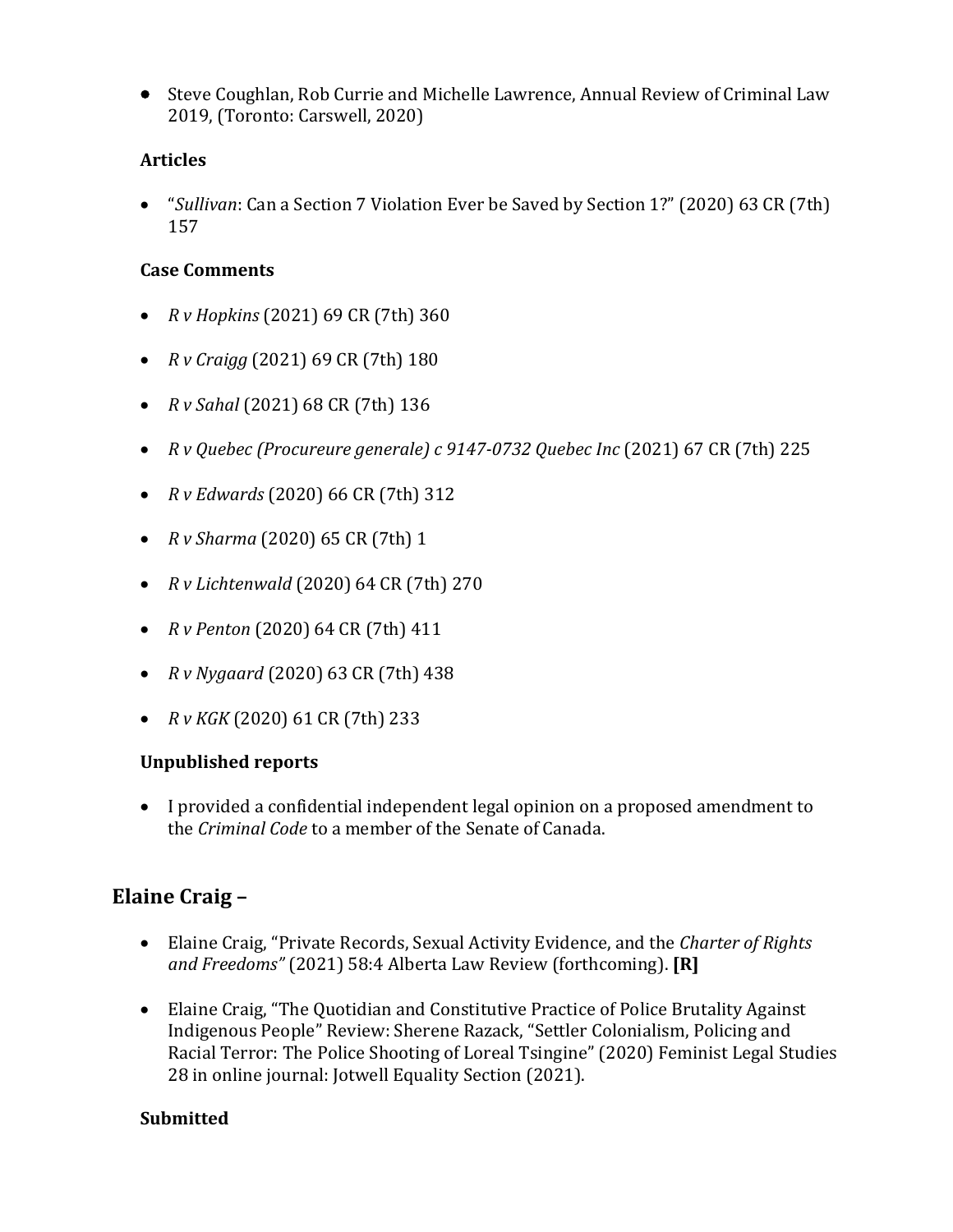• Elaine Craig, "The Legal Regulation of Sadomasochism and the So-Called Rough Sex Defence"

#### **Other (scholarly blogs, letters to the editor, opinion pieces, workshops or conferences organized, magazine articles, media interviews, radio talk shows)**

### **Blogs/Opinion Pieces**

- Elaine Craig (with Elizabeth Sheehy) Opinion Editorial "The New Sexual Assault Training Law is a Meaningless Political Gesture" – Globe and Mail – May 11, 2021
- Elaine Craig Opinion Editorial "Do We Still Need to Teach Judges Not to Rely on Stereotypes About Sexualized Violence?" – Globe and Mail – March 1, 2021

# **Robert Currie –**

- Steve Coughlan, Michelle Lawrence & Robert J. Currie, *Annual Review of Criminal Law* 2019 (Toronto: Carswell, 2020)
- "Extradition" in Joel E. Pink & David C. Perrier, eds., *From Crime to Punishment*, 9th ed. (Toronto: Carswell, 2020)
- Case Comment: R. v. Dupuis (2020), 69 CR (7th) 79 (ONCA) (R) **[editors are subject matter experts]**

### **Forthcoming**

# **Accepted for Publication**

- Robert J. Currie, ed, *Transnational and Cross-Border Criminal Law: Canadian Perspectives* (Toronto: Irwin Law, 2022) (under contract to publisher, currently in editing)
- *Research Handbook on Transnational Crime*, by Valsamis Mitsilegas et al, eds (2021) NEW JOURNAL OF EUROPEAN CRIMINAL LAW (in press)
- "Wrongful Extradition: Reforming the Committal Phase of Canada's Extradition Law" (2021) 44 Manitoba Law Journal (forthcoming Fall 2021) (R) **[three external blind peer-reviewers]**
- (with Nayha Acharya) "Digital Privacy in Civil Discovery: The Relevance of *Charter* Values" in Chris Hunt & Robert Diab, eds., *The Last Frontier: Digital Privacy and the Charter* (Thomson Reuters, forthcoming 2021) (R) **[editors are subject matter experts]**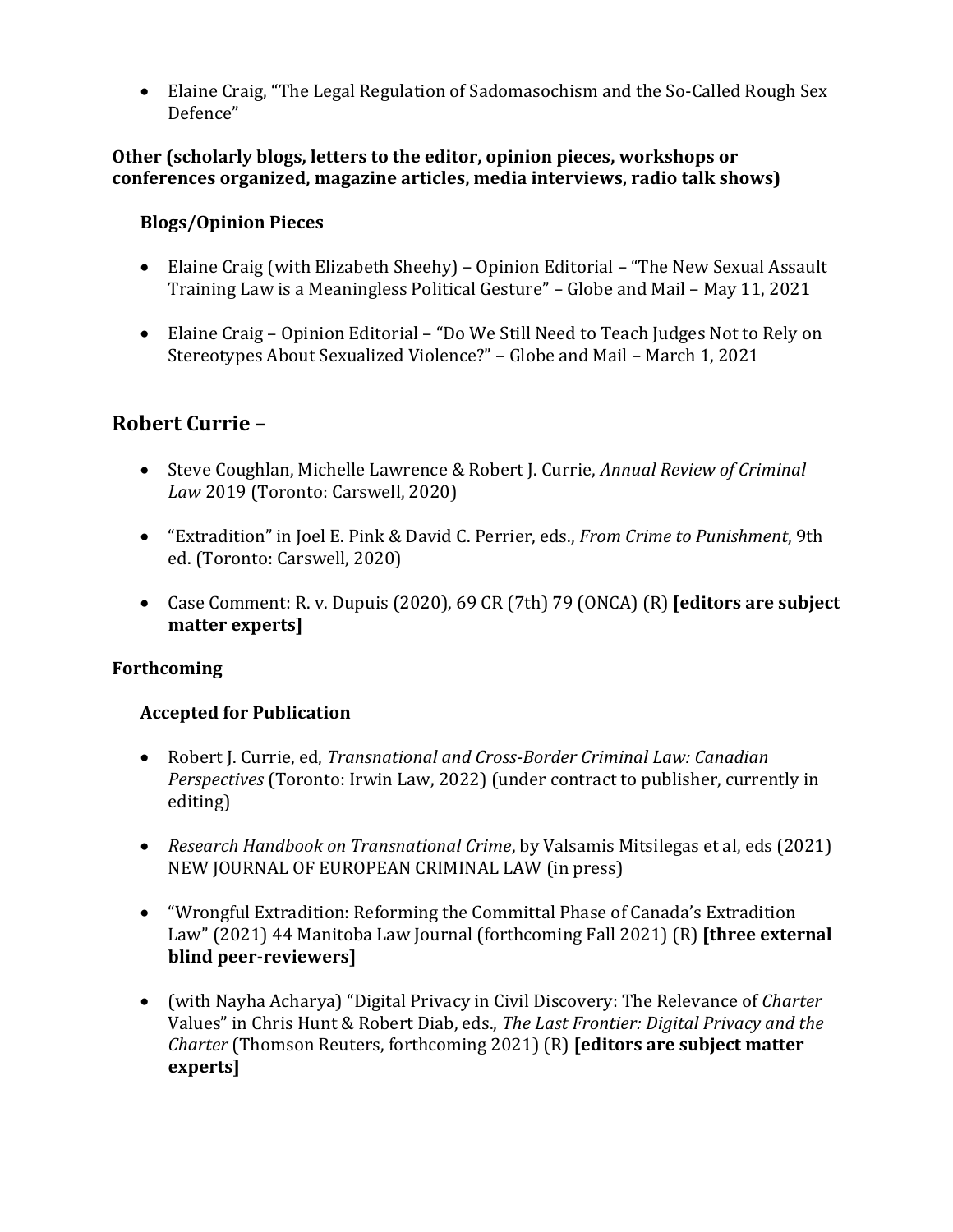- (with Sarah Douglas) "Human Rights and Transnational Organized Crime" in Felia Allum & Stan Gilmore, eds, *Routledge Handbook of Transnational Organized Crime* (Routledge, forthcoming 2021)
- (with Sara Wharton) "Transnational Criminal Courts: A Partially-Realized Idea" in Neil Boister et al, eds, *Histories of Transnational Criminal Law* (Oxford: Oxford University Press, forthcoming 2021) (R) **[editors are subject matter experts]**

### **Other (scholarly blogs, letters to the editor, opinion pieces, workshops or conferences organized, magazine articles, media interviews, radio talk shows)**

- "Canada letting foreign fugitives get away with rape: Nova Scotia victims of international bail-jumpers deserve answers, and justice" *The Chronicle Herald* (12 June 2021), online: [https://www.saltwire.com/halifax/opinion/robert-j-currie](https://www.saltwire.com/halifax/opinion/robert-j-currie-canada-letting-foreign-fugitives-get-away-with-rape-100597520/)[canada-letting-foreign-fugitives-get-away-with-rape-100597520/](https://www.saltwire.com/halifax/opinion/robert-j-currie-canada-letting-foreign-fugitives-get-away-with-rape-100597520/)
- "Canada should suspend its extradition treaty with France over the persecution of Hassan Diab" rabble.ca (3 June 2021), online: [https://rabble.ca/news/2021/06/canada-should-suspend-its-extradition-treaty](https://rabble.ca/news/2021/06/canada-should-suspend-its-extradition-treaty-france-over-persecution-hassan-diab)[france-over-persecution-hassan-diab](https://rabble.ca/news/2021/06/canada-should-suspend-its-extradition-treaty-france-over-persecution-hassan-diab)
- "Is Canada helping other countries kill people?" *The Conversation* (28 July 2020), online: [https://theconversation.com/is-canada-helping-other-countries-kill-people-](https://theconversation.com/is-canada-helping-other-countries-kill-people-142257)[142257](https://theconversation.com/is-canada-helping-other-countries-kill-people-142257)
- Numerous media interviews
- Maintaining blog, "International & Transnational Criminal Law"
- Co-author, Newsletter of CANTECH (Canadian Law & Tech Association) with David Fraser

# **Michael Deturbide –**

No publications for 2020/2021

# **Jocelyn Downie –**

- Jocelyn Downie, Mona Gupta, Samuel Blouin, & Stefano Cavalli, "Assistance in Dying: A Comparative Look at Legal Definitions" (2021) *Death Studies*.
- Ben White, Lindy Willmott, Eliana Close, Jocelyn Downie, "Legislative Options to Address Institutional Objections to Voluntary Assisted Dying in Australia" (2021) 3 *UNSW Law Journal Forum* 1-19. **[R]**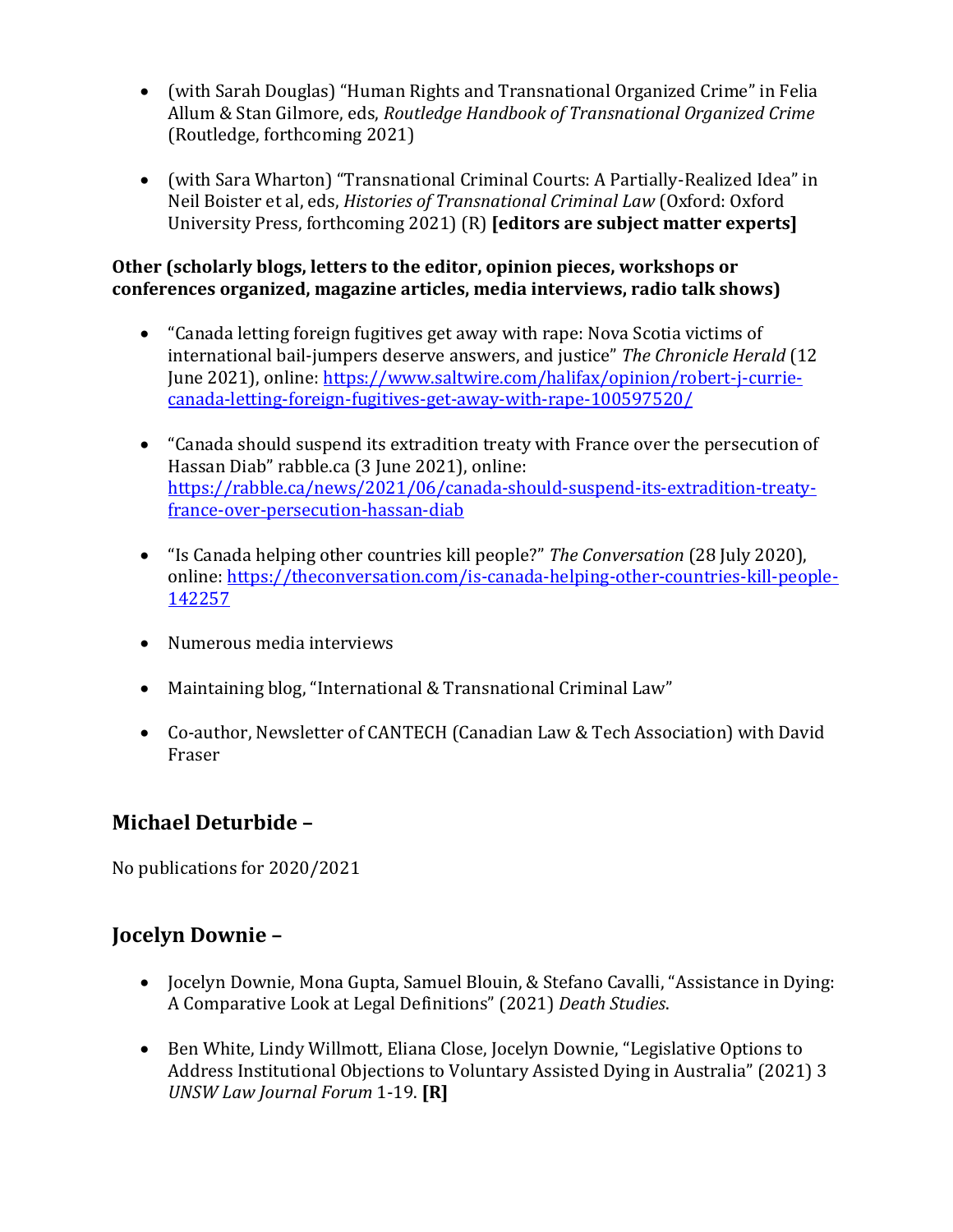- Ben White, Lindy Willmott, Jocelyn Downie, Andrew Geddis, Colin Gavaghan, "Assisted dying and evidence-based law-making: a critical analysis of an article's role in New Zealand's referendum" (2020) 133:1520 New Zealand Medical Journal 83-90. **[R]**
- Jocelyn Downie, "Why feminist philosophy (especially Sue Sherwin's) matters: Reflections through the lens of medical assistance in dying" (2020) 13:2 *IJFAB* 21- 27.
- Sumner, L.W., Downie, J., Gupta, M., Wales, J. (Royal Society of Canada Policy Briefing Committee on End-of-Life Decision Making) "End-of-Life Decision Making: Policy and Statutory Progress (2011-2020)" (October 2020) (available at [https://rsc](https://rsc-src.ca/sites/default/files/EOL%20PB_EN_0.pdf)[src.ca/sites/default/files/EOL%20PB\\_EN\\_0.pdf\)](https://rsc-src.ca/sites/default/files/EOL%20PB_EN_0.pdf).

### **Forthcoming**

- Udo Schuklenk and Jocelyn Downie, "Social determinants of health and slippery slopes in assisted dying debates: Lessons from Canada" (forthcoming 2021) *Journal of Medical Ethics*. **[R]**
- Jocelyn Downie, "The Value of a Feminist Approach in the Ethics of End of Life Care" in Vikki Entwistle and Wendy Rogers , eds., *Routledge Handbook of Feminist Approaches to Bioethics* (Abingdon: Routledge, forthcoming 2021).
- Jocelyn Downie and Kate Scallion, "From *Rodriguez* to *Carter* to *Bill C-14*: Lessons learned from Canada's journey to legal medical assistance in dying" in *International Perspectives on Reforming End-of-Life Law: Politics, Persuasion and Persistence* edited by Ben While and Lindy Willmott (Cambridge: Cambridge University Press, forthcoming 2021).
- Ben White, Lindy Willmott, Jocelyn Downie, Penney Lewis, Celia Kitzinger, Jenny Kitzinger, Kenneth Chambaere, Thaddeus Pope, Luc Deliens, Mona Gupta, Emily Jackson, Agnes van der Heide, Eliana Close, Katrine Del Villar and Jodhi Rutherford, in *International Perspectives on Reforming End-of-Life Law: Politics, Persuasion and Persistence*" edited by Ben While and Lindy Willmott (Cambridge: Cambridge University Press, forthcoming 2021).
- "Who Is Eligible For Voluntary Assisted Dying? Nine Medical Conditions Assessed Against Five Legal Frameworks" Ben P White, Lindy Willmott, Katrine Del Villar, Jaynet Hewitt, Eliana Close, Laura Ley Greaves, James Cameron, Rebecca Meehan, Jocelyn Downie *University of New South Wales Law Journal* (forthcoming 2021). **[R]**
- "Comparative And Critical Analysis Of Key Eligibility Criteria For Voluntary Assisted Dying Under Five Legal Frameworks" Ben P White, Eliana Close, Lindy Willmott, Katrine Del Villar, Jocelyn Downie, James Cameron, Jayne Hewitt, Rebecca Meehan, Laura Ley Greaves *University of New South Wales Law Journal* (forthcoming 2021). **[R]**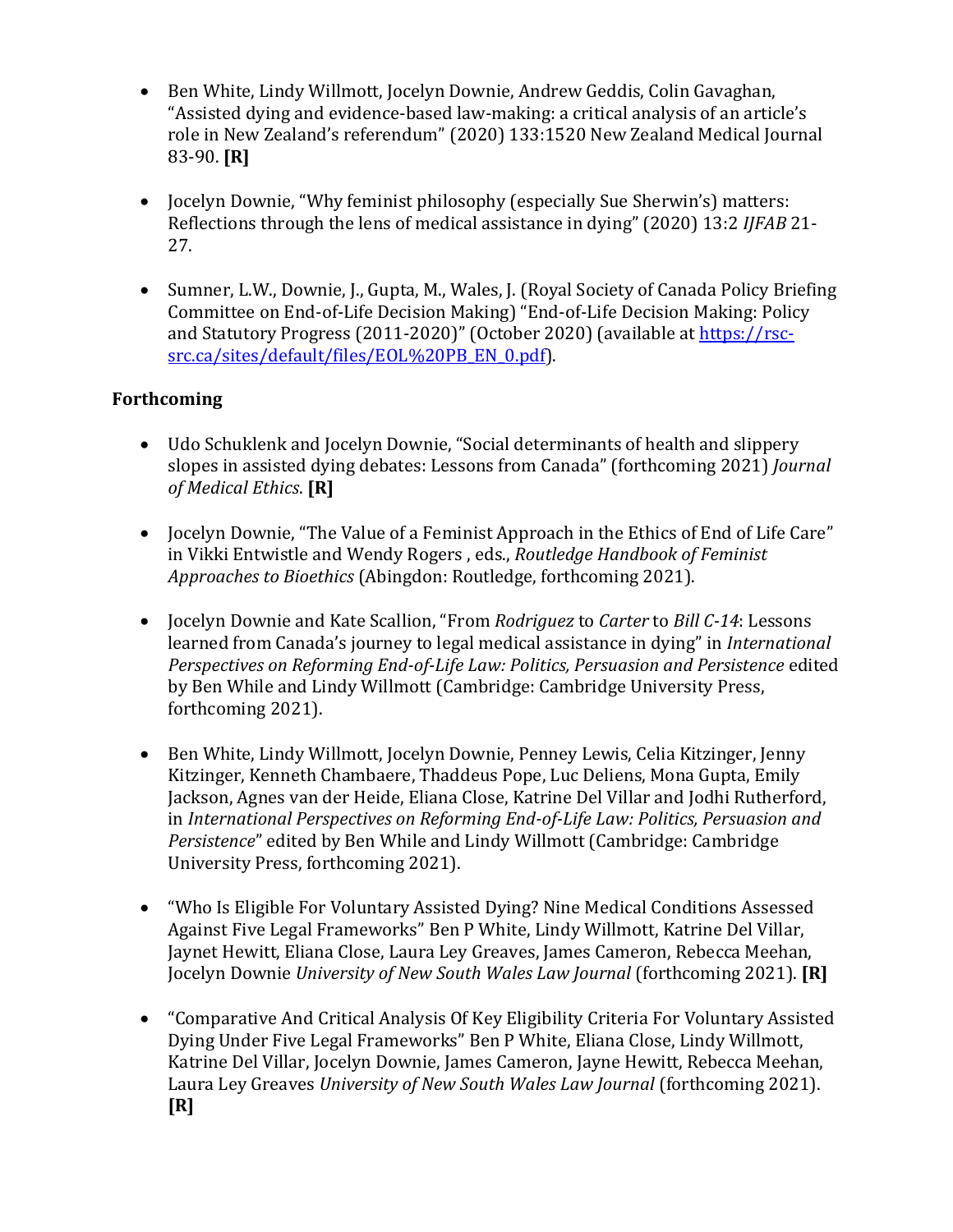**Other (scholarly blogs, letters to the editor, opinion pieces, workshops or conferences organized, magazine articles, media interviews, radio talk shows)**

### **OpEds, scholarly blogs**

- Jocelyn Downie and Stefanie Green, "For people with dementia, changes in MAiD law offer new hope" (April 21, 2021) [https://policyoptions.irpp.org/magazines/april-](https://policyoptions.irpp.org/magazines/april-2021/for-people-with-dementia-changes-in-maid-law-offer-new-hope/)[2021/for-people-with-dementia-changes-in-maid-law-offer-new-hope/.](https://policyoptions.irpp.org/magazines/april-2021/for-people-with-dementia-changes-in-maid-law-offer-new-hope/)
- Jocelyn Downie, "In a Nutshell: The Continuing Saga of Canada's Medical Assistance in Dying Legislation" (March 19, 2021) [https://impactethics.ca/2021/03/19/in-a](https://impactethics.ca/2021/03/19/in-a-nutshell-the-continuing-saga-of-canadas-medical-assistance-in-dying-legislation/)[nutshell-the-continuing-saga-of-canadas-medical-assistance-in-dying-legislation/.](https://impactethics.ca/2021/03/19/in-a-nutshell-the-continuing-saga-of-canadas-medical-assistance-in-dying-legislation/)
- Jocelyn Downie, "What critics of feds' bill on medical assistance in dying overlook" (February 24, 2021[\) https://www.hilltimes.com/2021/02/24/maid/285470.](https://www.hilltimes.com/2021/02/24/maid/285470)
- Jocelyn Downie, David Wright, Mona Gupta, "What's the relationship between suicide and MAiD?" (February 15, 2021) [https://policyoptions.irpp.org/magazines/february-2021/whats-the-relationship](https://policyoptions.irpp.org/magazines/february-2021/whats-the-relationship-between-suicide-and-maid/)[between-suicide-and-maid/.](https://policyoptions.irpp.org/magazines/february-2021/whats-the-relationship-between-suicide-and-maid/)
- Jocelyn Downie, "Medical assistance in dying bill an important step forward for Canadians with dementia" (October 27, 2020) [https://policyoptions.irpp.org/magazines/october-2020/medical-assistance-in](https://policyoptions.irpp.org/magazines/october-2020/medical-assistance-in-dying-bill-an-important-step-forward-for-canadians-with-dementia/)[dying-bill-an-important-step-forward-for-canadians-with-dementia/.](https://policyoptions.irpp.org/magazines/october-2020/medical-assistance-in-dying-bill-an-important-step-forward-for-canadians-with-dementia/)
- Jocelyn Downie, "In a Nutshell: An Attempted Assault on Access to MAiD" (October 22, 2020) < [https://impactethics.ca/2020/10/22/in-a-nutshell-an-attempted](https://impactethics.ca/2020/10/22/in-a-nutshell-an-attempted-assault-on-access-to-maid/)[assault-on-access-to-maid/>](https://impactethics.ca/2020/10/22/in-a-nutshell-an-attempted-assault-on-access-to-maid/).
- Cal deWolfe & Jocelyn Downie, "It's time for Canada to follow Ontario's critical care triage protocol" (August 12, 2020) online < [https://policyoptions.irpp.org/magazines/august-2020/its-time-for-canada-to](https://policyoptions.irpp.org/magazines/august-2020/its-time-for-canada-to-follow-ontarios-critical-care-triage-protocol/)[follow-ontarios-critical-care-triage-protocol/>](https://policyoptions.irpp.org/magazines/august-2020/its-time-for-canada-to-follow-ontarios-critical-care-triage-protocol/).
- Jocelyn Downie, "An indefensible amendment to medical assistance in dying legislation" (July 23, 2020), online < [https://policyoptions.irpp.org/magazines/july-](https://policyoptions.irpp.org/magazines/july-2020/an-indefensible-amendment-to-medical-assistance-in-dying-legislation/)[2020/an-indefensible-amendment-to-medical-assistance-in-dying-legislation/>](https://policyoptions.irpp.org/magazines/july-2020/an-indefensible-amendment-to-medical-assistance-in-dying-legislation/).
- Jocelyn Downie & Cal deWolfe, "La COVID-19 et les protocols de triage" (July 12, 2020), online < [https://www.lapresse.ca/debats/opinions/2020-07-12/la-covid-](https://www.lapresse.ca/debats/opinions/2020-07-12/la-covid-19-et-les-protocoles-de-triage.php)[19-et-les-protocoles-de-triage.php>](https://www.lapresse.ca/debats/opinions/2020-07-12/la-covid-19-et-les-protocoles-de-triage.php).
- Jocelyn Downie, "Return to sport should be about safety, not prizes" (July 6, 2020), online < [https://www.thestar.com/opinion/contributors/2020/07/06/return-to](https://www.thestar.com/opinion/contributors/2020/07/06/return-to-sport-should-be-about-safety-not-prizes.html)[sport-should-be-about-safety-not-prizes.html>](https://www.thestar.com/opinion/contributors/2020/07/06/return-to-sport-should-be-about-safety-not-prizes.html).

### **Videos/Podcasts**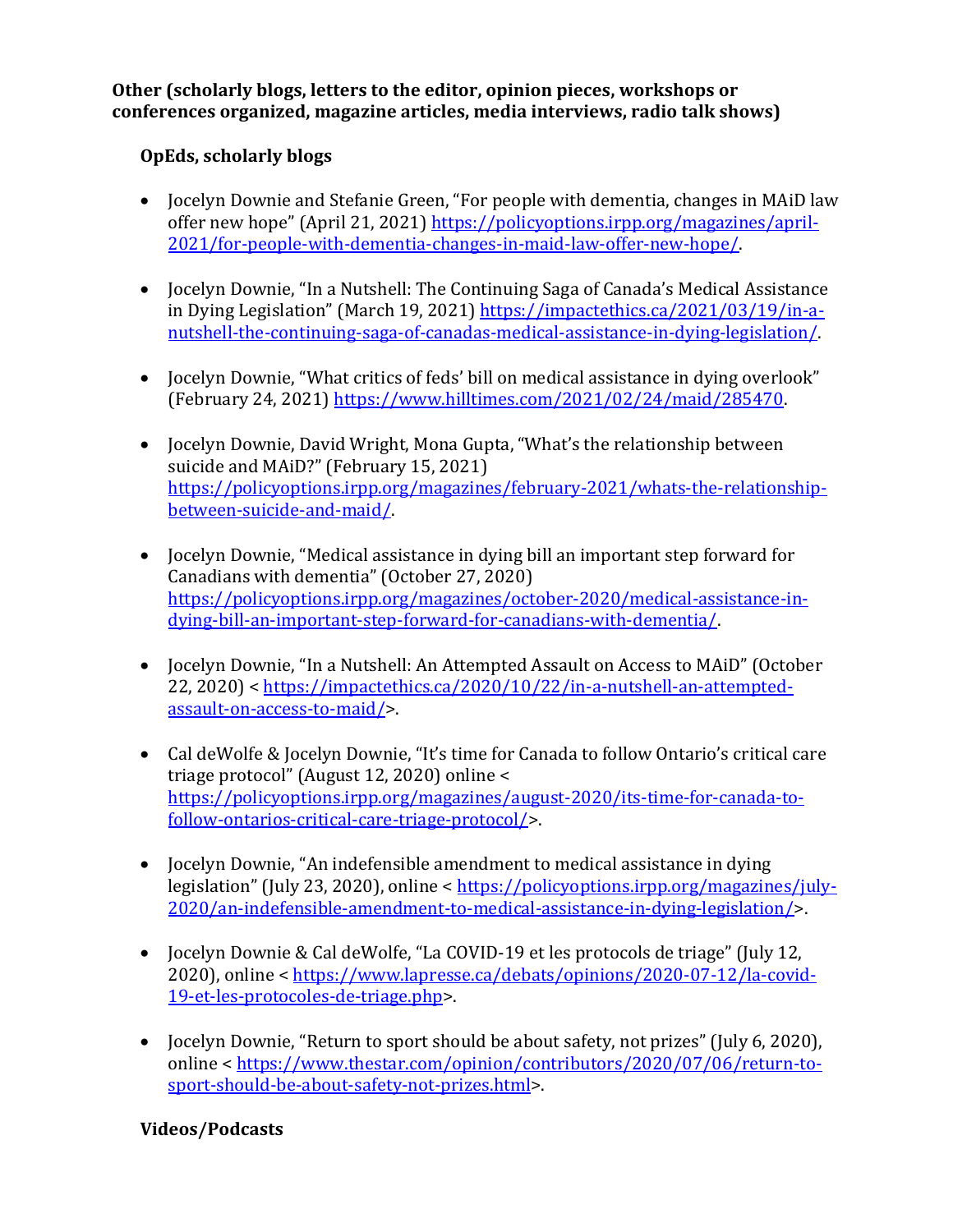- "Medical Assistance in Dying: A Legal Overview" online video for Dying with Dignity Canada [https://www.dyingwithdignity.ca/get\\_the\\_facts\\_assisted\\_dying\\_law\\_in\\_canada.](https://www.dyingwithdignity.ca/get_the_facts_assisted_dying_law_in_canada)
- "Medical Assistance in Dying: A Legal Update" online video for Dying with Dignity Canada [https://www.dyingwithdignity.ca/get\\_the\\_facts\\_assisted\\_dying\\_law\\_in\\_canada.](https://www.dyingwithdignity.ca/get_the_facts_assisted_dying_law_in_canada)
- Episode 47, "Fixing our assisted dying laws with Jocelyn Downie" Uncommons with Nate Erskine-Smith (October 15, 2020), [https://uncommons.ca/2020/10/15/episode-47-fixing-our-assisted-dying-laws](https://uncommons.ca/2020/10/15/episode-47-fixing-our-assisted-dying-laws-with-jocelyn-downie/)[with-jocelyn-downie/.](https://uncommons.ca/2020/10/15/episode-47-fixing-our-assisted-dying-laws-with-jocelyn-downie/)

#### **Websites**

• Updated educational website on end of life law and policy in Canada <http://eol.law.dal.ca/>

### **Media**

• Multiple media interviews throughout the year particularly focused on amendments to medical assistance in dying legislation, *Truchon* case, and personal directives app [\(https://www.legalinfo.org/forms/personal-directive\)](https://www.legalinfo.org/forms/personal-directive).

# **Maria Dugas –**

### **Unpublished reports**

- Maria C. Dugas, "Sex Testing in Sport: Racism, Misogyny and Sexism by Another Name".
	- **-** Draft ready for submission August 2021

#### **Other (scholarly blogs, letters to the editor, opinion pieces, workshops or conferences organized, magazine articles, media interviews, radio talk shows)**

- Blog: Committing to Justice: Will the Nova Scotia Court of Appeal Uphold Cultural-Based Sentencing for Black People? **Dalhousie Law Journal Blog, November 23, 2020, online:** [https://blogs.dal.ca/dlj/2020/11/23/committing-to-justice-will-the](https://blogs.dal.ca/dlj/2020/11/23/committing-to-justice-will-the-nova-scotia-court-of-appeal-uphold-cultural-based-sentencing-for-black-people/)[nova-scotia-court-of-appeal-uphold-cultural-based-sentencing-for-black-people/](https://blogs.dal.ca/dlj/2020/11/23/committing-to-justice-will-the-nova-scotia-court-of-appeal-uphold-cultural-based-sentencing-for-black-people/)
- Featured in: *The Dalhousie Law Journal Podcast*, episode 10: Maria Dugas Impact of Race and Culture Assessments, Nov 2020. Available here: <https://open.spotify.com/episode/4YLOTUpclUmeyELqkF6fwA>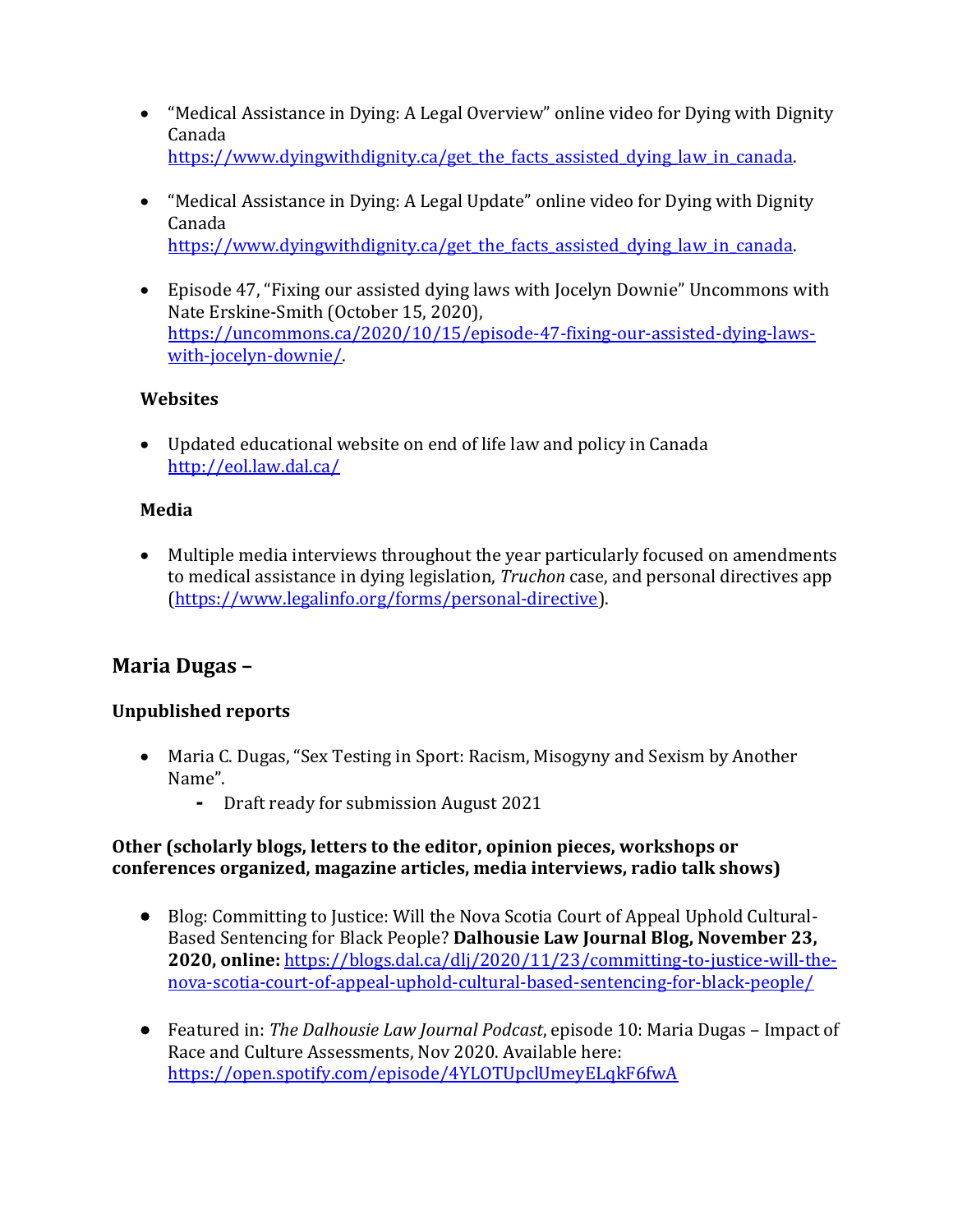• Quoted in: "Ottawa to adopt N.S. method to help curtail racism in the justice system" *CBC News*, March 17 2021. Available here: [https://www.cbc.ca/news/canada/nova](https://www.cbc.ca/news/canada/nova-scotia/culture-race-assessments-federal-justice-nova-scotia-1.5947196)[scotia/culture-race-assessments-federal-justice-nova-scotia-1.5947196](https://www.cbc.ca/news/canada/nova-scotia/culture-race-assessments-federal-justice-nova-scotia-1.5947196)

# **Joanna Erdman –**

### **Publications (between July 1, 2020 and June 30, 2021)**

- "An Abortion Law Preformed." *Journal of Law and Social Policy* 35 (2021): 44-67 (PR).
	- **-** This article engages the transcribed testimony of Carolyn Egan and Janice Patricia Tripp in *R v Morgentaler* as a critical moment of lawmaking in the tradition of critical legal pluralism and its prefigurative politics. The article focuses on those moments in the testimony when Egan and Tripp answered questions about the 1969 abortion law that made the law itself, its rules and procedures, the subject of examination, and in doing so, constructed new meanings of the law and social action in relation to it. Egan and Tripp testified to the power of the 1969 abortion law in the everyday lives of people and used this experience to challenge the idea of law itself and the institutions of its making.
- "In the name of public health: misoprostol and the new criminalization of abortion in Brazil" *Journal of law and the Biosciences* (2021): 1-20, doi:10.1093/jlb/lsab009 (PR) (with M. Prandini Assis).
	- **-** This article explores the criminal regulation of misoprostol as a controlled drug in Brazil as a new form of abortion criminalization. A qualitative analysis of Brazilian case law shows how the courts use a public health rhetoric of unsafe abortion to criminalize the distribution of misoprostol in the informal sector. Rather than an invention of the local bench, this judicial rhetoric reflects global public health discourse and policy on unsafe abortion and the double life of misoprostol as both an essential medicine and a controlled drug. The last section of the article draws on an outlier judgment in the case law to chart a regulatory future for misoprostol and its supply in the informal sector as a site of harm reduction and safe abortion in public health policy. CIHR-supported.
- "Reducing unnecessary caesarean sections: scoping review of financial and regulatory interventions." *Reproductive Health* 17(133) (2020): 1-18, doi.org/10.1186/s12978-020- 00983-y (with Opiyo N., Young C., Harris Requejo, J., Bales S., & Pilar Betrán A.).
	- **-** This systemic review assessed the evidence on non-clinical interventions (namely financial, regulatory and legislative interventions) intended to reduce unnecessary caesarean section. The review concluded that the available evidence on the effects of these interventions is inconclusive given inconsistency in effects and low quality of the evidence and called for more rigorous studies and new ways of assessing impact.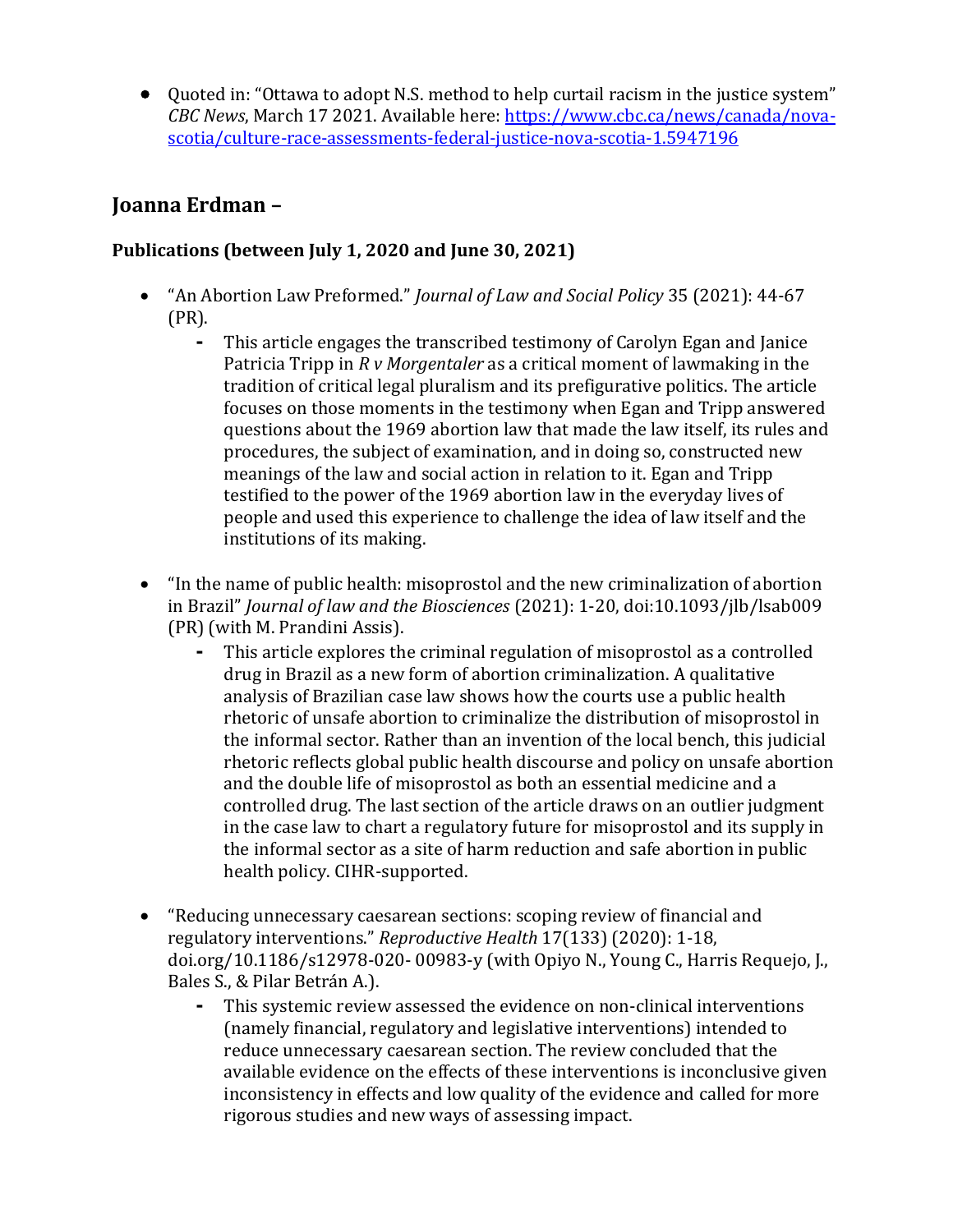- "Abortion Rights and Direct Service Activism in Canada" trans. in M. Herrara, S.E. Fernandez, and N de la Torre, eds. *Gender, Law and Justice/Tratado de Géneros, Derecho y Justicia*, vol. II. 47-55 (Rubinzal Press, 2020) (invited).
	- **-** This chapter recounts the history of abortion rights activism in Canada and its reflection in constitutional jurisprudence.

### **Forthcoming/Accepted**

- "Abortion Rights beyond the Medico-Legal Paradigm," *Global Public Health* (with M. Prandini Assis) (PR).
- "The Procreative Subject and the Embodied State of International Human Rights Law" in S. Hennette Vauchez & R. Rubio-Marín, ed., *A Cambridge Companion to Gender & Law* (Cambridge: Cambridge University Press) (invited/edited volume) (R).
- "Gender Equality in Health Care: Revising CEDAW General Recommendation 24" in R. Cook ed. *Frontiers of Gender Equality* (Philadelphia: University of Pennsylvania Press) (with M. Prandini Assis) (R)
- "Abortion at-home: COVID-19 and Spaces of Care" in *COVID-19 and the Law*: Disruption, Impact, and Legacy (invited/edited volume) (R)

### **Scholarly Blogs**

"A Radical Reorientation for U.S. Abortion Rights," *Bill of Health – Petrie-Flom Center, Harvard Law School*, 14 July 2020.<https://blog.petrieflom.law.harvard.edu/about/>

# **Expert Opinion**

• Expert Opinion, Constitutional Court of Colombia, Constitutional challenge to Art. 122 of the Penal Code, the criminalization of abortion/Acción de inconstitucionalidad contra el artículo 122 del Código Penal, Ref: Expediente No. D-13956 (11 November 2020) (with R.J. Cook),

<https://www.corteconstitucional.gov.co/secretaria/archivo.php?id=22418>

**-** Invited by the Constitutional Court of Colombia to submit an expert opinion on the human rights consensus on the decriminalization of abortion in international law. The challenge was brought by five organizations as part of the *La Causa Justa Movement*, including *La Mesa por la Vida y la Salud de las Mujeres*. In 2018, the Schulich School of Law hosted *La Mesa* for an international expert workshop on comparative legal approaches in abortion decriminalization. See also follow-up workshop discussed below.

### **Media Citations**

• Patrick Adams, "Why Some Women Might Want 'Missed-Period Pills' New York Times (03 December 2020)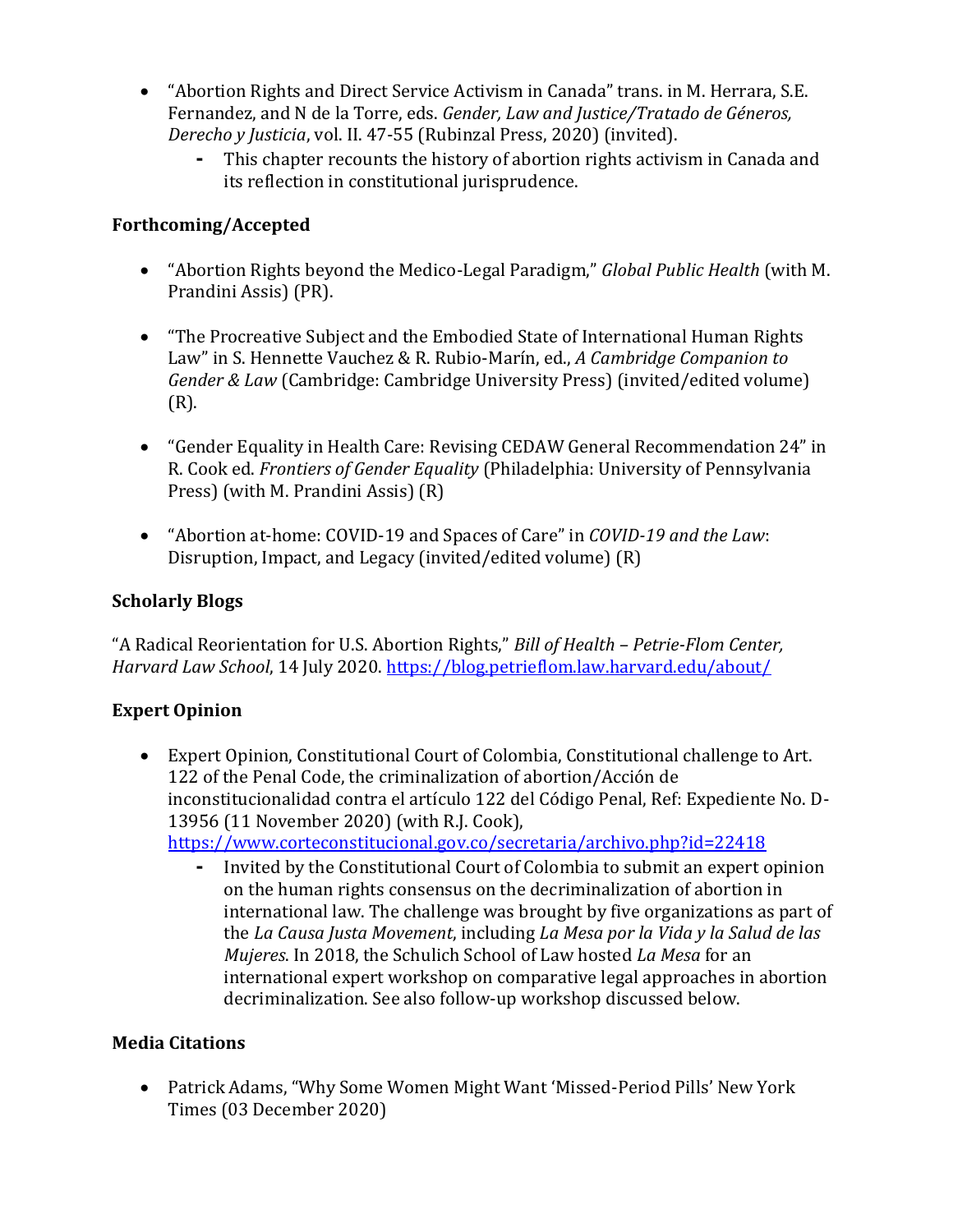[https://www.nytimes.com/2020/12/03/opinion/pregnancy-missed-period](https://www.nytimes.com/2020/12/03/opinion/pregnancy-missed-period-pills.html)[pills.html](https://www.nytimes.com/2020/12/03/opinion/pregnancy-missed-period-pills.html)

#### **Peer Review Activities**

- 5 articles: *Australian Feminist Law Journal, Contraception, Medicine Access, Sexual and Reproductive Health Matters*.
- 1 book proposal: *ZED Books*.
- Stanford Social Science Impact Labs re: independent reviewer for proposal, *Safeguarding access to abortion and enhancing reproductive autonomy: Innovations to simplify and de-medicalize abortion* (October 2020).

# **Elaine Gibson –**

### **Forthcoming**

### **Accepted for Publication**

- International Journal of Population Data Science, **Factors Affecting Access to Administrative Health Data for Research in Canada: A Study Protocol** (with Cynthia Kendell, Dr. Adrian R Levy, Dr. Geoff Porter, Dr. Robin Urquhart) (R)
- Dalhousie Law Journal, **Call for Action: Provinces and Territories Must Protect Our Genetic Information** (with Leah Hutt and Erin Kennedy) (R)
- Canadian Journal of Law and Technology**, Digital Surveillance of COVID-19: Privacy and Equity Considerations** (with Cal DeWolfe and Ilana Luther) (R)
- Supreme Court Law Review, **Wired Identities: Retention and Destruction of Personal Health Information in an Electronic World** (special journal edition honouring Justice Gonthier; updated version of article previously published in Dalhousie Law Journal) (R)

### **Unpublished reports**

- Canadian Judicial Council, **Review of Potential Liability, Legal Framework, and Best Practices on Receipt of Complaint Containing Threat of Harm to Self of Others** (2021)
- Nova Scotia Department of Health and Wellness, **Digital Surveillance of COVID-19: Lessons for Nova Scotia** (2020)

**Other (scholarly blogs, letters to the editor, opinion pieces, workshops or conferences organized, magazine articles, media interviews, radio talk shows)**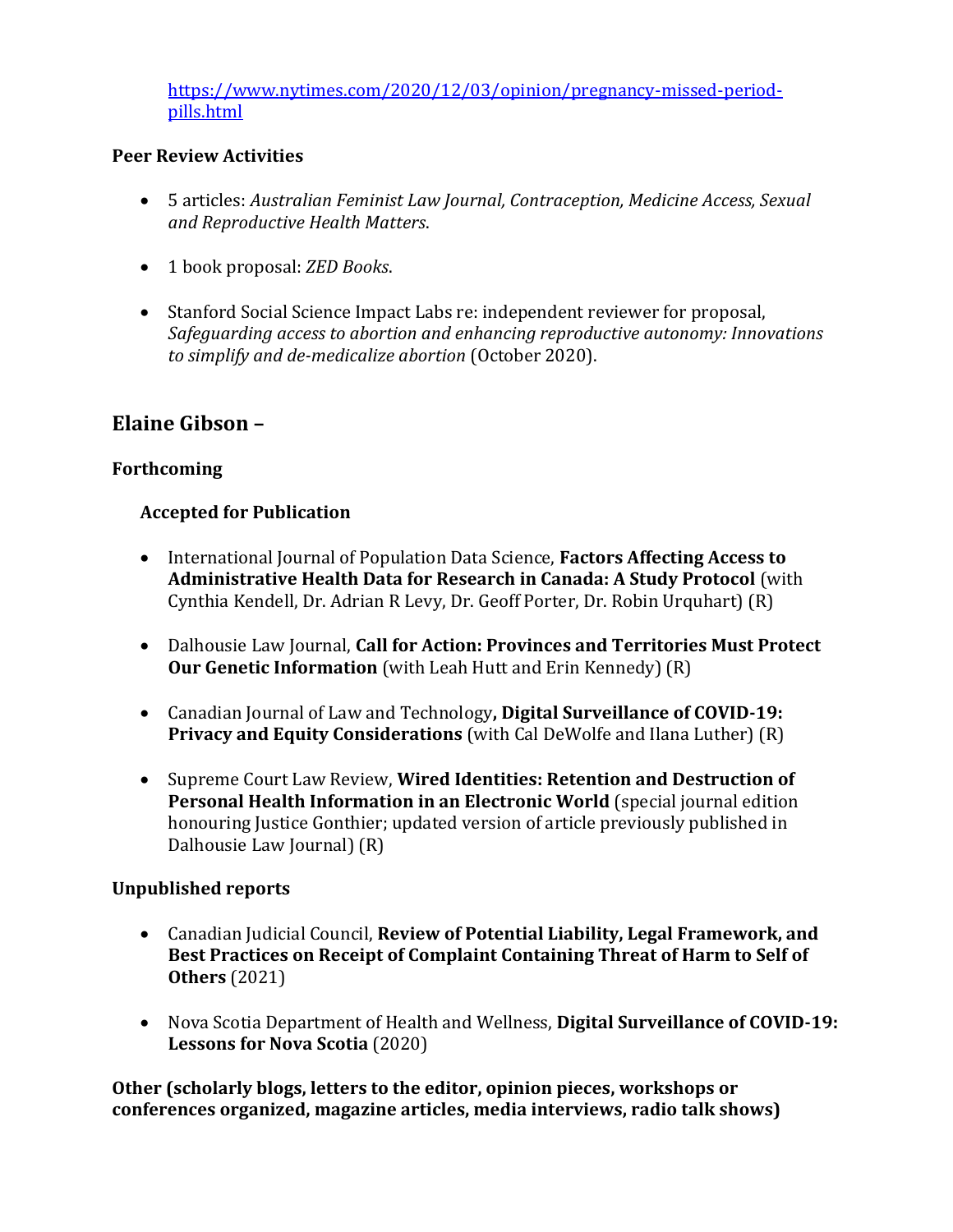- CBC Mainstreet **Business Owners' Rights Regarding Masks Being Mandatory**  November 2020
- CBC The National **Injured Patients and Canada's Medical Malpractice System**  October 2020

# **Diana Ginn –**

### **Publications (books, book chapters, articles, reports published between July 1, 2020 and December 31, 2020)**

- *Nova Scotia Real Property Practice Manual.* I provide regular updates to this looseleaf service, digesting every real property-related court decision in Nova Scotia. Further, I am in the process of revising the volume chapter-by-chapter. The revision involves substantial reordering and rewriting and also going back and reading many of the earlier cases to ensure clarity. In Fall, 2020, I did the following in relation to the Manual:
	- **-** Revised/ rewrote two chapters (each slightly more than 70 pages);
	- **-** Provided two regular updates, digesting new cases, along with review of all Canada Gazette and Royal (NS) Gazettes published in the relevant time period, to find and report any matters relating to real property in Nova Scotia.

### **Ongoing:**

- As noted in last year's annual review, I am working with Lisa Teryl, a practicing lawyer and past executive director of the Human Rights Commission, and Ilana Luther of the Access to Justice and Law Reform Commission, on drafting
	- **-** an Access to Administrative Justice Act, which streamlines and codifies procedural powers of provincially appointed administrative decision makers, and procedural rights for those appearing before such decision makers;
	- **-** accompanying detailed procedural rules intended to assist administrative decision makers, particularly those without legal training;
	- **-** the Consultation Document which will accompany the Act and Rules as they go to public consultation (to be done through the Access to Justice and Law Reform Commission). This Document requires not only a lay person's explanation of every section of the Act, but also includes comparisons with similar legislation in other provinces, including explanations of different approaches to an issue, and why we are proposing the approach we are.

This is a time consuming project - at one point we had hoped we'd finish it last year, but finding a way both to reflect nuanced complexity and to write in a truly accessible manner requires a great deal of careful effort, to say nothing of the comprehensive research that goes into a project such as this. The three of us hold regular 2-hour meetings, and I do research and drafting between meetings.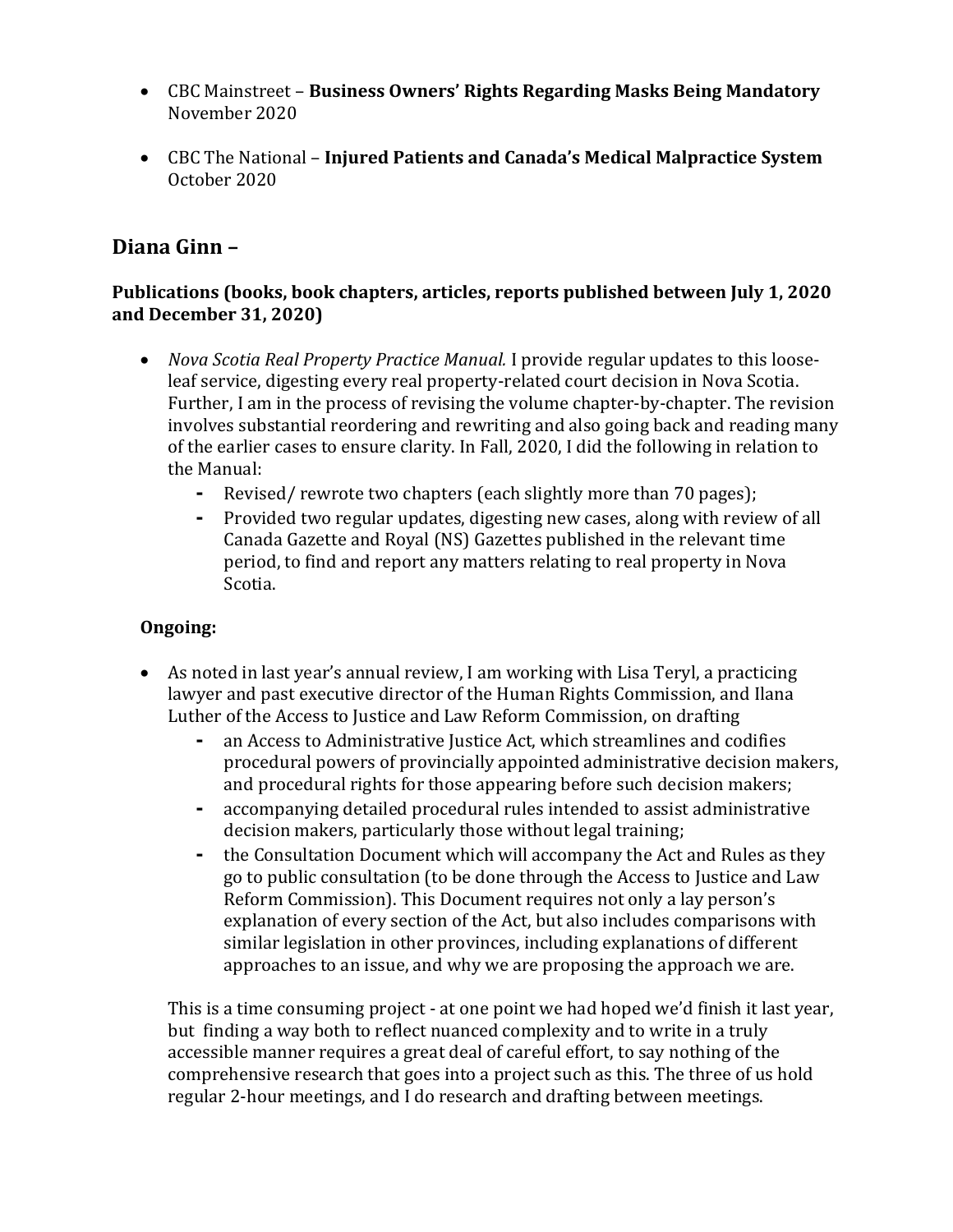• I have been invited to write a chapter relating to property law, for an upcoming book on Crown Law. In the fall, my focus was on liaising with writers of other chapters, preliminary research and determining the scope of the chapter.

### **Publications (books, book chapters, articles, reports published between January 1, 2020 and June 30, 2021)**

- *Nova Scotia Real Property Practice Manual.*
	- **-** Provided two regular updates, digesting new cases, along with review of all Canada Gazette and Royal (NS) Gazettes published during the relevant time periods, to find and report any matters relating to real property in Nova Scotia.

# **Forthcoming (Accepted for Publication)**

• New re-issue of Halsbury's Title on *Religious Institutions*. (I wrote the original title in 2008, and this is the third re-issue I have completed.)

#### **Other (scholarly blogs, letters to the editor, opinion pieces, workshops or conferences organized, magazine articles, media interviews, radio talk shows)**

- Interview, on Freedom of Religion in Canada, with *Capital Current* (Student-run newspaper, Carleton University)
- Several times a year I respond to requests from practicing lawyers to work through some of the complexities regarding the law on real property issues.

# **Lucie Guibault –**

### **Publications (books, book chapters, articles, reports published between July 1, 2018 and June 30, 2019)**

- L. Guibault and A. Rosborough, 'Copyright in the Public Interest Canada's perceptual disability framework', in J. McCutcheon and A. Ramalho (eds.), *International Perspectives on Disability Exceptions in Copyright Law and the Visual Arts: Feeling Art***,** Routlegde, 2020, pp. 154-168
- Flynn, Sean and Geiger, Christophe and Quintais, João and Margoni, Thomas and Sag, Matthew and **Guibault, L.** and Carroll, Michael W., "Implementing User Rights for Research in the Field of Artificial Intelligence: A Call for International Action," *European Intellectual Property Review* 2020, 42(7), 393-398
- **L. Guibault**, "Extended Collective Licensing as Rights Clearance Mechanism for Online Music Streaming Services in Canada," (2020) *Can. J. L. & Tech.* 213 (**double blind peer-reviewed**)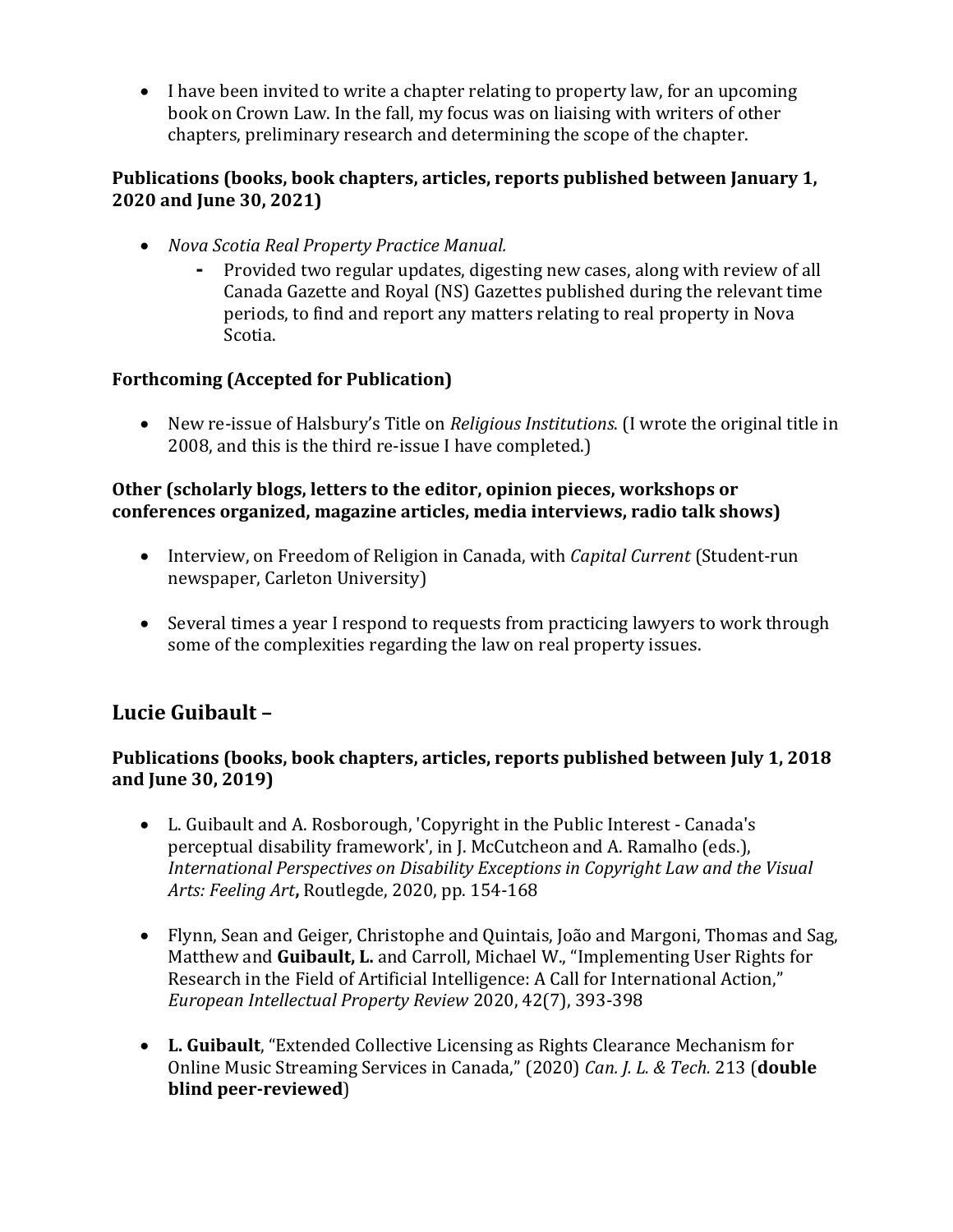• C. Handke, **L. Guibault** and J. Vallbé, "Copyright's Impact on Data Mining in Academic Research," *Managerial and Decision Economics*, DOI: 10.1002/mde.3354, Early View, May 7, 2021 (**double blind peer-reviewed**)

### **Other (scholarly blogs, letters to the editor, opinion pieces, workshops or conferences organized, magazine articles, media interviews, radio talk shows)**

- L. Guibault, Editorial, JIPITEC 11/3 (2020), 241. https://www.jipitec.eu/issues/jipitec-11-3-2020/5193
- L. Guibault was co-author with other Canadian IP scholars of a letter addressed to Federal Ministers of Canadian Heritage and Innovation, Science and Industry in response to the public *Consultation on How to Implement an Extended General Term of Copyright Protection in Canada.* <https://www.ic.gc.ca/eic/site/693.nsf/eng/00279.html>
- L. Guibault became a member of the CODATA International Data Policy Committee (IDPC), the mission of which is to support the development and use of policies promoting Open Data for Research
- L. Guibault co-organized the Purdy Crawford Workshop on Business and Technology, September 2020

# **Michael Hadskis –**

No publications for 2020/2021

# **Matthew Herder –**

### **Publications (books, book chapters, articles, reports published between July 1, 2019 and June 30, 2020)**

### **Books:**

• Katherine Fierlbeck, **Matthew Herder**, & Janice Graham, eds., *Policy Gain or Confidence Game? Transparency and the Pharmaceutical Industry in Comparative Perspective* (2021).

# **Refereed Journal Articles:**

• Eadie, Ashley L, Keith R Brunt & **Matthew Herder**, "Exploring the Food and Drug Administration's review and approval of Entresto (sacubitril/valsartan)" (2021) 9:3 Pharmacol Res Perspect e00794.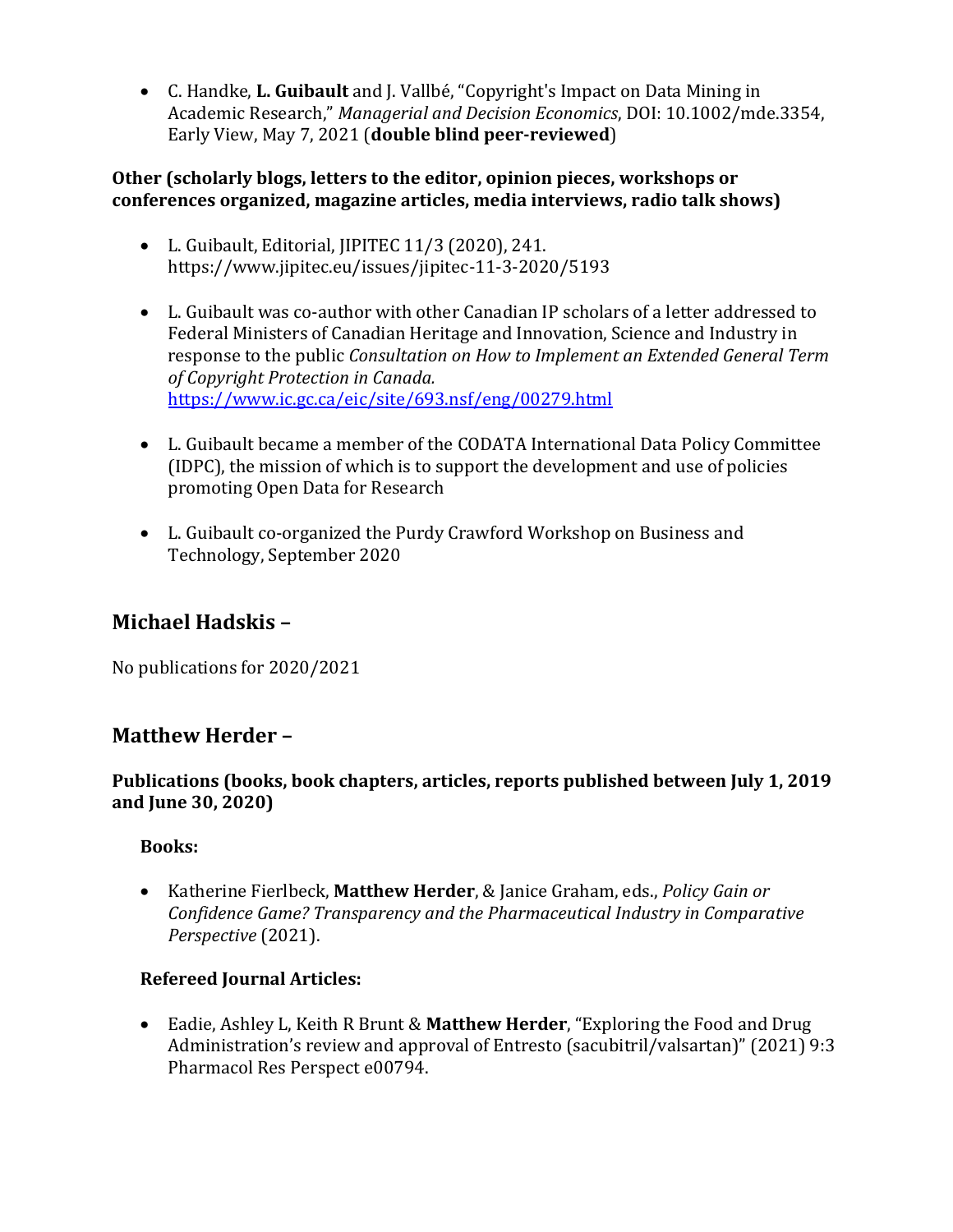- Vural, Ipek Eren, **Matthew Herder** & Janice E Graham, "From Sandbox to Pandemic: Agile Reform of Canadian Drug Regulation" (2021) Health Policy, online: [https://www.sciencedirect.com/science/article/pii/S0168851021001160.](https://www.sciencedirect.com/science/article/pii/S0168851021001160)
- Alexander C Egilman, Amy Kapczynski, Margaret E McCarthy, Anita T Luxkaranayagam, Christopher J Morten, **Mathew Herder**, Joshua D Wallach, Joseph S Ross, "Transparency of regulatory data across the European Medicines Agency, Health Canada, and US Food and Drug Administration" Journal of Law, Medicine & Ethics [in press].
- Sterling Edmonds, Andrea MacGregor, Agnieszka Doll, Ipek Eren Vural, Janice Graham, Katherine Fierlbeck, Joel Lexchin, Peter Doshi & **Matthew Herder**, "Transparency too little, too late? Why and how Health Canada should make clinical data and regulatory decision-making open to scrutiny in the face of COVID-19" 2020 7(1) Journal of Law and the Biosciences, 1-28,<https://doi.org/10.1093/jlb/lsaa083>
- Joel Lexchin, Janice Graham, **Matthew Herder**, Tom Jefferson & Trudo Lemmens, "Regulators, Pivotal Clinical Trials, and Drug Regulation in the Age of COVID-19" 2021 51(1) International J Health Services :5-13. DOI:10.1177/0020731420979824.
- Andrea MacGregor, Audrey D. Zhang, Joshua D. Wallach, Joseph S. Ross & Matthew Herder, "Disagreements Within the US Food and Drug Administration Regarding Approval of Novel Therapeutic Agents, 2011-2015" 2020 *Jama Network Open* DOI: 10.1001/jamanetworkopen.2020.9498.

### **Invited Journal Articles**:

• Peter Doshi, Christopher J. Morten & **Matthew Herder**, "Integrated Drug Reviews at the US Food and Drug Administration—Reply" 2020 *JAMA Internal Medicine*  DOI:10.1001/jamainternmed.2020.1978.

# **Book Chapters:**

- Katherine Fierlbeck, Janice Graham & Matthew Herder, "Introduction" in Katherine Fierlbeck, **Matthew Herder**, & Janice Graham, eds., *Policy Gain or Confidence Game? Transparency and the Pharmaceutical Industry in Comparative Perspective* (2021).
- Marc-André Gagnon, **Matthew Herder**, Janice Graham, Katherine Fierlbeck & Anna Danyliuk, "Clinical Trial Data Transparency in Canada: Mapping the Progress from Laggard to Leader" in Katherine Fierlbeck, **Matthew Herder**, & Janice Graham, eds., *Policy Gain or Confidence Game? Transparency and the Pharmaceutical Industry in Comparative Perspective* (2021).
- Katherine Fierlbeck, Janice Graham & Matthew Herder, "Conclusion" in Katherine Fierlbeck, **Matthew Herder**, & Janice Graham, eds., *Policy Gain or Confidence Game? Transparency and the Pharmaceutical Industry in Comparative Perspective* (2021).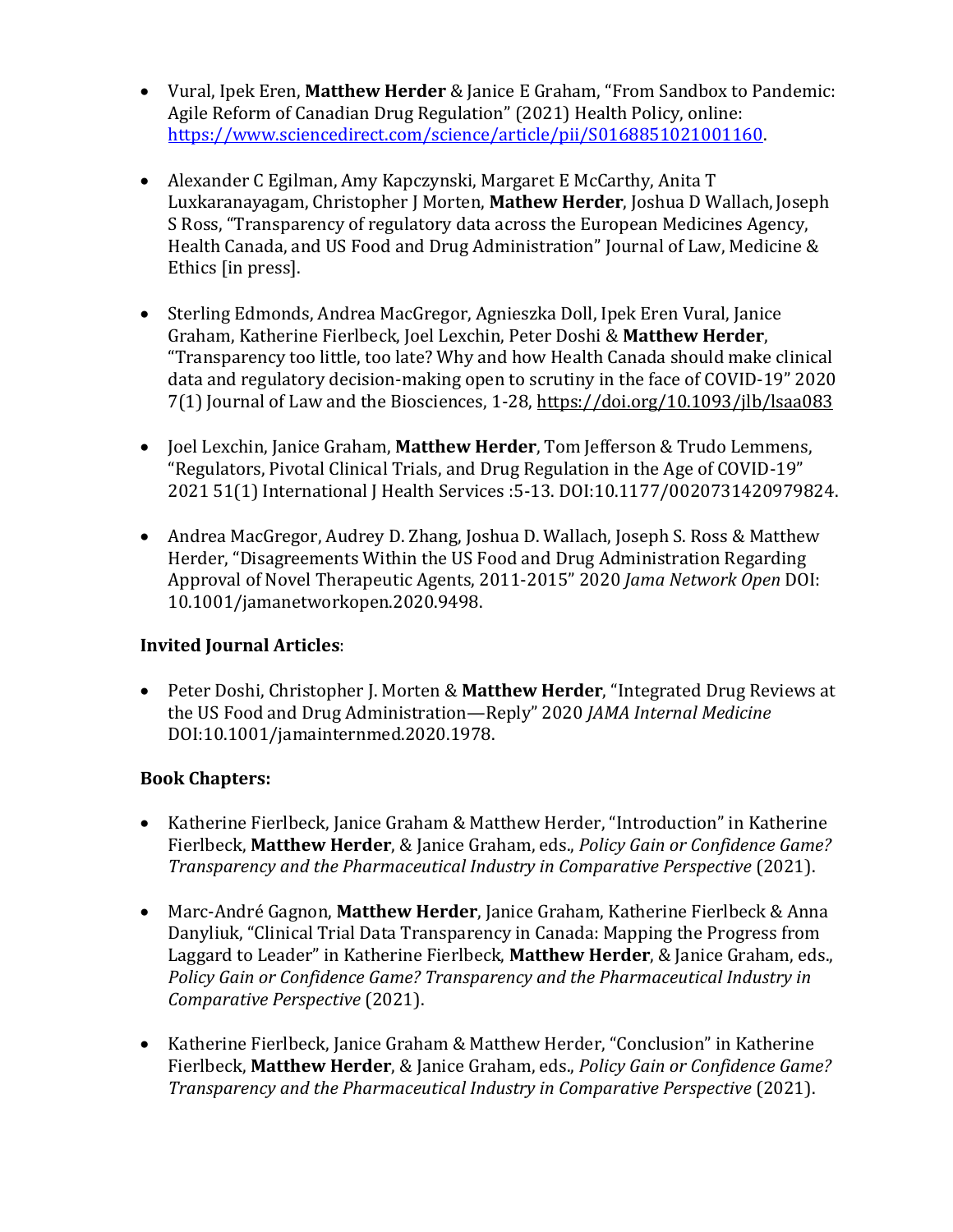• Jason W. Nickerson & Matthew Herder, "COVID-19 Vaccines as Global Public Goods" in Flood, Colleen et al, eds. *Vulnerable: The Law, Policy and Ethics of COVID-19* (2020).

#### **Other**

#### **Scholarly blogs, letters to the editor, opinion pieces**

- Christopher Morten & **Matthew Herder** "We Can't Trust Big Pharma to Make Enough Vaccines" 2021 May 31. The Nation. <https://www.thenation.com/article/world/covid-vaccines-pharma/>
- **Matthew Herder**, Sheila Wildeman et al, "Securing Safe Supply During COVID-19 and Beyond: Scoping Review and Knowledge Mobilization" (at [https://cihr](https://cihr-irsc.gc.ca/e/52043.html)[irsc.gc.ca/e/52043.html\)](https://cihr-irsc.gc.ca/e/52043.html) (Winter 2021)
- **Matthew Herder** & Srinivas Murthy "A 'once-in-a-generation' chance to reset vaccine innovation in Canada" 2021 April 19. The Hill Times. [https://www.hilltimes.com/2021/04/19/a-once-in-a-generation-chance-to-reset](https://www.hilltimes.com/2021/04/19/a-once-in-a-generation-chance-to-reset-vaccine-innovation-in-canada/293075)[vaccine-innovation-in-canada/293075](https://www.hilltimes.com/2021/04/19/a-once-in-a-generation-chance-to-reset-vaccine-innovation-in-canada/293075)
- **Matthew Herder**, "Biopharmaceuticals, Financialization, and Nationalism in the Age of COVID-19" March 9, 2021, Healthy Debate, <https://healthydebate.ca/opinions/biopharmaceuticals-financialization/>
- Peter Doshi & **Matthew Herder** "Did the FDA understaff its review of the Pfizer/BioNTech vaccine?" 2020 December 17. STAT. [https://www.statnews.com/2020/12/17/did-the-fda-understaff-its-review-of-the](https://www.statnews.com/2020/12/17/did-the-fda-understaff-its-review-of-the-pfizer-biontech-vaccine/)[pfizer-biontech-vaccine/](https://www.statnews.com/2020/12/17/did-the-fda-understaff-its-review-of-the-pfizer-biontech-vaccine/)
- Matthew Bonn, Sheila Wildeman & **Matthew Herder** "Expertise of People who Use Drugs must be Central to Design of Safe Supply" 2020 October 2. Policy Options. [https://policyoptions.irpp.org/magazines/october-2020/expertise-of-people-who](https://policyoptions.irpp.org/magazines/october-2020/expertise-of-people-who-use-drugs-must-be-central-to-design-of-safe-supply/)[use-drugs-must-be-central-to-design-of-safe-supply/](https://policyoptions.irpp.org/magazines/october-2020/expertise-of-people-who-use-drugs-must-be-central-to-design-of-safe-supply/)
- **Matthew Herder** & Janice E. Graham "Herder and Graham: Canadians Need and Deserve Transparency on COVID-19 Vaccines" 2020 September 15. Ottawa Citizen. [https://ottawacitizen.com/opinion/herder-and-graham-canadians-need-and](https://ottawacitizen.com/opinion/herder-and-graham-canadians-need-and-deserve-transparency-on-covid-19-vaccines/wcm/175a3583-44bd-4b7d-9a57-daa02c443c3a/)[deserve-transparency-on-covid-19-vaccines/wcm/175a3583-44bd-4b7d-9a57](https://ottawacitizen.com/opinion/herder-and-graham-canadians-need-and-deserve-transparency-on-covid-19-vaccines/wcm/175a3583-44bd-4b7d-9a57-daa02c443c3a/) [daa02c443c3a/](https://ottawacitizen.com/opinion/herder-and-graham-canadians-need-and-deserve-transparency-on-covid-19-vaccines/wcm/175a3583-44bd-4b7d-9a57-daa02c443c3a/)
- **Matthew Herder** & Andrea MacGregor "Make the Deals with COVID-19 Vaccine-Makers Public Now" 2020 August 8. ETHICS. [https://impactethics.ca/2020/08/08/make-the-deals-with-covid-19-vaccine](https://impactethics.ca/2020/08/08/make-the-deals-with-covid-19-vaccine-makers-public-now/)[makers-public-now/](https://impactethics.ca/2020/08/08/make-the-deals-with-covid-19-vaccine-makers-public-now/)

#### **Media Engagement / Public Education**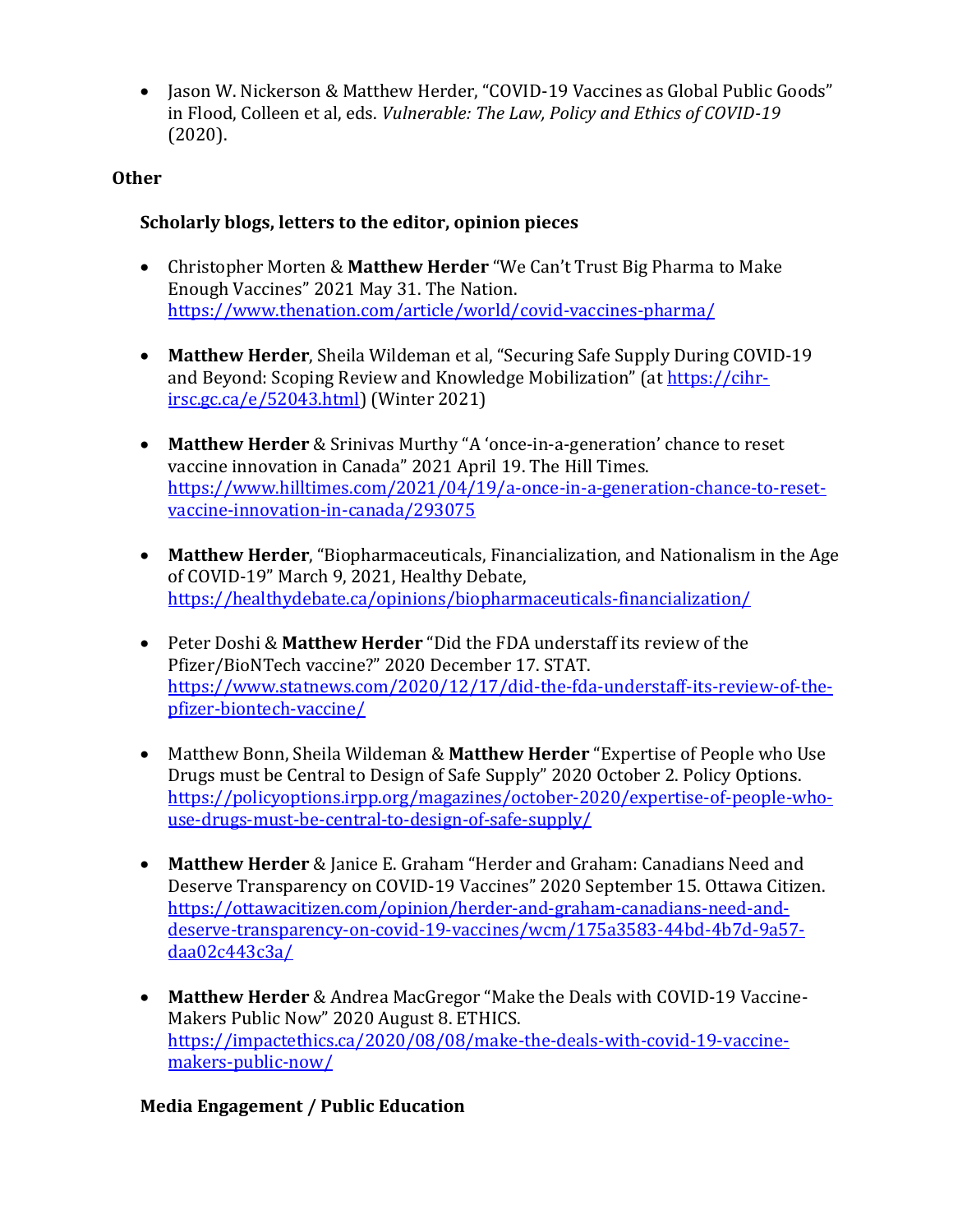#### **Broadcast Interviews**

- "Report on impact of illicit drugs across Nova Scotia kept confidential by government" Global News, December 11, 2020.
- "Nova Scotia preparing to deliver COVID-19 vaccine when available" Global News, November 27, 2020.
- "Canadians deserve greater vaccine transparency from the federal government" The Sunday Magazine, October 11, 2020.
- "Potential COVID-19 vaccine still not in Canada, three months after approval for trials" Global News, August 22, 2020.

#### **Text Interviews**

- M Gelman "FDA's controversial Aduhelm decision leaves ALS patients feeling spurned" Endpoints News June 18, 2021.
- M Walsh "Canada releases redacted versions of COVID-19 vaccine contracts" The Globe & Mail June 11, 2021.
- K Gander "FDA Oversight of Clinical Trials Has Fallen Drastically Under Trump Compared With Obama" Newsweek October 1, 2020.

# **Adelina Iftene –**

#### **Publications (books, book chapters, articles, reports published between July 1, 2020 and June 30, 2021) \* PR = peer reviewed**

#### **Journal Articles/ Essays**

- "*R v. Hart*: A 5 Year Review", (2020) 43:3 Manitoba Law Journal, Criminal Justice Special Issue (with Vanessa Kinnear, JD '19) (PR)
- "Of Life and Death in Canadian Penitentiaries," (2020) 66 Canadian Journal of Family Physicians 759 (PR).
- "Red Zones: Criminal Law and the Territorial Governance of Marginalized People (Sylvestre, Bloomley, and Ballot)" [Book Review], (2020) 35:3 Canadian Journal of Law and Society.
- Adelina Iftene & Vanessa Kinnear, "Mr. Big and the New Common Law Confessions [Rule: Five Years in Review"](https://works.bepress.com/adelina-iftene/24/) (2020) Manitoba LJ.
- Adelina Iftene, "Governments have failed to protect the incarcerated during pandemic" (September 2020) Policy Options.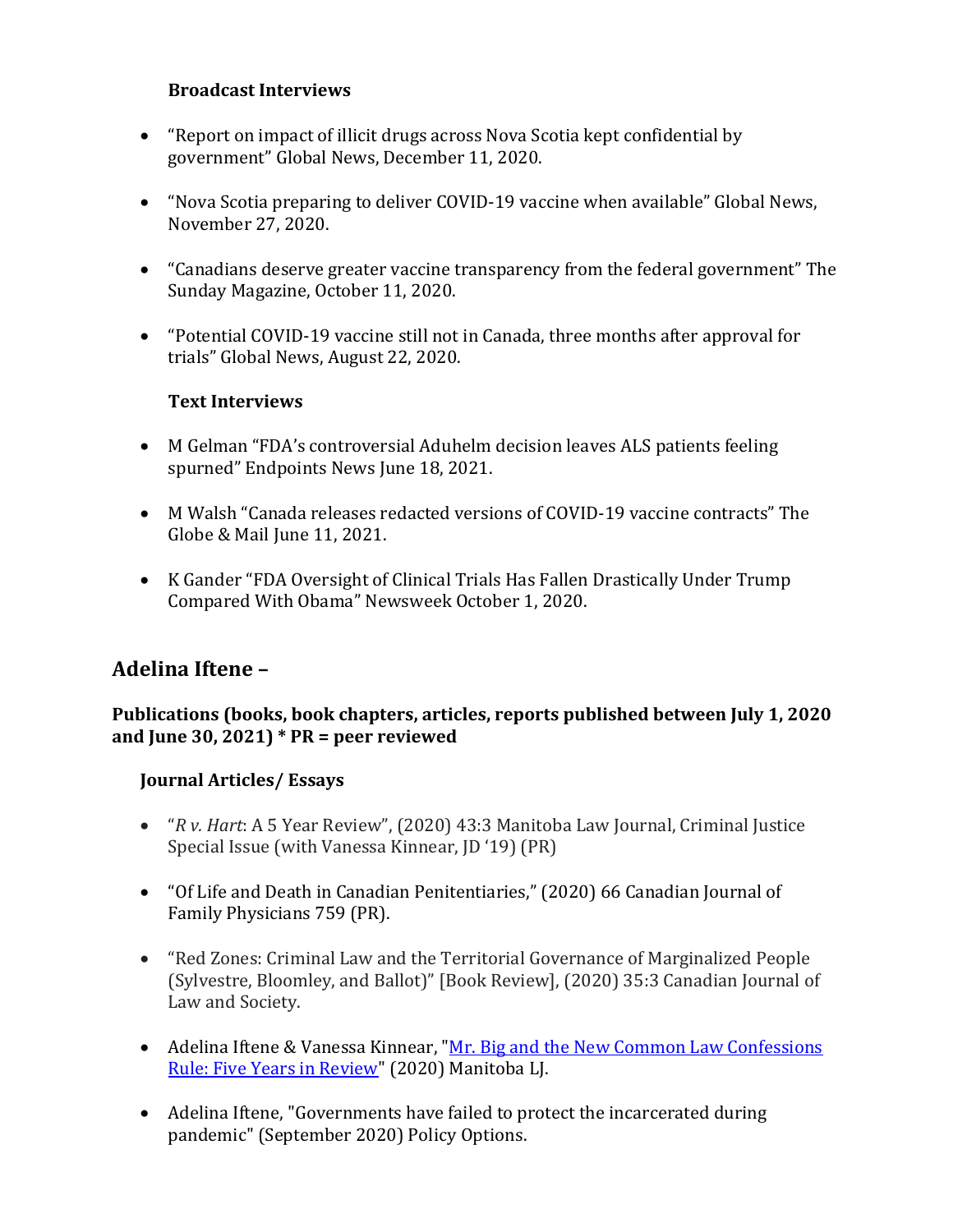[https://policyoptions.irpp.org/magazines/september-2020/governments-have](https://policyoptions.irpp.org/magazines/september-2020/governments-have-failed-to-protect-the-incarcerated-during-pandemic/)[failed-to-protect-the-incarcerated-during-pandemic/](https://policyoptions.irpp.org/magazines/september-2020/governments-have-failed-to-protect-the-incarcerated-during-pandemic/)

- "Sexual and Reproductive Health Outcomes among Incarcerated Women in Canada: A Scoping Review," (2021) Canadian Journal of Nursing research 1 (with Martha Paynter, Clare Heggie, Shelley McKibbon, Ruth Martin-Misener and Gail Tomblin Murphy) (PR)
- "COVID-19, Human Rights and Public Health in Prisons: A Case Study of Nova Scotia's Experience during the First Wave of the Pandemic," (2021) 44:2 Dal LJ (forthcoming) (PR)
- "The (Un)Constitutionality of Consecutive Periods of Parole Ineligibility and R v Bissonnette," (2021) 69:3 CLQ (forthcoming).

### **Book chapters**

- "COVID-19 In Prisons: Policies, Practices and Concerns," in Colleen Flood, Sophie Theriault, Vanessa MacDonell, Sridhar Venkatapuram and Jane Philpott, "Law, Policy & Ethics of COVID-19" (University of Ottawa Press, 2020) (PR).
- "Aging Prisoners in the Canadian Federal Correctional System," in Carla Cesaroni (ed.), Canadian Prisons: Understanding the Canadian Correctional System (Toronto: Oxford University Press, 2020) (PR)
- "Canada" in Valsamis Mitsilegas, Pedro Caeiro, and Sabine Gless (eds.), The Encyclopedia of Criminal law and criminal Justice (Edward Elgar Publishing, 2022, forthcoming) (with Rob Currie).
- "International Transfer of Prisoners," in Robert Currie (ed.), Transnational and Cross-Border Criminal Law: Canadian Perspectives (Toronto: Irwin Law, 2022, forthcoming) (w Olivia Genge, JD '22).

#### **Books**

• *Annual Review of Criminal Law 2020* (Toronto: Thomson Reuters, 2021) (coauthored with Steve Coughlan and Rob Currie – I was responsible for the solo writing of two chapters, which is 40% of the book).

### **Reports**

• 'Do Independent External decision Makers Ensure that "An Inmate's Confinement in a Structured Intervention Unit Is to End as Soon as Possible?,"' May 2021 (with Jane B. Sprott and Anthony N. Doob – written as a review of the implementation of the structured intervention units by Correctional Service Canada, for Public Safety Canada).

#### **Media coverage of the report:**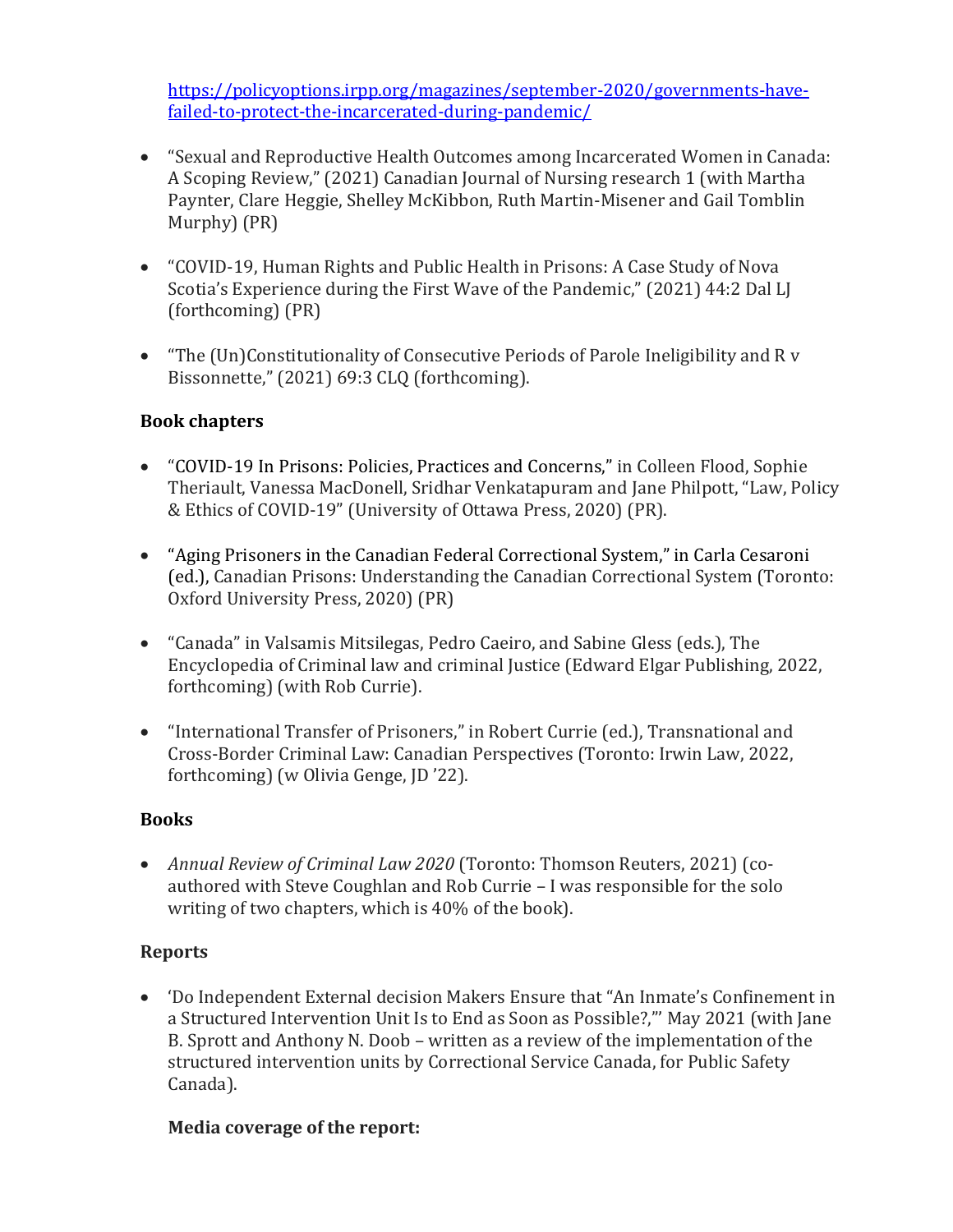- **-** "New solitary confinement office reminiscent of 'Warden's Courts," John Hill, Lawyers' Daily, May 12, 2021
- **-** "Do the right thing: prison segregation oversight 'inadequate' report finds as author, watchdog call for new law," Samantha Wright Allen, The Hill Times, May 12 2021
- **-** "Review of federal prison isolation units 'not adequate,' new report says," Canadian Press, May 10, 2021
- Report for Protect and Support Cluster from the #Reimagine Nova Scotia interdisciplinary project that aims at providing a set of policy recommendations for the province in light of COVID-19 and the mass shooting, August 2021 (project coordinated by Dean Kim Brooks, Faculty of Management for public and governmental benefit).

### **Media coverage of the report:**

- **-** "Reimagine NS Profile: Support and Protect," (feat in.)
- **-** Dal News, October 16, 2020
- **-** Interview on "Protect and Support #Reimagine Nova Scotia, Policy recommendations for the province in light of COVID-19 and the mass shooting", Information Morning Cape Breton, October 23, 2020.
- Report to the provincial government on the responses to and the impact of COVID-19 on provincially incarcerated people in Nova Scotia, August 2021 (part of the Health Law Institute CoVID-19 research project, submitted to the Departments of Justice, Housing and Municipal Affairs, Health and Wellness).

### **Media coverage of the report:**

**-** "There hasn't yet been a COVID outbreak in Nova Scotia's jails, but it could still happen," Tim Bousquet, Halifax Examiner, September 11, 2020

# **Colin Jackson –**

#### **Publications (books, book chapters, articles, reports published between July 1, 2020 and June 30, 2021)**

• Bradley Bryan, Colin Jackson & Geoffrey Loomer, "Who is Subject to Canadian Income Tax" in Arthur Cockfield, Martha O'Brien & Catherine Brown, eds, *Materials on Canadian Income Tax*, 16th ed (Toronto: Carswell, 2020).

### **Forthcoming (Accepted for Publication)**

- Colin Jackson, "Readability in the Canadian Tax System" (2021) 44 Man LJ [forthcoming]. (R – double-blind peer review with 3 peer reviews received)
- Colin Jackson, "Transformation of a Branch" in *Taxation of Corporate Reorganizations* (Toronto: Thomson Reuters) (loose-leaf, September 2021 update)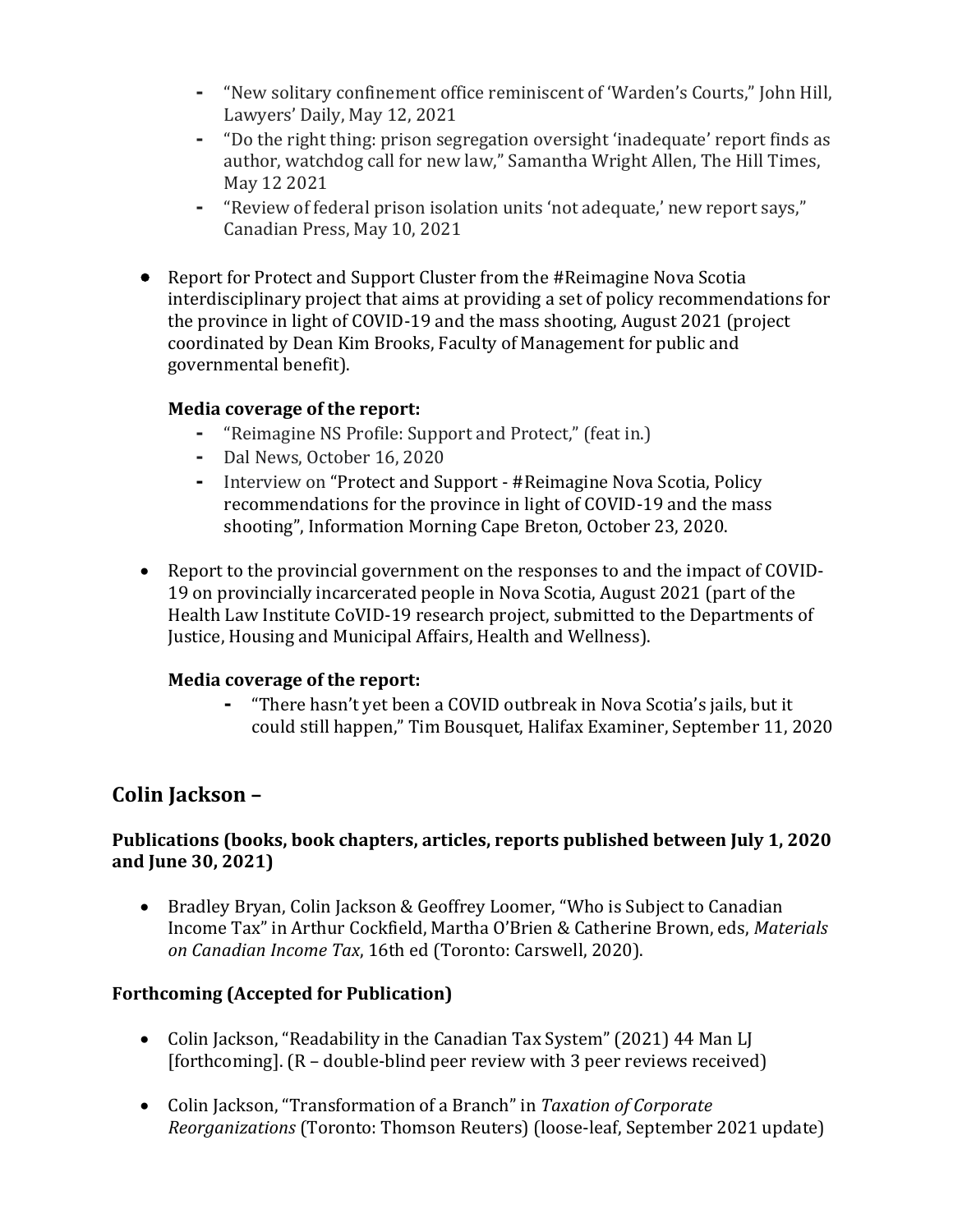• Nayha Acharya & Colin Jackson, "What We Wish We Knew Then: A Backward and Forward Look at Learning and Teaching in Law School" (2022) CLEAR [forthcoming]

# **Archie Kaiser –**

### **Recent Editorials**

- Authored with Professors Grant, Lemmens and Sheehy concerning Bill C-7, Fall/Winter 2020/21: "Bill C-7 Shatters Illusions Regarding Canada's Commitments to Persons with Disabilities", *National Newswatch*, 8 December 2020
- "MAiD bill is an affront to equality", *Toronto Star*, 11 March 2021

# **Kelsey Jones –**

No publications for 2020/2021

# **Jodi Lazare –**

- "Ag-Gag Laws, Animal Rights Activism, and the Constitution: What is Protected Speech?" (2020) 58:1 Alberta Law Review 83 **(R)**
	- **-** Listed on SSRN top 10 download lists: "Animal Law eJournal" (21 October 2020); "Political Communication" (21 November 2020)

### **Forthcoming**

### **Submitted**

- "Animal Rights Activism and the Constitution: Are Ag-Gag Laws Justifiable Limits?"
	- **-** Under review at the Osgoode Hall Law Journal (submitted March; out for review May)

### **Other**

# **Media**

- (Featured in) Gord Gilmour, "Editor's Take: The court of public opinion?" Manitoba Co-operator (17 June 17 2021)
- (Featured in) Geralyn Wichers, "Will Bill 62 survive a constitutional challenge?" Manitoba Co-operator (17 June 17 2021)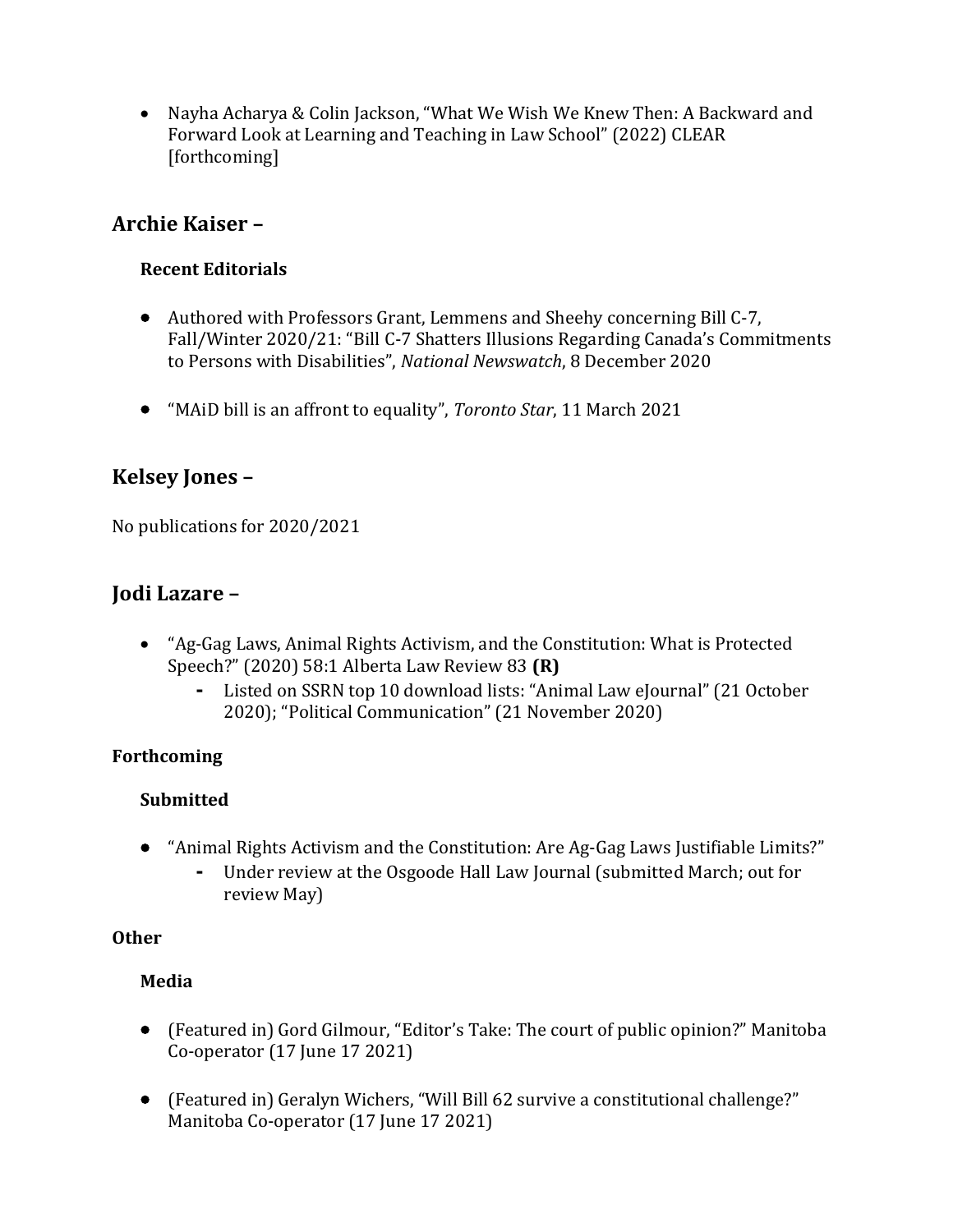- (Featured in) Geralyn Wichers, "Will Bill 62 have unintended consequences?" Manitoba Co-operator (17 June 17 2021)
- "Dead calves discovered by roadside reveal Nova Scotia's weak safeguards for farm animals" Saltwire Network — The Chronicle Herald (31 May 2021) (with Kelsey Warr)
- (Featured on) Radio-Canada Le réveil / Nouvelle-Écosse et T.-N.-L. (Frenchlanguage morning show), Interview about the regulation of farmed animal welfare in Nova Scotia (20 May 2021)
- (Featured on) CBC Information Morning (Halifax), Interview about the regulation of farmed animal welfare in Nova Scotia (17 May 2021)
- (Featured in) DLJ Podcast (Dal Law Journal), "Ep 16 Jodi Lazare Are Ag-gag Laws Unconstitutional?" (12 March 2021)
- (Featured in) Colin Freeze, "Ontario hit with lawsuit challenging 'Ag Gag' legislation" The Globe and Mail (9 March 2021)
- (Featured in) Gavin MacRae, "Ag-Gag Comes North" Watershed Sentinel (17 February 2021)
- (Featured in) Tracy Jessiman, "RECYCLED LOVE: Lazare on a mission to save, protect animals" Saltwire Network — The Chronicle Herald; The Guardian (30 November 2020)

# **Jennifer Llewellyn –**

### **Publications (books, book chapters, articles, reports published between July 1, 2020 and June 30, 2021)**

- Roberts-Smith, Jennifer, Justin Carpenter, Kristina R. Llewellyn, Jennifer J. Llewellyn, with Tracy Dorrington-Skinner, Gerald Morrison, and Tony Smith. "Relational Presence: Designing VR-Based Virtual Learning Environments for Oral History-Based Restorative Pedagogy," Journal of Interactive Technology and Presence, 17:1 (2020)
- Gibson, Lindsay, Jennifer Roberts-Smith, Kristina R. Llewellyn, and Jennifer Llewellyn, with the DOHR team. "A New Approach to Virtual Reality in History Education: The Digital Oral Histories for Reconciliation project (DOHR)" in Mario Carretero, Cristian Parellada and María Cantabrana Carassou, eds., *History Education and Digital Practices*. New York, NY: Routledge, 2021).

### **Forthcoming**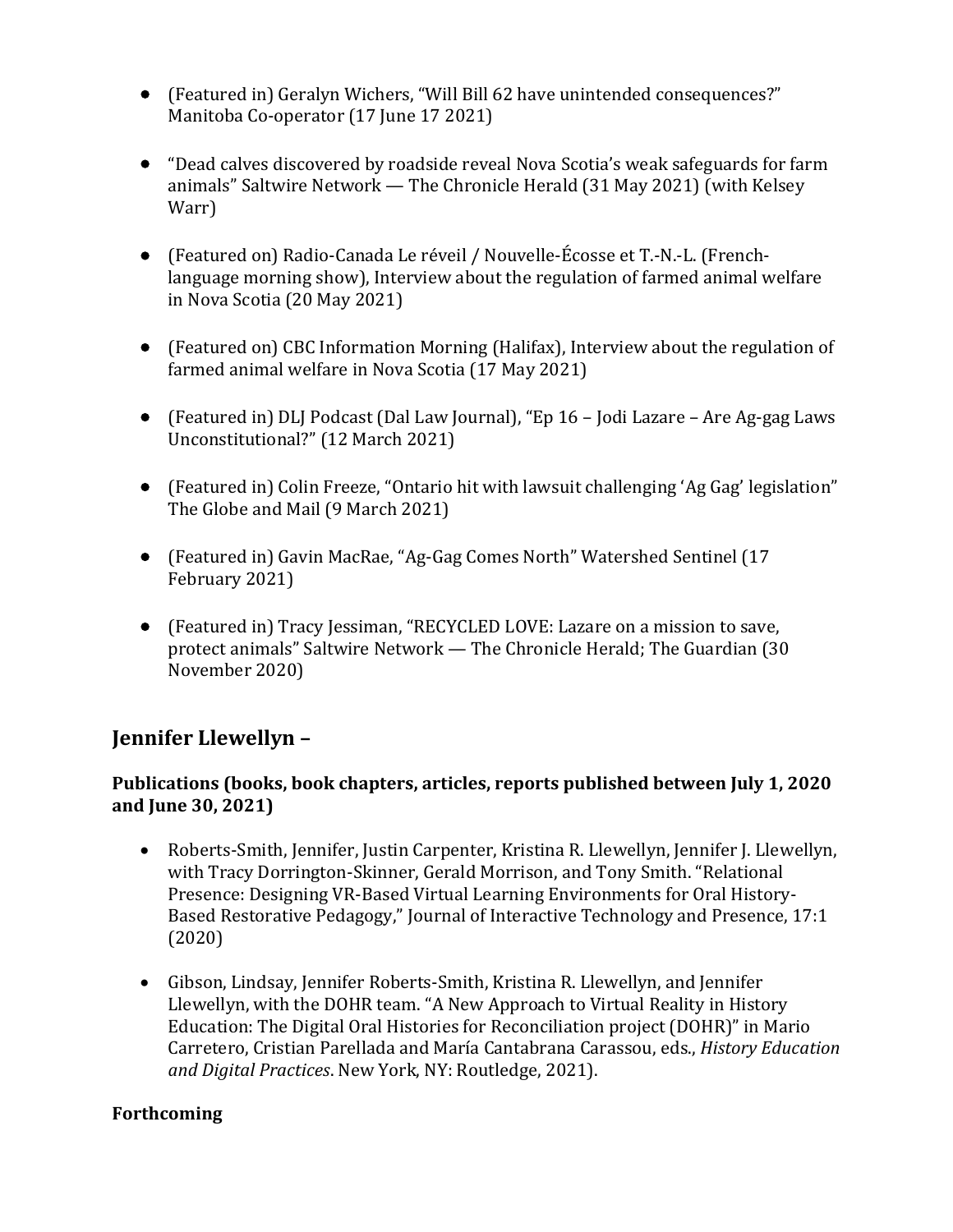- Jennifer J. Llewellyn, "Transforming Restorative Justice" *International Restorative Justice Journal* 2:2021.
- Ami Harbin, Christine Koggel & Jennifer J. Llewellyn (eds). *Relational Theory Implications and Applications: Special Issue Journal of Global Ethics* forthcoming spring 2022.

### **In Progress**

• Book project: *Guns, Politics and the Law: Reference re Firearms Act*, under contract with UBC Press for the Landmark Cases in Canadian Law series. (with R. Blake Brown)

I am co-authoring a book on the Firearms Reference that is under contract as one of the initial offerings in UBC Press' New Landmark Cases in Canadian Law series. The working title is Guns*, Politics and the Law: Reference re Firearms Act*. Research is actively underway – we have completed an extensive review of current and subsequent references and treatments of the case in the case law, media and legislative debates.

- Book/Series Project: Global Editor for a multiple volume *International Encyclopedia of Restorative Justice*. I am co-editing the entire project with Ivo Artsen from Leuven in Belgium. We have completed the conceptual development of the project and have a publisher. We have all of our regional editors for Asia/Pacific, Europe, North America, Africa, Australia/New Zealand, and Latin America. We have worked with each of the teams to develop the approach and structures to their volumes and select authors. Each volume will engage a group of writers for country or theme-based chapters. As global editors we are responsible for the overall intellectual structure and approach of the Encyclopedia as well as overseeing the development and completion of each volume. The Encyclopedia will also include a significant quantitative data collection aspect which the Global Editors will lead. We have developed an initial survey tool to use across all of the regions. This project will be a major focus during my sabbatical next year.
- Book Project: Llewellyn, Kristina, Jennifer Llewellyn, Jennifer-Roberts-Smith, Lindsay Gibson with Tony Smith, Gerald Morrison, and Tracy Dorrington-Skinner, *Oral History Education for the Redress of Historical Harms: The Digital Oral Histories for Reconciliation Project* (book proposal for Fernwood).

### **Other Scholarly Activity**

• I served as the scholarly reviewer for the RSC Task Force Report on Covid-19.

#### **Other (scholarly blogs, letters to the editor, opinion pieces, workshops or conferences organized, magazine articles, media interviews, radio talk shows)**

• I have given several interviews this past year for print, TV and radio related to my work in restorative justice including the Restorative Inquiry, the DOHR project, the Accessibility Process and other matters. These interviews have included the *Chronicle*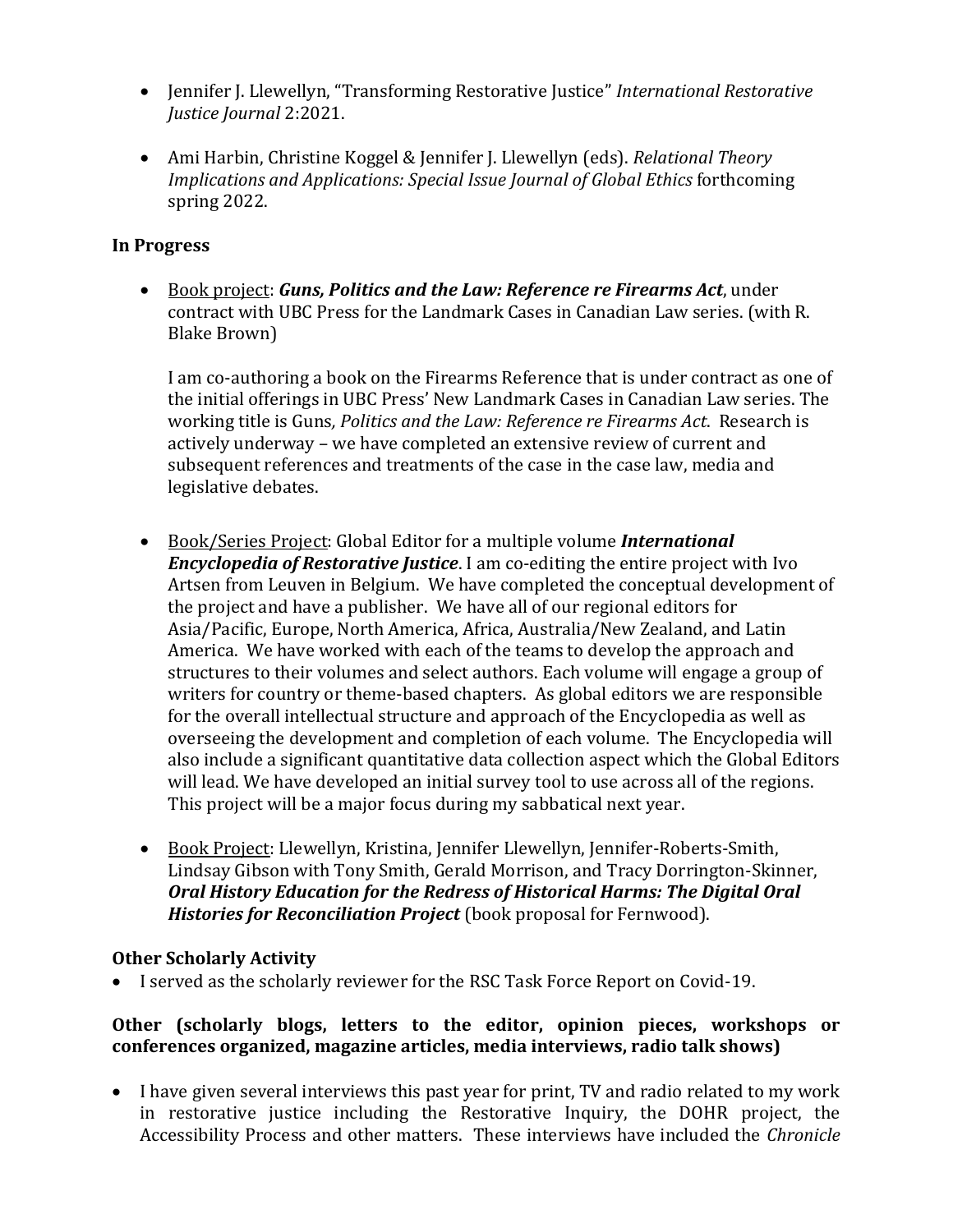*Herald*, New 95.7 the Sheldon McLeod Show and Rick Howe Show, CBC radio (local and national) CBC and CTV news, Global and CBC's The National and other local papers.

# **Constance MacIntosh –**

### **Publications (books, book chapters, articles, reports published between July 1, 2020 and June 30, 2021)**

- Craig Forcese, Adam Dodek, Philip Bryden, Richard Haigh, Mary Liston and **Constance MacIntosh** (Co-authors), *Public Law: Cases, Commentary and Analysis (4th Edition)* (Toronto: Emond, 2020)
- Sherry Aiken, Colin Grey, Catherine Dauvergne, Gerald Heckman, Jamie Liew, & **Constance MacIntosh** (Co-authors) *Immigration and Refugee Law (3rd Edition)*  (Toronto: Emond, 2020)
- Constance MacIntosh, "Decisionally Incapable Children and Medical Treatment Choices in Canada". In Imogen Goold, Cressida Auckland and Jonathan Herring (Eds) Medical Decision-Making on Behalf of Young Children: A Comparative Perspective (Hart Publishing, Oxford. 2020). Pages 177-194

#### **Reports**

 $\mathsf{l}$ 

- Constance MacIntosh, "COVID-19 Health Risk: Lack of MSI Coverage Creates Public Health Risk for Nova Scotians" (Delivered to the Nova Scotian Minister of Health and the Minister of Municipal Affairs and Housing, funded under the *Targeted Health Law & Policy Interventions for an Efficient, Effective and Equitable Response to COVID19* grant) (, June 2020)
- Constance MacIntosh, "Refugee-Serving NGOs and Legal Representation/Advice under the *Immigration and Refugee Protection Act*" (*Pro bono* report prepared for the Canadian Council for Refugees, March 2021)
- Constance MacIntosh, "Comments on redefining 'residents' for MSI purposes" (Brief memo for the Department of Health and Wellness, March 2021)

#### **Other**

#### **Scholarly blogs, letters to the editor, opinion pieces**

• Naiomi Metallic and **Constance MacIntosh,** "Canada's actions around the Mi'kmaq fisheries rest on shaky legal ground" Policy Options, November 9, 2021

#### **Magazine articles, media interviews, radio talk shows**

• Dalhousie News, "Ask an Expert: Indigenous Law Scholar Constance MacIntosh on Modern Misconceptions about Treaty Rights" (October 1, 2020)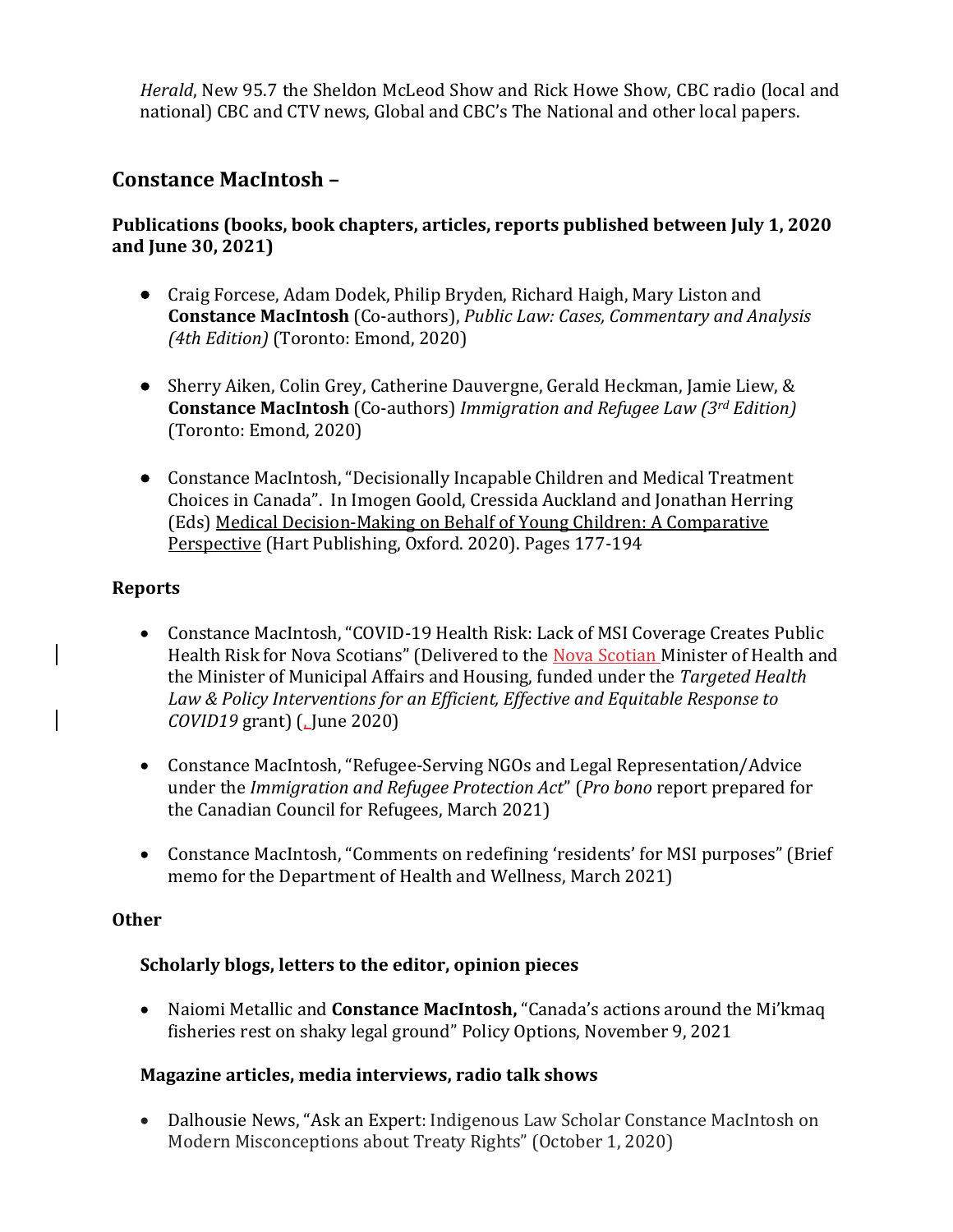- Various short CBC interviews for print stories
- Global News (TV and on-line news), "Regional Chief Prosper calls for Mi'kmaq specific vaccine strategy" (January 26 2021)
- The Charlatan, "Dalhousie's new Aboriginal and Indigenous Law Certificate equips Mi'kmaq students to bring change" (March 19 2021)

# **Andrew Martin –**

#### **Publications (books, book chapters, articles, reports published between July 1, 2020 and June 30, 2021)**

- Andrew Flavelle Martin, "From Attorney General to Backbencher or Opposition Legislator: The Lawyer's Continuing Duty of Confidentiality to the Former Client" (2021) 43:2 Manitoba LJ 247-259 (R) (peer-reviewed). **[NB this project was listed as SUBMITTED on my previous annual report]**
- Andrew Flavelle Martin, "Does the Attorney General have a Duty to Defend Her Legislature's Statutes? A Comment on the *Reference Re Genetic Non-Discrimination Act*" (2021) 43:2 Manitoba LJ 220-246 (R) (peer-reviewed). **[NB this project was listed as FORTHCOMING on my previous annual report]**
- Andrew Flavelle Martin, "Folk Hero or Legal Pariah? A Comment on the Legal Ethics of Edgar Schmidt and *Schmidt v Canada (Attorney General)*" (2021) 43:2 Manitoba LJ 198-218 (R) (peer-reviewed). **[NB this project was listed as FORTHCOMING on my previous annual report]**
- Andrew Flavelle Martin, "Mental Illness and Professional Regulation: The Duty to Report a Fellow Lawyer to the Law Society" (2021) 58:3 Alberta L Rev 659-685 (R) (peer-reviewed). **[NB this project was listed as SUBMITTED on my previous annual report]**
- Andrew Flavelle Martin, "Legal Ethics and Judicial Law Clerks: A New Doctrinal Account" (2020) 71 UNB LJ 248-274 (R) (peer-reviewed). **[NB this project was listed as FORTHCOMING on my previous annual report]**
- Andrew Flavelle Martin, "*Gladue* at Twenty: *Gladue* Principles in the Professional Discipline of Indigenous Lawyers" (2020) 4:1 Lakehead LJ 20-49 (R) (peerreviewed). **[NB this project was listed as FORTHCOMING on my previous annual report]**
- Andrew Flavelle Martin, "The Attorney General *Is* the Legislature's Legal Advisor (Though Not Its *Only* Legal Advisor), Although That Role Is Admittedly Problematic and Should Probably Be Abolished: A Response to Steven Chaplin" (2020) 14:3 JPPL 625-632 (R).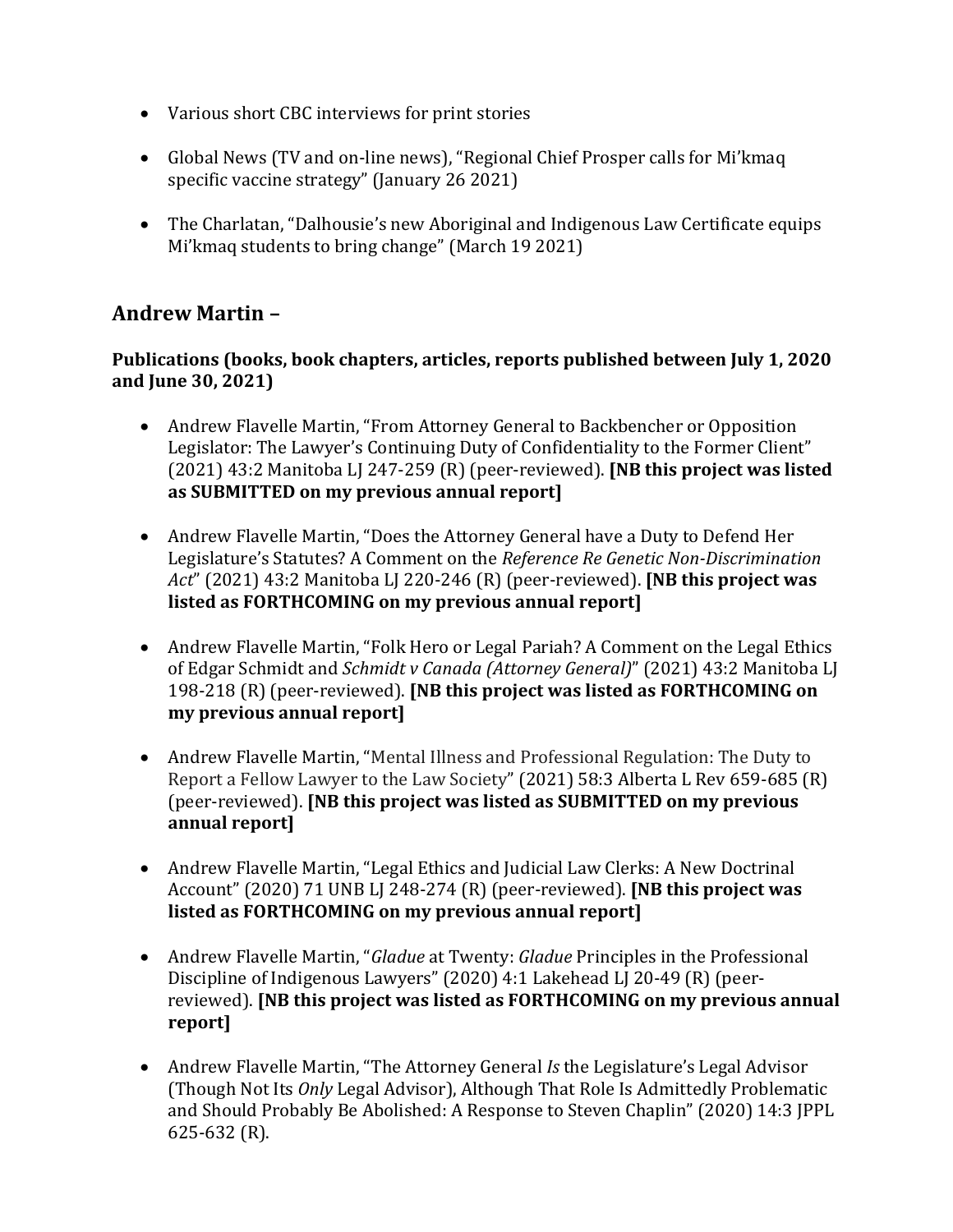### **Forthcoming**

#### **Accepted for Publication**

- Andrew Flavelle Martin & Leslie Walden, "The Incorporation of Government Lawyering in the Teaching of Legal Ethics in Canadian Law Schools" (2021) CLEAR (R) (peer-reviewed) [accepted 29 June 2021].
- Andrew Flavelle Martin, "Where Are We Going? The Past and Future of Canadian Scholarship on Legal Ethics for Government Lawyers" (2021) Can Bar Rev (R) (peerreviewed) [accepted 6 February 2021].
- Andrew Flavelle Martin, "Creative and Responsive Advocacy for Reconciliation: The Application of *Gladue* Principles in Administrative Law" (2021) McGill LJ (R) (peerreviewed) [accepted 6 November 2020].
- Andrew Flavelle Martin, "But Why Him? A Review of *The Tenth Justice: Judicial Appointments, Marc Nadon, and the* Supreme Court Act *Reference* by Carissima Mathen and Michael Plaxton" (2021) Dal LJ (R) [accepted 8 January 2021].

### **Submitted**

- Andrew Flavelle Martin, "The Duty of Legislative Counsel as Guardians of the Statute Book: *Sui Generis* or a Professional Duty of Lawyers?" [submitted to Manitoba LJ, 11 January 2021] **[NB this project was listed as SUBMITTED, to a different journal and under a different title, on my previous annual report].**
- Andrew Flavelle Martin, "The Non-Lawyer Attorney General: Problems and Solutions" [submitted to UNB LJ, 13 November 2020] **[NB this project was listed as SUBMITTED to a different journal on my previous annual report].**
- Andrew Flavelle Martin, "The Premier Should Not Also Be the Attorney General: *Roncarelli v Duplessis* Revisited as a Cautionary Tale in Legal Ethics and Professionalism" [submitted to Manitoba LJ, 19 February 2021].
- Andrew Flavelle Martin, "Decolonizing the Regulation of the Indigenous Practice of Law? A Comment on Issues of Bias and Jurisdiction in *Law Society of Ontario v Bogue* and *Coutlee (Re)*" [submitted to Lakehead LJ, 21 April 2021].
- Andrew Flavelle Martin, "Law Society Regulation and the Lawyer-Academic" [submitted to Osgoode Hall LJ, 11 May 2021].

#### **Other (scholarly blogs, letters to the editor, opinion pieces, workshops or conferences organized, magazine articles, media interviews, radio talk shows)**

• Media interview for Zena Olijnik, "Law Society of B.C. publicly naming lawyer with misconduct citation unreasonable: B.C. appeal court" (8 April 2021) *Canadian*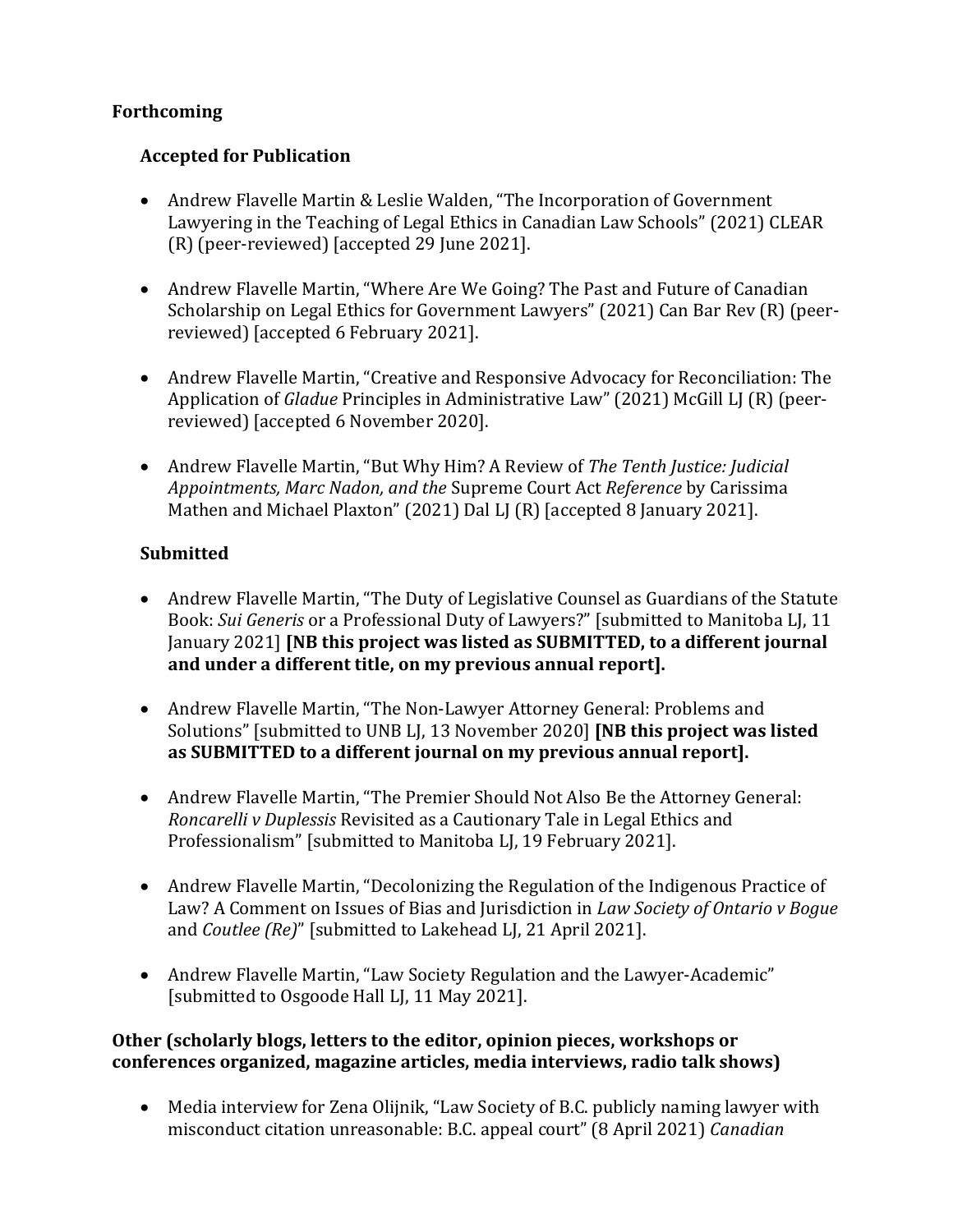*Lawyer*, online: [https://www.canadianlawyermag.com/resources/professional](https://www.canadianlawyermag.com/resources/professional-regulation/law-society-of-b.c.-publicly-naming-lawyer-with-misconduct-citation-unreasonable-b.c.-appeal-court/354785)[regulation/law-society-of-b.c.-publicly-naming-lawyer-with-misconduct-citation](https://www.canadianlawyermag.com/resources/professional-regulation/law-society-of-b.c.-publicly-naming-lawyer-with-misconduct-citation-unreasonable-b.c.-appeal-court/354785)[unreasonable-b.c.-appeal-court/354785](https://www.canadianlawyermag.com/resources/professional-regulation/law-society-of-b.c.-publicly-naming-lawyer-with-misconduct-citation-unreasonable-b.c.-appeal-court/354785)

# **Liam McHugh-Russell –**

### **Accepted for Publication**

- "*Doing Business*, Legal Origins Theory, and the Politics of Governance by Knowledge" (forthcoming) *Canadian Journal of Law and Development* (R) (9000 words)
	- **-** Peer reviewed: acceptance based on two double-blind peer reviews

### **Public Service Publications**

- (w/ [Endicott Society](https://endicottsociety.wordpress.com/)**)** *Prendre le Pouvoir* **(Paris: Seuil, 2022)** 
	- **-** Public press "comic" book, in French, on democratizing the firm, co-written with an international, interdisciplinary team of 12 collaborators
- (w/ Anthony Piscitelli) "The Demutualization of Economical Insurance" (August 2021) *Policy Options* (1200 words)

### **Other**

### **Media Appearances**

- Quoted on labour and employment law matters in
	- **-** Telegraph-Journal (New Brunswick)
	- **-** SaltWire
- Appeared in a story on [Global News](https://globalnews.ca/news/7393924/canada-supreme-court-workplace-bonuses/) at 6 Halifax and associated report

### **Twitter**

• My posts on professional and personal topics have had over 1 million impressions since July 2020

# **Naiomi Metallic –**

### **Publications (books, book chapters, articles, reports published)**

• "NIL/TU,O Child and Family Services Society v. B.C. Government and Service Employees' Union' and Communications, Energy and Paperworkers Union of Canada v. Native Child and Family Services of Toronto" in Kent McNeil & Naiomi Metallic, eds, *Judicial Tales Retold: Reimagining Indigenous Rights Jurisprudence*, Canadian Native Law Reporter, Native Law Center, Saskatchewan, 2020). Peer Reviewed.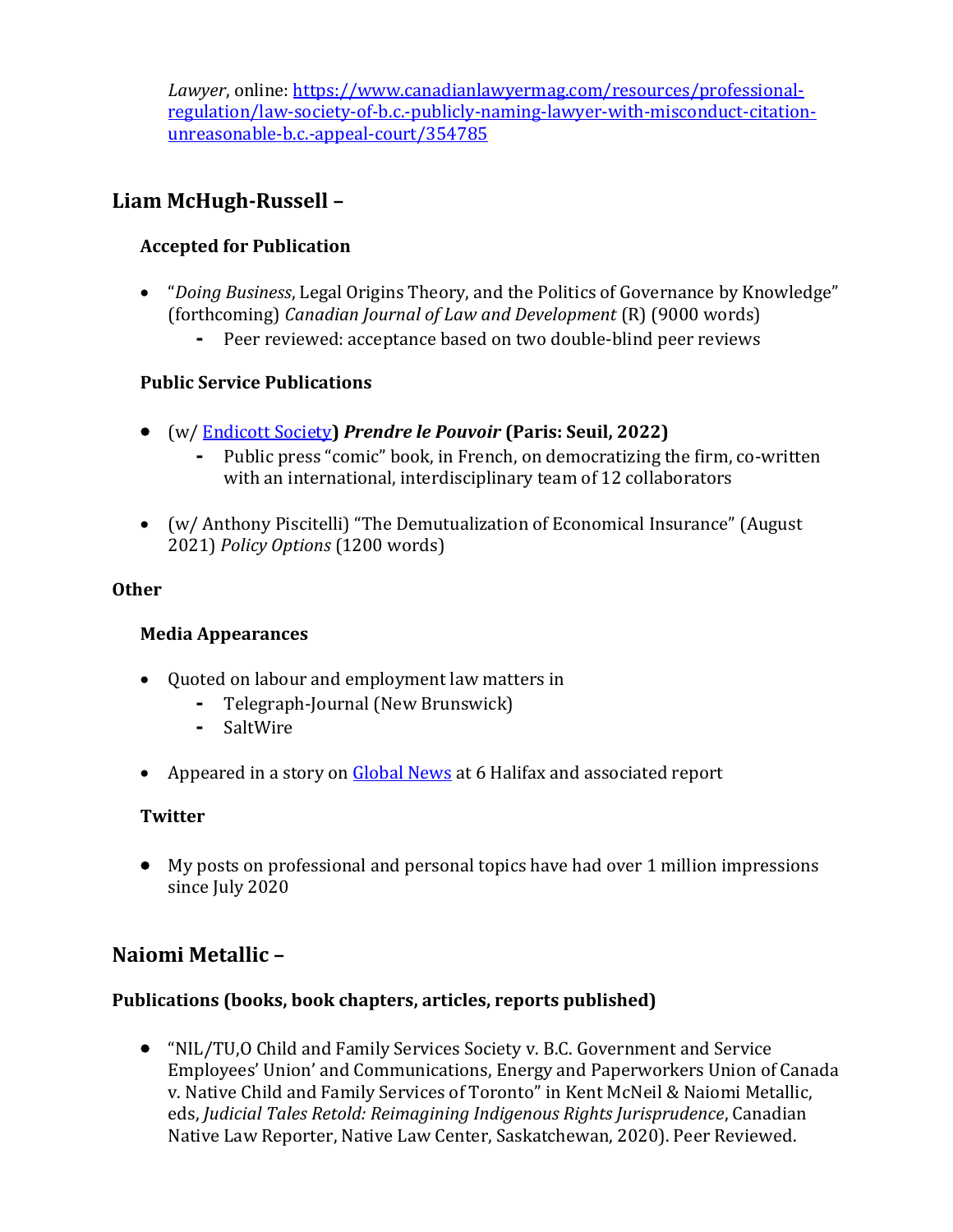- "Searching for 'Superchief' and Other Fictional Indians: Case Comment on *R v Bernard*, 2017 NBCA 48" (2020) 57:1 OHLJ 230.
- Naiomi Metallic, "New Brunswick Needs a Public Inquiry Into Systemic Racism in the Justice System: Nova Scotia Shows Why" (2020) 12 J New Brunswick Studies 7.

#### **Forthcoming**

#### **Accepted for Publication**

- "Realizing Administrative Aboriginal Law" in Colleen M Flood & Paul Daly, eds, *Administrative Law in Context*, 4th ed (forthcoming Emond Publishing: Toronto, 2021) (with Janna Promislow). Peer Reviewed.
- Breathing Life into Our Living Tree: The Promise, Limits and Challenge of An Act respecting the United Nations Declaration on the Rights of Indigenous Peoples, 2020 S.C. c 14 (accepted for publication in Rewriting the Canadian Constitution collection, Wade Wright, ed.)

#### **Reports**

- *Cash Back – A Yellowhead Institute Red Paper*[, online,](https://cashback.yellowheadinstitute.org/) May 2021 (co-authored and codirector with Shiri Pasternak). Peer Reviewed.
- *Connecting the Dots to Reveal a New Picture - A Report on Indian Act By-Law Enforcement Challenges Experienced by First Nation in Nova Scotia and Beyond*, prepared for the Mi'kmaq Tripartite Forum Justice Committee (Winter 2021). Peer Reviewed.
- *Reform on Social Assistance in New Brunswick First Nations – Considerations on a Legal Framework and Structure of the Social Assistance Program*, report to the New Brunswick First Nations, September 21, 2020 (with research assistance from Maile Graham-Laidlaw).

#### **Other**

#### **Scholarly blogs, letters to the editor, opinion pieces**

• "Canada's actions around the Mi'kmaq fisheries rest on shaky legal ground," Policy Options, November 9, 2020 (with Constance MacIntosh).

#### **Magazine articles, media interviews, radio talk shows**

• Interview with Tom Nichini on my article, "Searching for Superchief..." for Dalhousie Law Journal podcast, June 17, 2021.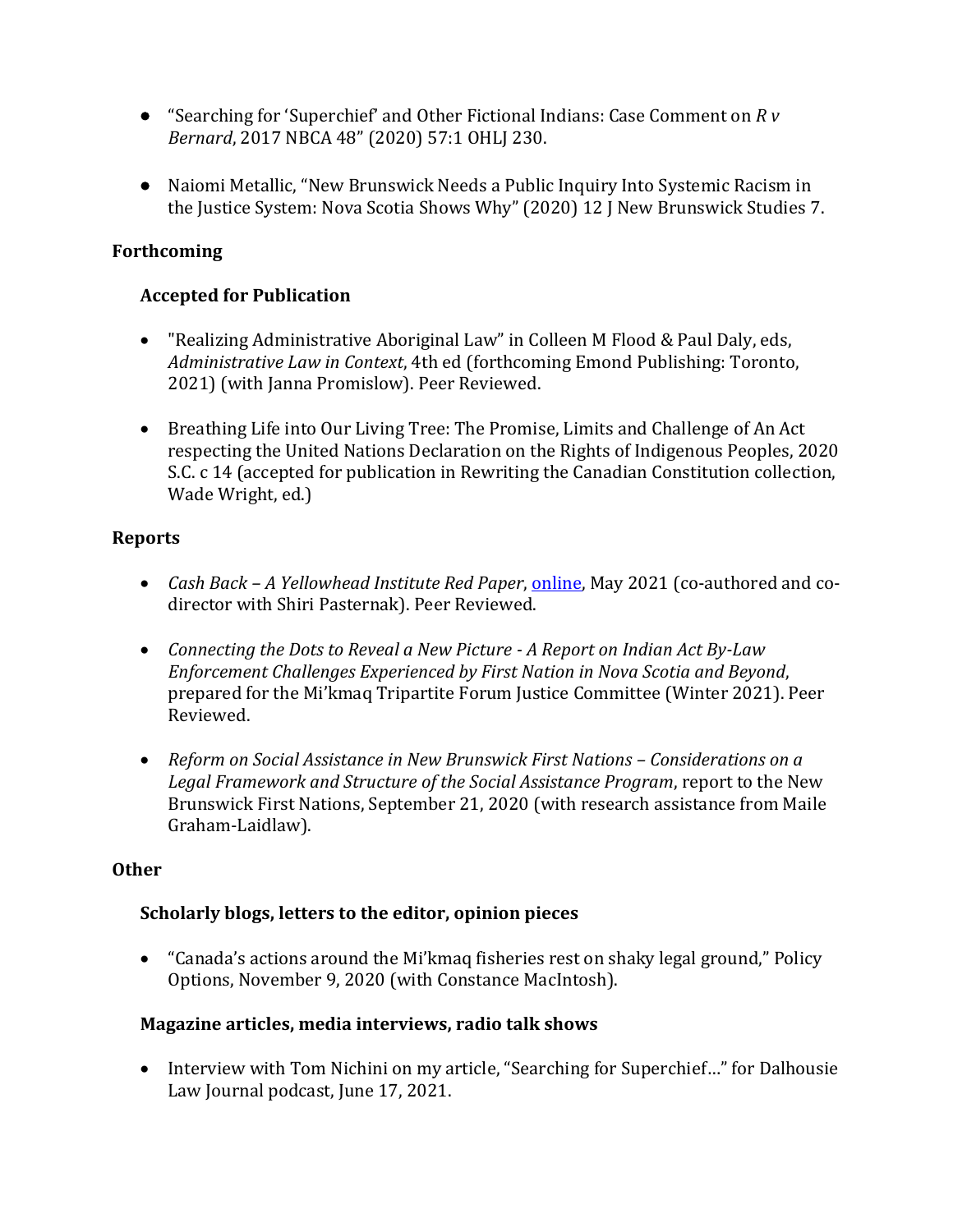- Interview with Popular Demand Pictures for documentary film regarding Chief Roger Augustine, June 9, 2021.
- Interview with CBC Nova Scotia Information Morning regarding Bill C-92, June 7, 2021.
- Interview with CBC Nova Scotia Mainstreet regarding mass graves at residential schools, May 31, 2021.
- Interview to CBC New Brunswick regarding Cash Back Report, May 21, 2021.
- Participation in CBC syndicate interviews (7 interviews across the country) regarding Yellowhead Cash Back report, May 20, 2021.
- Participate in podcast interview with Faculti regarding my paper on impacts of *Caring Society decision*, May 18, 2021.
- Participate in MediaIndigena 2-part podcast on Yellowhead CashBack Report, May 13, 2021.
- Quoted in Brendan Kennedy, "'Follow the money': New report explores pathways to reparations for Indigenous peoples," Toronto Star, May 12, 2021.
- Interview with Fanny Lévesque, La Press, re Québecès reference re Bill C-92, May 7, 2021.
- Podcast with CBA President, Grad Regehr, "Conversation on Indigenous Law with John Borrows and Naiomi Metallic," March 12, 2021.
- Quoted in Bernise Carolino, "Aboriginal and Indigenous law certificate to advance Schulich Law's decolonization efforts," in *Canadian Lawyer*, January 28, 2021.
- Quoted in Luc Rinaldi, "To survive, Indigenous police forces need 'black belts in how to be lean'" in Canada's National Observer [online](https://www.nationalobserver.com/2021/01/21/features/indigenous-police-forces-essential-service-funding) article, January 21, 2021.
- Interview with Krista Hessey a Global News Re: fisheries case, October 19, 2020
- Interview with Robin Levison-King, BBC, regarding Marshall and NS Fisheries issues, October 2, 2020 – quoted in October 15, 2020, BBC News Toronto Online, "Inside Canada's decades-long lobster feud" by Robin Levinson-King.
- Interview with Brett Forester, APTN News in Ottawa, re Mi'kmaq fishing rights, September 28, 2020.
- Interview with David Koch, Brunswick News, regarding Constitutional jurisdiction and public inquiry in New Brunswick, August 5, 2020.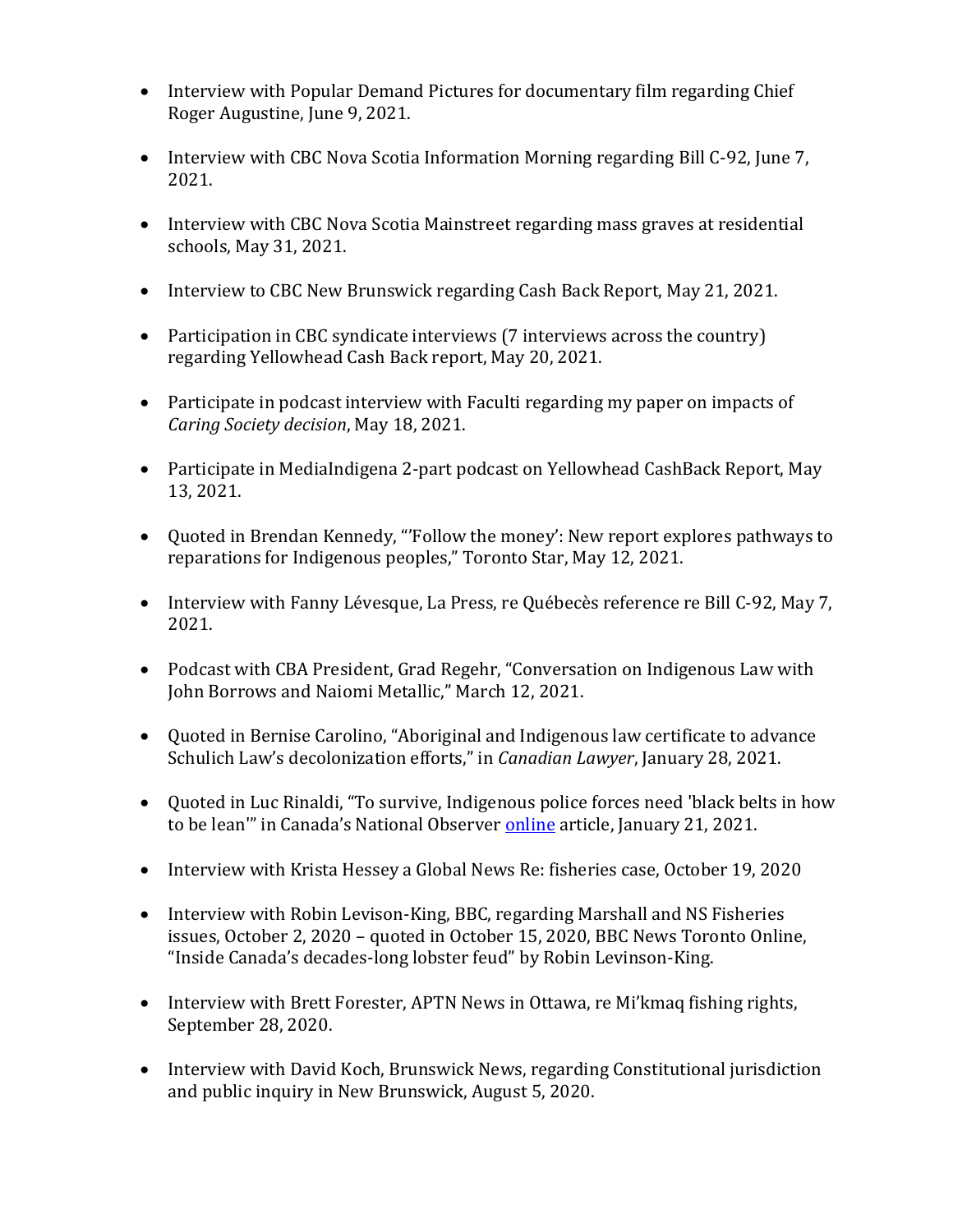# **Sherry Pictou –**

#### **Publications (books, book chapters, articles, reports published between July 1, 2020 and June 30, 2021) – MULTI-DISCIPLINARY**

- **Pictou, S. (2020).** "¿Qué es la descolonización? Concepciones Relacionales y Ancestrales Mi'kmaw y Perspectivas Antropológicas sobre las Relaciones de Tratados" In Hernández Castillo, R. Aida, Suzi Hutchings and Brian Noble (In Press), Diálogos Transcontinentales. Alianzas Activistas con los Pueblos Indígenas de Cañada, Mexico y Australia. Oaxaca, Mexico: International Working Group for Indigenous Affairs (IWGIA)/ Center for Research and Higher Studies in Social Anthropology (CIESA)/ Pochote Press. (Spanish Translation of English Publication 2019, see comments) R
- *M'sɨt No'kmaq*, Marshall A., Beazley, K. F., Hum, J., Joudry, S., Papadopoulos, A., Pictou, S., Rabesca, J. Lisa Young, Y, Zurba, M., (2021). "Awakening the sleeping giant": re-Indigenization principles for transforming biodiversity conservation in Canada and beyond. *FACETS*. 6: 839-869. R

# **Forthcoming**

### **Accepted for Publication**

- Brady, J., Parker, B., **Pictou, S.,** and Robin-Martens, T. (Forthcoming 2021). Pestiewink/Wihokewin: Invitation to Indigenous and Intersectional Feminist Food Studies. *Critical Perspectives in Food Studies* (3rd Edition). (Copy Editing). R
- **Pictou, S.** (Forthcoming). Reconciliation or Apiksitaultimik? Indigenous Relationality for Conservation. In A. Olive, C. Finegan, & K. Beazley (Eds.), *Transformative Politics of the Wild: Biodiversity Conservation in Canada. University of Toronto Press, Toronto* (In Press). Toronto: Toronto University Press. R

# **Unpublished reports**

• **Pictou, S**. (2021). *Wolastoqiyik and Mi'kmaq Grandmothers – Land/Water Defenders Sharing and Learning Circle: Generating Knowledge for Action*. \*This report was produced in collaboration with Dr. Janet Conway and PhD Candidate, Angela Day (University of Toronto) and is based on two overlapping research grants (MSVU & SSHRC PEG) and will be posted to the Mother Earth Resource Extraction Hub – KAIROS

**Other (scholarly blogs, letters to the editor, opinion pieces, workshops or conferences organized, magazine articles, media interviews, radio talk shows)**

### **Interview**s

• Pictou, S. (Published August 18 2020). Reflections with Dr.s Sherry Pictou and Melanie Zurba (based on an interview of May 2020 for Master of Environmental Studies Student, Jessica Hum. [https://www.tlicho.ca/news/story-telling-story-](https://www.tlicho.ca/news/story-telling-story-listening-decolonizing-research?fbclid=IwAR18-aV4wGQgbVitjwLanKQlXfEOCWX5rwD9CFB2CtwWVb7Q7-wUkMrHPIo)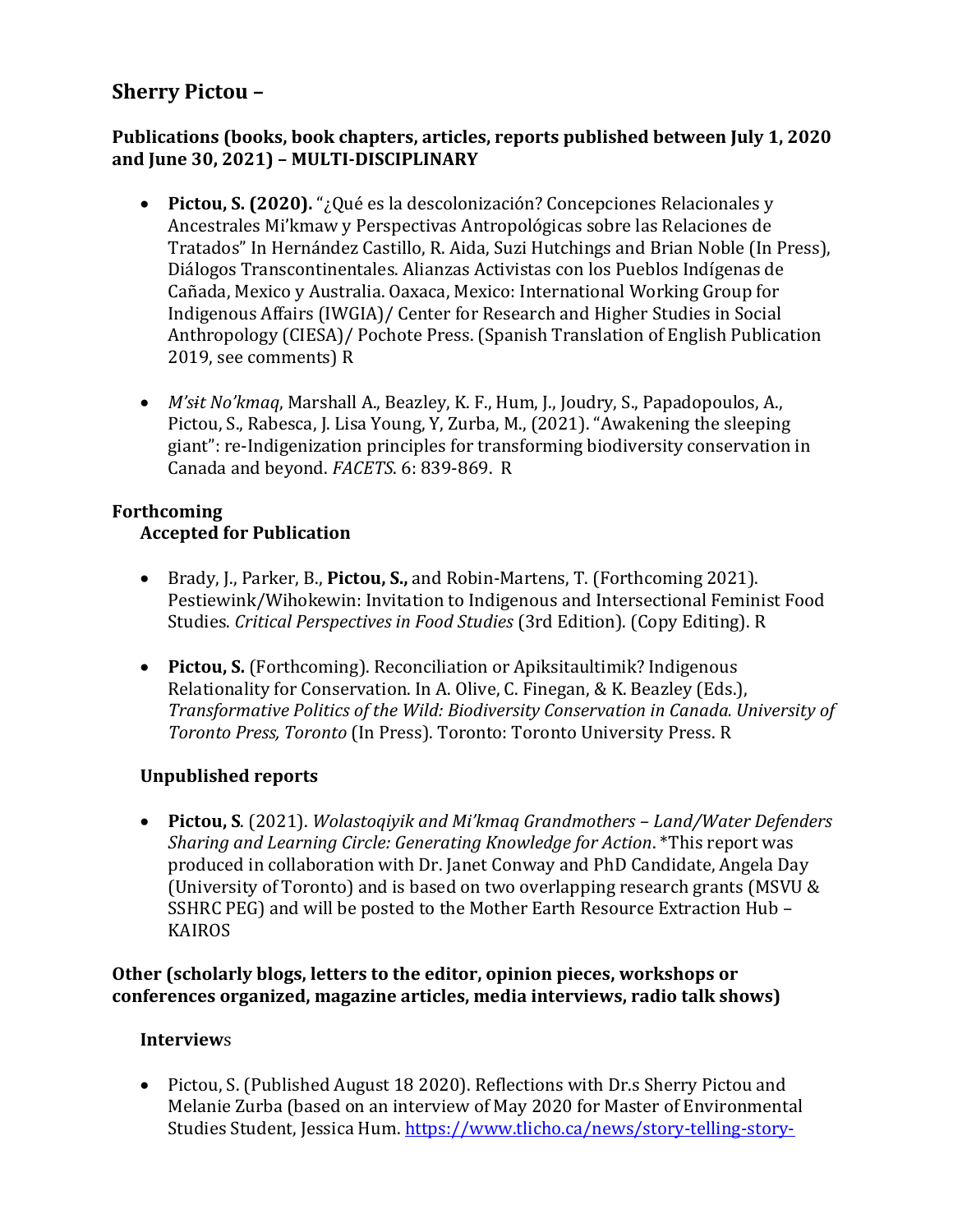[listening-decolonizing-research?fbclid=IwAR18](https://www.tlicho.ca/news/story-telling-story-listening-decolonizing-research?fbclid=IwAR18-aV4wGQgbVitjwLanKQlXfEOCWX5rwD9CFB2CtwWVb7Q7-wUkMrHPIo) [aV4wGQgbVitjwLanKQlXfEOCWX5rwD9CFB2CtwWVb7Q7-wUkMrHPIo](https://www.tlicho.ca/news/story-telling-story-listening-decolonizing-research?fbclid=IwAR18-aV4wGQgbVitjwLanKQlXfEOCWX5rwD9CFB2CtwWVb7Q7-wUkMrHPIo)

- Pictou, S. (Aug. 28, 2020). Podcast Interview guest with Dr. Martha Stiegman. "Treaty Relations and Environmental Politics." Hosted by: Dr. Peter Andrée (Carleton University), The Eco-Politics Podcast. www.ecopoliticspodcast.ca/episode-10-treaty-relations-and-environmentalpolitics-in-canada-3/
- Pictou, S. (Oct. 2, 2020). Interviewed by Ameeta Vohra. Quoted in Pandoras Box is Open, *Halifax Magazine*. https://halifaxmag.com/cover/pandoras-box-is-open/
- Pictou, S. (Feb. 4, 2021). Dr. Sherry Pictou on Indigeneity, Feminism, and Resource Extraction. Interview by Chase Puentes for School of Marine and Environmental Affairs: *Currents* Student Blog. https://smea.uw.edu/currents/dr-sherry-pictou-onindigeneity-feminism-and-resource-extraction/

# **Phillip Saunders –**

**Missing** 

# **Sara Seck –**

### **Edited Collection: published**

• Sumudu Atapattu, Carmen Gonzalez, and **Sara L Seck** (editors), *Cambridge Handbook of Environmental Justice and Sustainable Development* (Cambridge University Press, published March 2021) [https://www.cambridge.org/core/books/cambridge-handbook-of-environmental](https://www.cambridge.org/core/books/cambridge-handbook-of-environmental-justice-and-sustainable-development/72CD34627C60A0CFB37667968449DB65)[justice-and-sustainable-development/72CD34627C60A0CFB37667968449DB65](https://www.cambridge.org/core/books/cambridge-handbook-of-environmental-justice-and-sustainable-development/72CD34627C60A0CFB37667968449DB65)

#### **Edited Collection: submitted, in press:**

• Meinhard Doelle and **Sara L Seck** (editors), *Research Handbook on Climate Change Law and Loss & Damage* (with Edward Elgar Publishing, manuscript submitted March 2021).

#### **Edited Special Issues, submitted, in press:**

• **Sara L Seck**, Richard Devlin, and Siobhan Quigg (guest editors) *Legal Ethics*, special issue, Soft Law, Legal Ethics and the Corporate Lawyer: Confronting Human Rights and Sustainability Norms (submitted February 2021).

### **Law Journal/Review Articles: (published)**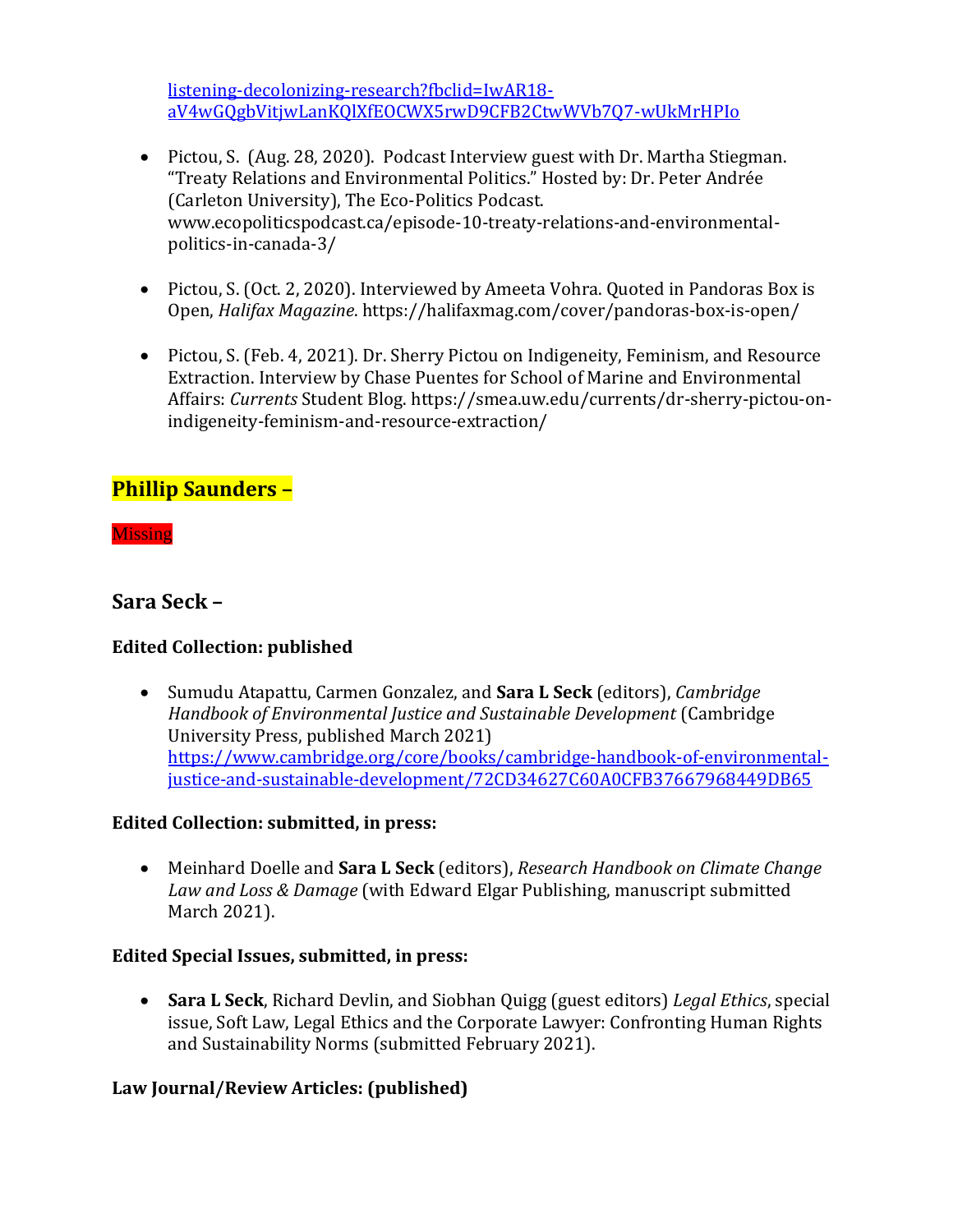• Sara L. Seck, "A relational analysis of enterprise obligations and carbon majors for climate justice" (2021) 11:1 Oñati Socio-Legal Series 254-284: Climate Justice in the Anthropocene,<http://opo.iisj.net/index.php/osls/article/view/1217> (Published February 2021)  $[R^*]$ 

#### **Book Chapters: (published)**

- **Sara L Seck**, "Transnational Mining Law" in *Oxford Handbook of Transnational Law*, edited by Peer Zumbansen (Oxford University Press, published online April 2021) 329-348. [R]
- **Sara L Seck** & Penelope Simons, "Sustainable Mining, Environmental Justice, and the Human Rights of Women and Girls: Canada as Home and Host State" in Sumudu Atapattu, Carmen G. Gonzalez & **Sara L Seck**, co-editors, *Cambridge Handbook of Environmental Justice and Sustainable Development* (published March 2021) 314- 334. [R]
- Sumudu Atapattu, Carmen G. Gonzalez & **Sara L Seck**, "Intersections of Environmental Justice and Sustainable Development" in Sumudu Atapattu, Carmen G. Gonzalez & Sara L Seck, coeditors, *Cambridge Handbook of Environmental Justice and Sustainable Development* (published March 2021) 1-19.
- Sumudu Atapattu, Carmen G. Gonzalez & Sara L Seck, "Beyond Fragmentation: Reflections, Strategies and Challenges" in Sumudu Atapattu, Carmen G. Gonzalez & **Sara L Seck**, co-editors, *Cambridge Handbook of Environmental Justice and Sustainable Development* (published March 2021) 470-476.
- **Sara L Seck** & Sarah L MacLeod, "People at the Poles" in Karen Scott & David VanderZwaag, eds, *Research Handbook on Polar Law* (Edward Elgar, 84-104). [published Dec 2020] [R]
- Keith MacMaster & **Sara L Seck**, "Mining for Equality: Soft Targets and Hard Floors for Board of Directors?" in Oonagh E. Fitzgerald, editor, *Corporate Citizen: New Perspectives on the Globalized Rule of Law* (CIGI Press, 2020) 191-208. [published October 2020] [R\*]
- **Sara L Seck**, Chapter 5 "Climate Change and the Human Rights Responsibilities of Business Enterprises" in David Ismangil, Karen van der Schaaf & Lars van Troost, eds, *Climate Change, Justice and Human Rights* (Amnesty International, 2020) 41-48, online: *Amnesty International* [https://www.amnesty.nl/media/strategic-studies](https://www.amnesty.nl/media/strategic-studies-future-human-rights-policy-practice/changing-perspectives-human-rights)[future-human-rights-policy-practice/changing-perspectives-human-rights](https://www.amnesty.nl/media/strategic-studies-future-human-rights-policy-practice/changing-perspectives-human-rights) [published August 2020]. [R]
- Daniela Chimisso dos Santos & **Sara L Seck**, "Human Rights Due Diligence and Extractive Industries" in Surya Deva and David Birchell, editors, *Research Handbook on Human Rights and Business* (Edward Elgar, 2020) [published July 2020]. [R]

#### **Forthcoming**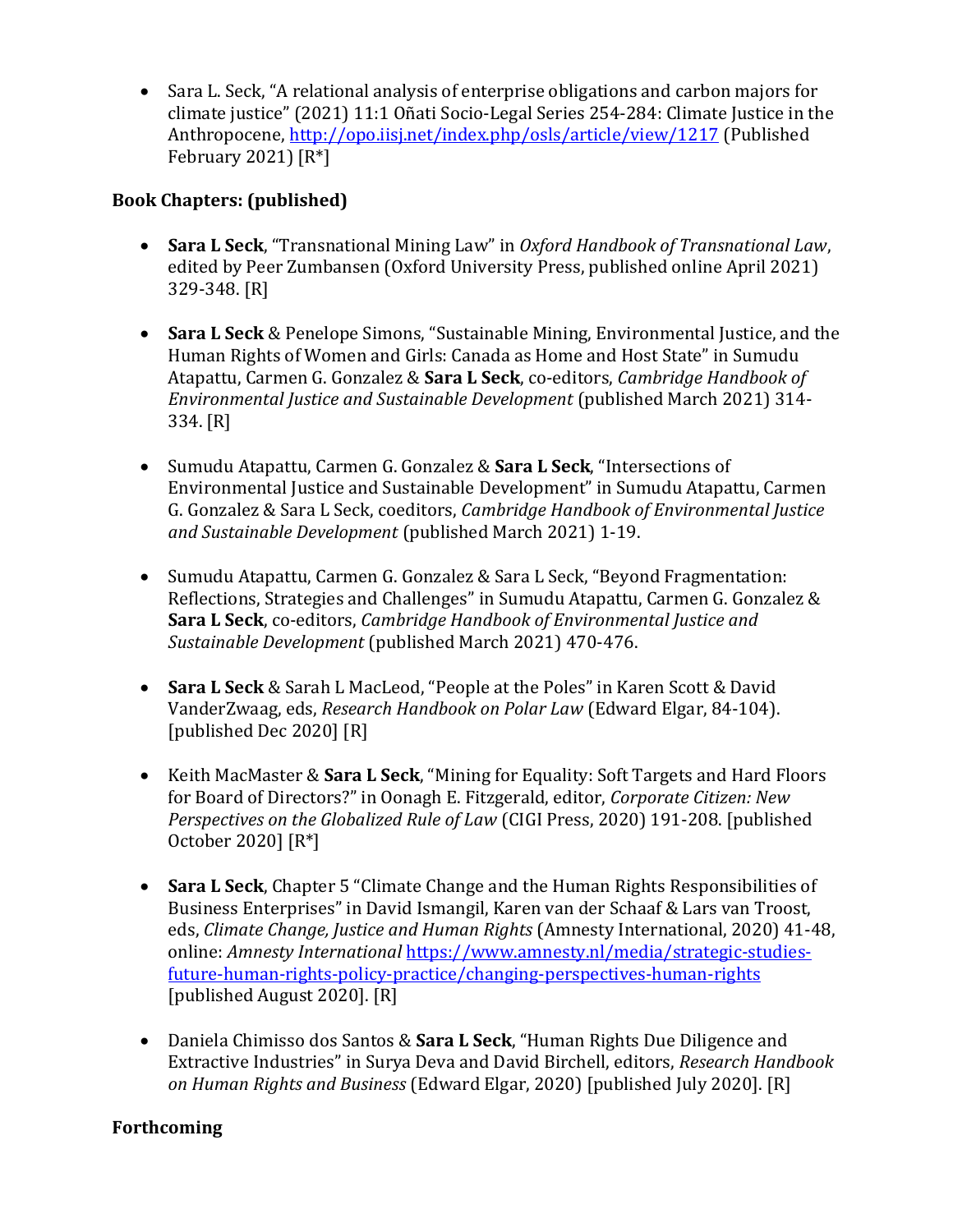### **Accepted for Publication**

- Adebayo Majekolagbe, **Sara L Seck** & Penelope Simons, "Human Rights and the Impact Assessment Act: Proponents and Consultants as Duty Bearers" in Meinhard Doelle and John Sinclair, editors, *The Next Generation of Impact Assessment: A Critical Review of the Canadian Impact Assessment Act* (Irwin Law, 2021) 445-467. [published July 2021] [R]
- Unwana Udo, Tahnee Prior, and **Sara L Seck**, "Human Rights at the Ocean-Climate Nexus: Opening Doors for the Participation of Indigenous Peoples, Children and Youth, and Gender Diversity" *Ocean Yearbook* Volume 36 (submitted March 2021, peer reviewed, revised & resubmitted, accepted June 2021). [R\*]
- Sara L Seck, "Elisabeth Mann Borgese: A Sketch", chapter contribution to *The End of International Law (As We Know It)? 'Women' and the Construction of Another International Order*, edited by Immi Tallgren (invited, first submitted February 2021, accepted by editor April 2021). [R]
- **Sara L Seck**, "Climate Justice and the ETOs" in *The Routledge Handbook on Extraterritorial Human Rights Obligations (ETOs)* edited by Mark Gibney, Gamze Erdem Türkelli, Markus Krajewski, and Wouter Vandenhole (Routledge) (invited, first submitted September 2020, accepted by editors January 2021). [R]
- **Sara L Seck**, "Human Rights and Environmental Change" in Deborah Poff & Alex C. Michalos, editors, *Encyclopedia of Business and Professional Ethics* (Springer) (invited, submitted April 2021, accepted April 7, 2021)

### **Submitted, Under Review**

- Olga Koubrak, Sarah L MacLeod, **Sara L Seck**, & Anna Sharapova, "Indigenous Rights and Interests" in *Changing Arctic Ocean: Canadian and Russian Experiences and Challenges, special issue of Arctic Review of Law and Politics* submitted May 2021 for peer review (David VanderZwaag, special editor)
- Lisa Benjamin & **Sara L Seck**, "Human rights-based climate litigation in Canada: state duties and business responsibilities" *Journal of Human Rights and the Environment*, special issue, human rights and climate change litigation, (invited, submitted March 2021, peer and editors reviews received, revisions due August 2021). [R\*]
- Melisa Handl, Penelope Simons, **Sara L Seck** "Gender and Intersectionality in Business and Human Rights" *Business and Human Rights Journal, special issue* (invited, submitted December 2020, peer and editor reviews received, revisions due August 2021). [R\*]
- **Sara L Seck**, "Guiding Principle 11" in Barnali Choudhury, editor, *Commentary on the UNGPs* (Edward Elgar) (invited, draft submitted June 2021)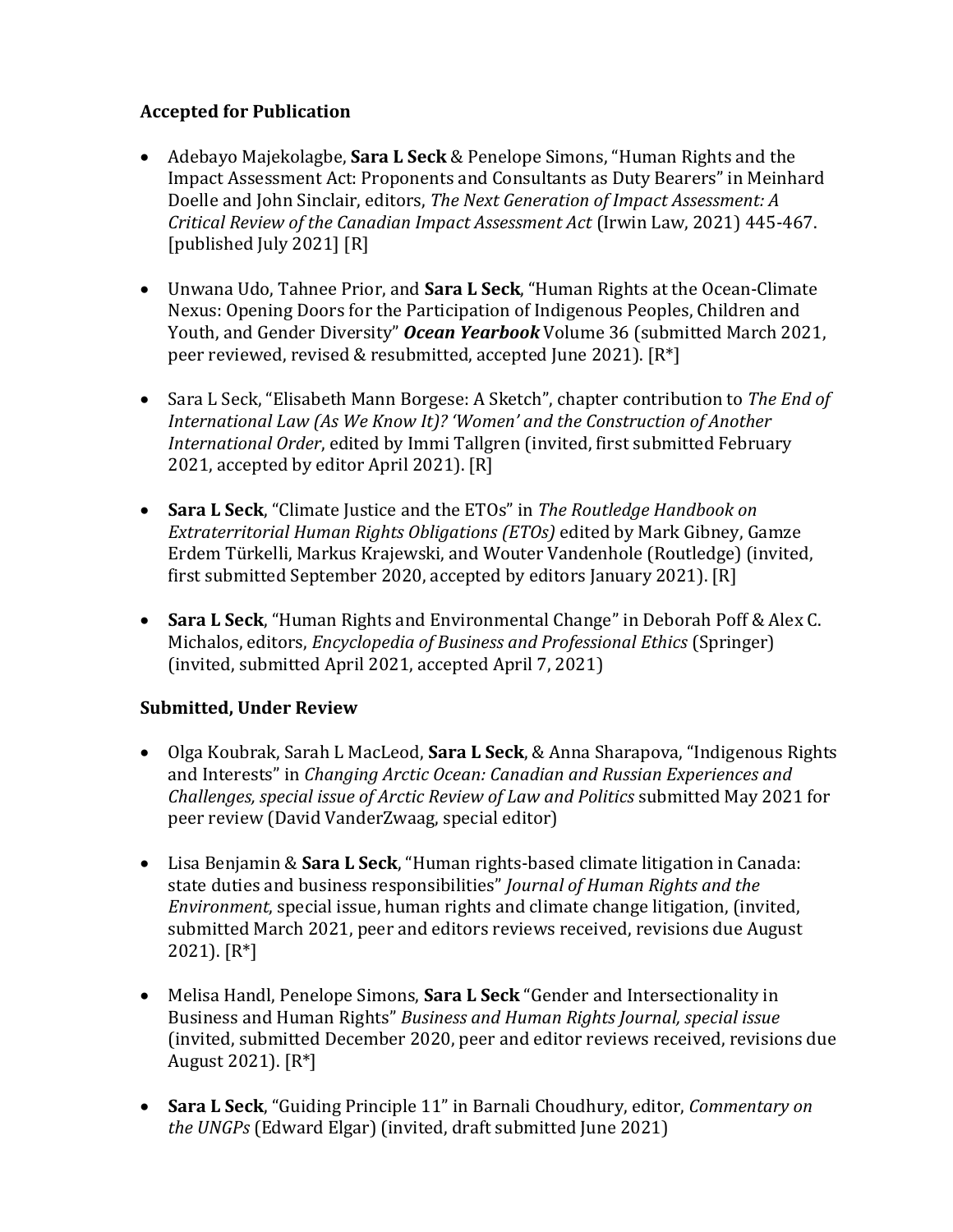• **Sara L Seck**, "Teaching Note: Human Rights and the Environment" in Anthony Ewing, editor, *Teaching Business & Human Rights* (Edward Elgar) (invited, submitted July 2021)

# **Other Updates**:

• The journal article Meinhard Doelle & Sara L Seck, "Loss and Damage from Climate Change: From Concept to Remedy" (2020) 20:6 *Climate Policy* (special issue: Loss & Damage after the Paris Agreement) 669-680, [published online 7 August 2019] DOI: 10.1080/14693062.2019.1630353 was reprinted by sci-hub: [https://www.sci](https://www.sci-hub.tw/10.1080/14693062.2019.1630353)[hub.tw/10.1080/14693062.2019.1630353](https://www.sci-hub.tw/10.1080/14693062.2019.1630353) (date?) and re-published as chapter in book: *The Third Pillar of International Climate Change Policy: On 'Loss and Damage' after the Paris Agreement* (Routledge, 2021) ISBNs: HBK 978-0-367-67668-1; PBK 978-0-367-67669-8; eBook 978-1-003-13227-1; Planned Publication Date: 01/04/2021]

### **Other (scholarly blogs, letters to the editor, opinion pieces, workshops or conferences organized, magazine articles, media interviews, radio talk shows)**

- Contributor to Amicus, *Claudia Duarte Agostinho and Others v Portugal and 32 Other States*, Application no. 29371/20, European Court of Human Rights, *with* the Extraterritorial Obligations Consortium, Amnesty International and others (May 2021), [https://www.etoconsortium.org/en/news/news/first-climate-change-case](https://www.etoconsortium.org/en/news/news/first-climate-change-case-at-the-european-court-of-human-rights-justice-must-not-stop-at-borders-182/)[at-the-european-court-of-human-rights-justice-must-not-stop-at-borders-182/](https://www.etoconsortium.org/en/news/news/first-climate-change-case-at-the-european-court-of-human-rights-justice-must-not-stop-at-borders-182/)
- Dal News profile, " 'Solutions are Everywhere': Schulich School Prof Champions Environment and Social Justice Through Law" (by Michelle Charlton, April 12, 2021) [https://www.dal.ca/news/2021/04/12/why-this-law-professor-and-social-justice](https://www.dal.ca/news/2021/04/12/why-this-law-professor-and-social-justice-champion-dropped-a-ten.html)[champion-dropped-a-ten.html](https://www.dal.ca/news/2021/04/12/why-this-law-professor-and-social-justice-champion-dropped-a-ten.html)
- International Women's Day: In Conversation with Dr. Sara Seck (March 9, 2021), *Afronomics Law* [https://www.afronomicslaw.org/category/analysis/international](https://www.afronomicslaw.org/category/analysis/international-womens-day-conversation-dr-sara-seck)[womens-day-conversation-dr-sara-seck](https://www.afronomicslaw.org/category/analysis/international-womens-day-conversation-dr-sara-seck)
- Careers panel participant, Environmental Law Students' Society (ELSS) "Exploring Your Future in Environmental Law" (January 25, 2021)
- **Sara L. Seck**, "Human Rights and the Environment" (2020), The Teaching Business and Human Rights Forum, [https://teachbhr.org/resources/teaching-bhr](https://teachbhr.org/resources/teaching-bhr-handbook/teaching-notes/human-rights-and-the-environment/)[handbook/teaching-notes/human-rights-and-the-environment/](https://teachbhr.org/resources/teaching-bhr-handbook/teaching-notes/human-rights-and-the-environment/)

# **Jonathan Shapiro –**

# **Complete Edit of First Edition of** *Learning Legal Writing*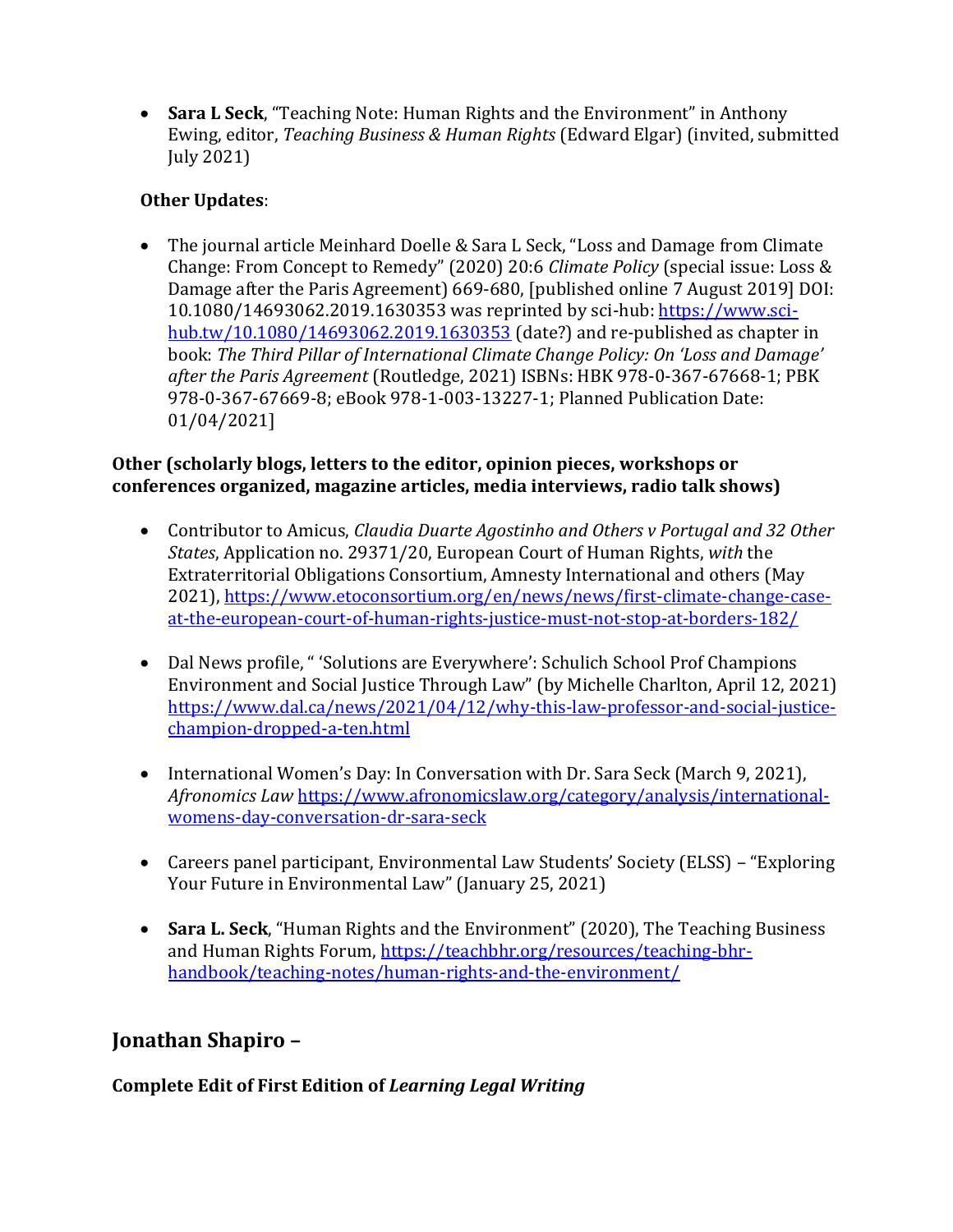Two years ago I wrote and created an interactive on-line textbook for the LRW course at the law school, entitled *Learning Legal Writing*. The book in unique in the country in that it is published on the TopHat platform, which includes interactive writing exercises. Students are able to read about a legal writing concept, and then test their knowledge with exercises and problems, and receive instantaneous feedback from the book itself. I note the book is therefore not traditional, but a sort of pastiche of a textbook, a blog, and an exercise workbook.

One of the challenges of using this format and platform is that there is not a traditional editor as one would have with a paper publishing company such as Thomson Reuters or Lexis Nexis. The TopHat platform permits direct publication by the author to the student consumer. This is advantageous from a cost perspective, but has disadvantages as well, as there is no external editor to proof the work for spelling, grammar, sentence structure, and other simple errors.

During the first year of use, and during the pandemic year, where the online textbook became the **primary** source of knowledge acquisition for students, a number of students helpfully pointed out several minor errors in the book. This undermines the credibility of the work and of me, the author, since a book on legal writing ought not to have spelling and grammar errors contained within.

I conducted a complete edit of the first edition of the book in order to clean up these minor errors. I also worked with several colleagues across the country who volunteered to review chapters of the book and made other more significant changes to the book, from sentence structure to substantive content.

The edited version of the book will be used by all three sections of LRW in the coming year.

I am also working on adding additional chapters to the book, which are underway but not yet complete. I have written a partial chapter on writing factums, and I hope to complete that in the coming year.

### **Complete Materials For Filmed Chambers Motion (Filming Delayed Due to COVID, release delayed due to update in Rules)**

For a long time, I have intended to film a Chambers motion for the benefit of the Civil Procedure class at the law school. We used to require students to attend a Chambers hearing but it both overwhelmed the courts and led to inconsistent experiences for students. While discussing this with now Chief Justice Wood, it was suggested that we create a hypothetical Chambers motion, have it argued by two experienced lawyers before a real Justice of the Supreme Court, and film it.

At the start of the year, we had a partial set of materials for a motion created for us by a summer research student. I completed those materials, which consist of an affidavit from each side in the motion and motion briefs.

Unfortunately, the pandemic closed live hearings in the courts, and any discretionary projects like this were also put on hold. It is my hope that we will be able to make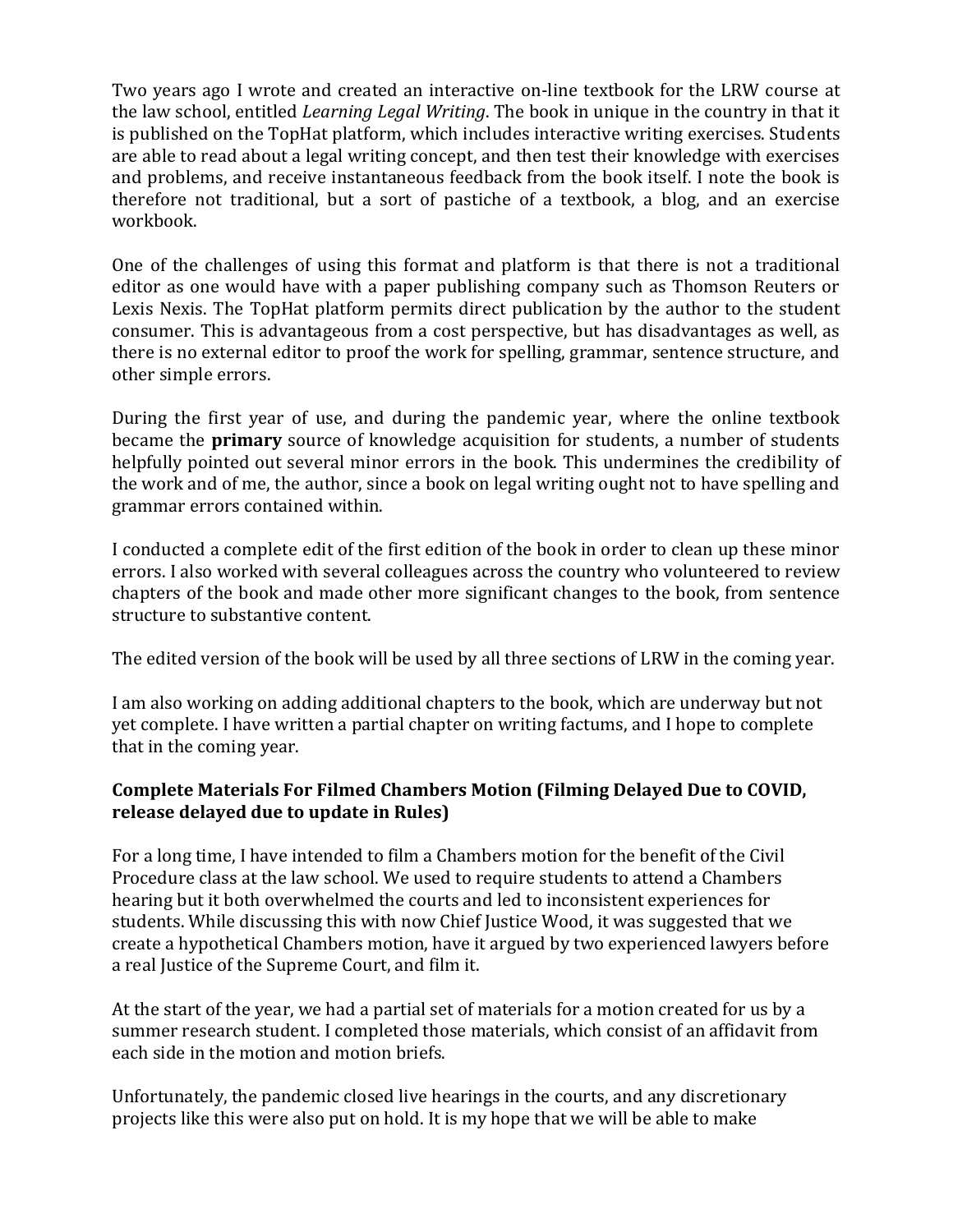arrangements to film the finished product once court access returns to a greater degree of normalcy in the coming year.

Additionally, after the materials were complete, the Supreme Court Rules Committee changed the Rule which is the subject of the mock motion. The materials will now need to be updated to reflect this substantive change before they can be used for filming in order to keep the law relevant and current.

I still intend to upload the materials that were completed to the Civil Procedure students (in all three sections) to use as a guiding sample, with the note that the law has been changed and that the filmed version of the arguments will follow in future years.

### **Draft Complete New Civil Procedure Workshop Problem**

As you know from having taught the course, each year the Civil Procedure class works around a hypothetical (but usually based strongly in a real life scenario) workshop problem involving a civil litigation matter taken from its inception where the students draft pleadings, through two stages of negotiation, and drafting two motions. They do this under the joint guidance of the professor and a practicing lawyer in both the classroom portion and a workshop setting.

We have four regular workshop problems which we use in a rotation. We have long wanted to create an additional problem because it has been our view that 5 problems (for a full 5 years between rotations) is safer to ensure there is no student memory of the previous problems. We also want to expand the issues to include environmental law (we have medical malpractice, several personal injury accidents, and a manufacturing negligence problem, but no environmental law problem).

I drafted from scratch a new 5th workshop problem which will be used in the coming year and put into the regular rotation thereafter. The problem is based on the movie *A Civil Action*, itself based on a true story of a pollution and dumping case from Massachusetts. By researching and basing the problem on a real case, we hope the problem will be realistic for the students.

# **New Criminal Practice Fall Assignment**

Two years ago the Federal government passed Bill C-51, which made significant amendments to the *Criminal Code*. One of the things the bill did was remove from the *Code*  a number of sections that had been previously struck down as unconstitutional but which remained in the published statute. Each year in Criminal law I use a detailed practice problem a week in advance of the Fall Assignment (which is the first assignment of significant weight law students undertake in their law school education), which teaches and tests their ability to conduct a *Charter* analysis. I have used a problem for years that involves the use of a slot machine in a private home. That problem could no longer be used after the passage of Bill C-51.

Creating a new review problem to prepare the small group students was a major priorty for me during my leave. I had been unable to find space to create a new problem and had to use the old problem in the previous year despite the law no longer being on the books.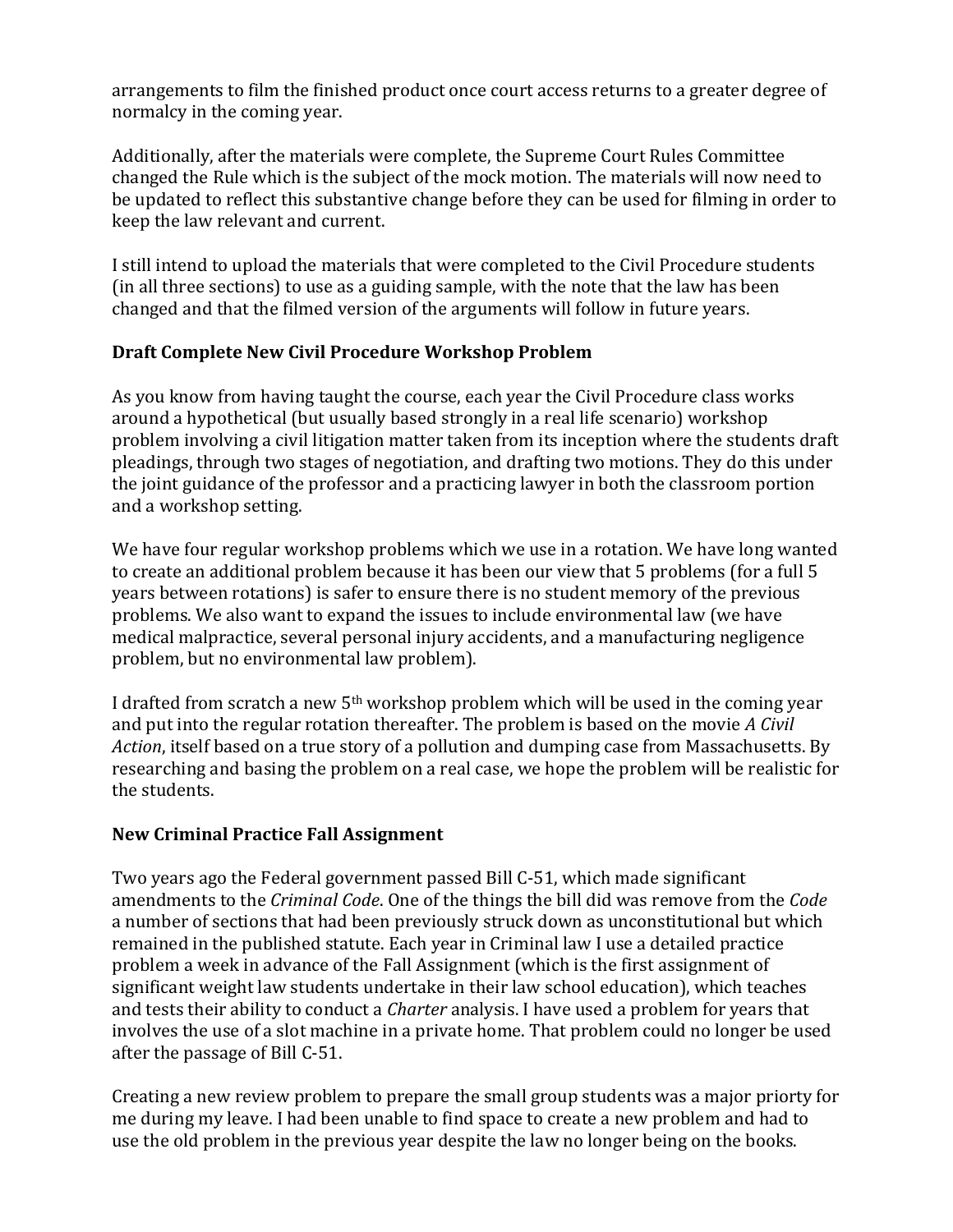Creating a new problem is a real challenge because it has to be realistic, but also simple enough for learning 1Ls to complete, and it has to hit the right kind of learning goals we work on in the first 7 weeks of class time.

I was able to completely create a new practice review problem based on the intersection of Canada's refugee and criminal law, and based on a recent Supreme Court of Canada case, which will, I hope, meet the teaching and learning needs of the students, and last the criminal small group professors (who use my practice materials) for years to come.

#### **Updated and Revised Civil Procedure Casebook**

A number of significant rule changes have occurred in the province over the last number of years. Economical actions limits have been raised from \$100,000 to \$150,000 along with some other streamlining in Rule 57, there are new presumptions for actions and applications in Rule 6, and the Supreme Court of Canada recently clarified the law of limitations and discoverability. This necessitated some significant updating to the Civil Procedure casebook to ensure our materials are up to date.

In order to keep the materials manageable for the students, we try not to add new material without removing an equivalent amount of material, and so some significant thinking had to go into making decisions on what to remove as well as what to add.

The up to date casebook will be used by all three sections of Civil Procedure for the coming year.

# **David VanderZwaag –**

#### **Publications (books, book chapters, articles, reports published between July 1, 2020 and June 30, 2021)**

### **Articles**

- Olga Koubrak, **David L VanderZwaag** & Boris Worm, "Saving the North Atlantic Right Whale in a Changing Ocean: Gauging Scientific and Law and Policy Responses" (2021) 200 Ocean & Coastal Management 105109 (R).
- UR Sumaila & **David L VanderZwaag**, "Guest Editorial—Canada and Transboundary Fisheries Management in Changing Oceans: Taking Stock, Future Scenarios" (2020) 25:4 Ecology and Society 44.
- Olga Koubrak & **David L VanderZwaag**, "Are Transboundary Fisheries Management Arrangements in the Northwest Atlantic and North Pacific Seaworthy in a Changing Ocean?" (2020) 25:4 Ecology and Society 42 (R).

#### **Books**

• Karen N. Scott & **David L VanderZwaag**, eds, *Research Handbook on Polar Law* (Cheltenham, UK: Edward Elgar, 2020).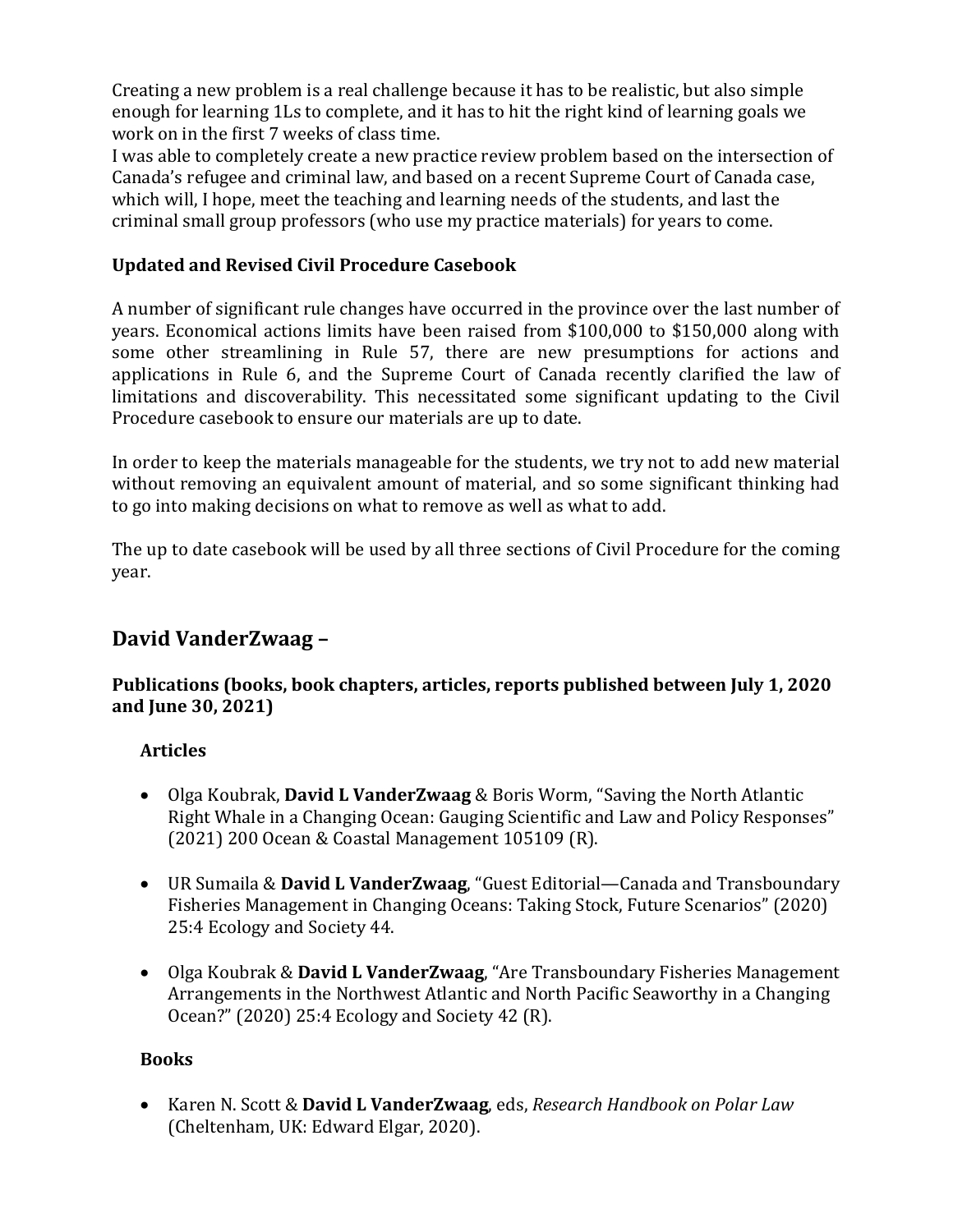### **Book Chapters**

- Karen N. Scott & **David L VanderZwaag**, "Introduction to Polar Law" in Karen N. Scott & David L VanderZwaag, eds, *Research Handbook on Polar Law* (Cheltenham, UK: Edward Elgar, 2020) 1-17.
- **David L VanderZwaag**, "Canada's Arctic Disputes: Cooperative Bridges, Foggy Futures" in Helene Ruiz Fabri, Erik Franckx, Marco Benatar & Tamar Meshel, eds, *A Bridge Over Troubled Waters: Dispute Resolution in the Law of International Watercourses and the Law of the Sea* (Leiden: Brill Nijhoff, 2021) 445-467 (R).

### **Reports**

- Lawson W Brigham, Robert W Corell, Jong Deog KIm, Yoon Hyung Kim, Arild Moe, Charles E Morrison, **David L VanderZwaag** & Oran R Young eds, *2020 North Pacific Arctic Conference Proceedings, The Arctic in World Affairs: A North Pacific Dialogue on Will Great Power Politics Threaten Arctic Sustainability?* (Korea Maritime Institute, Busan and East-West Center, Honolulu).
- Yoon H Kim, Oran R Young, Robert W Corell, Lawson Brigham, Jong Deog KIm, Arild Moe, Charles E Morrison & **David L VanderZwaag**, "*Overview: Will Great Power Politics Threaten Arctic Sustainability?*" in ibid., 3-36.

#### **Forthcoming**

#### **Accepted for Publication**

- **David L VanderZwaag**, "Arctic" (2021) YB Intl Env L, <https://doi.org/10.1093/yiel/yvaa025>
- Cecilia Engler, Phillip Saunders & **David L VanderZwaag**, "Are Canadian Ocean Laws and Policies Climate Ready? Progressions and Challenges", in UR Sumaila, D Armitage, M Bailey & W Cheung, eds, *Canada's Oceans: Pathways to Sustainability in a Sea of Change* (UBC Press).
- **David L VanderZwaag**, Nilufer Oral & Tim Stephens, eds, *Research Handbook on Ocean Acidification Law and Policy* (Cheltenham, UK: Edward Elgar, 2021)
- **David L VanderZwaag**, Nilufer Oral & Tim Stephens, "Introduction to the Research Handbook on Ocean Acidification Law and Policy", in ibid, ch 1.
- Nadja Steiner & **David L VanderZwaag**, "Ocean Acidification and the Arctic: Regional Scientific and Governance Responses", in ibid, ch 15.
- **David L VanderZwaag** & Jenny Boehner, "The CBD and Marine and Coastal Biodiversity: Progressions and Limitations", in Jorge Cabrera Medaglia & Frederic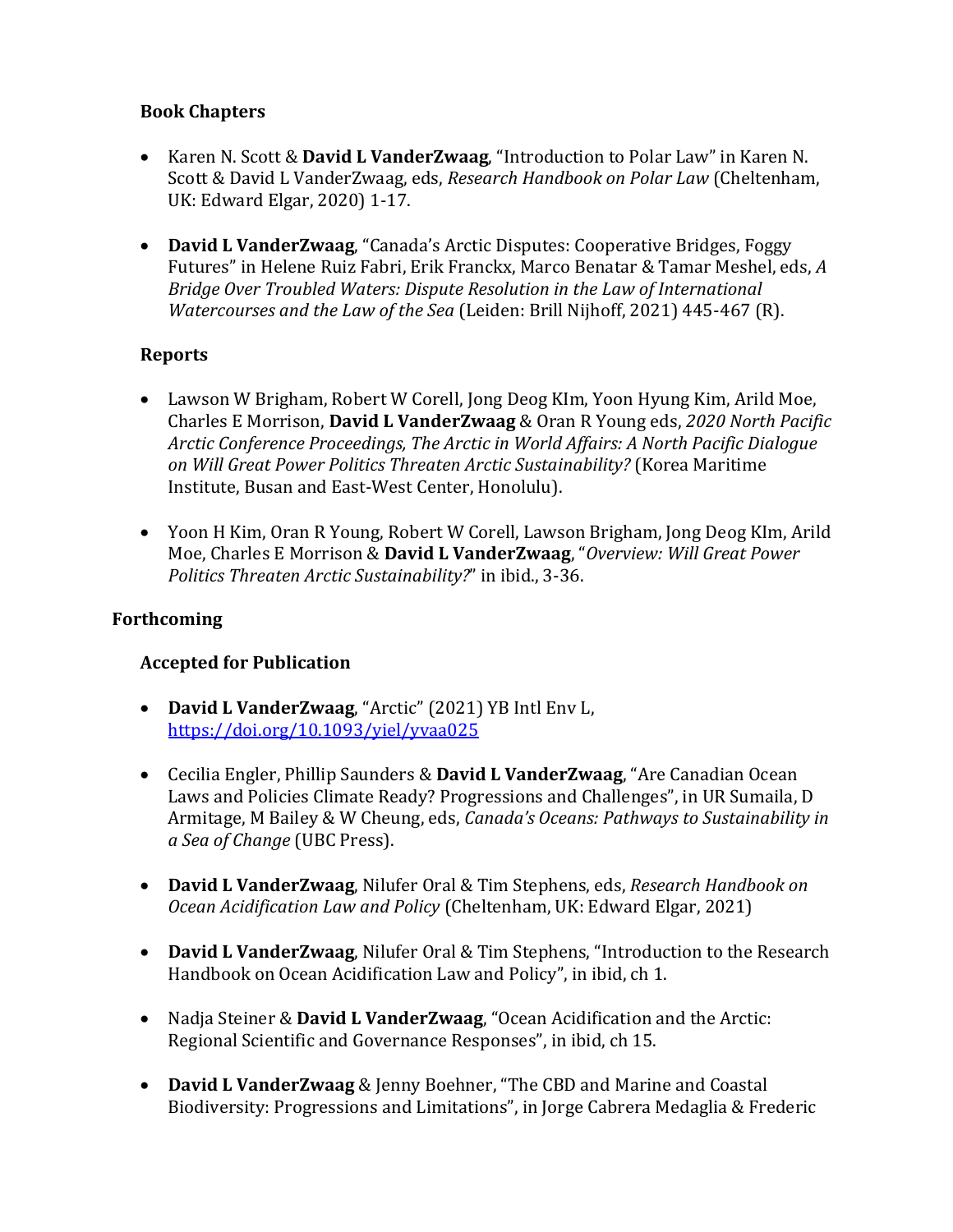Perron-Welch, eds, *Legal Aspects of Implementing the Convention on Biological Diversity* (Cambridge University Press, 2022).

• **David L VanderZwaag**, "Sustaining Wild Salmon in the North Atlantic: Progressions and Tribulations", in H Jordan Diamond, Holly Doremus & Moon-Sang Kwon, eds, *Common Currents: Examining How We Govern the Ocean Commons* (Leiden, The Netherlands: Brill, 2022).

# **Jacqueline Walsh –**

#### **Forthcoming**

#### **Revised and Resubmitted**

• Newell, W. and Walsh, J. "Legally-informed information disclosure in early-stage ventures" *Revise and Resubmit* in the International Journal of Technology Transfer and Commercialization

### **Accepted**

• Newell, W., Winsor, B. and Walsh, J. (Guest Editors) "Enterprises and technology in communities in the North Atlantic periphery" Special Edition, *Forthcoming* in Journal of Enterprising Communities – People and Places in the Global Economy

#### **Other**

- Article re Technology and Innovation Law Clinic in Lawyers' Daily
- Article re Technology and Innovation Law Clinic in Nova Voce
- Guest Interview re Technology and Innovation Law Clinic with the Geek in Review Podcast

# **Sheila Wildeman –**

• *Disciplining Judges*, Richard Devlin & Sheila Wildeman, eds (Cheltenham, Glos: Elgar, 2021).

includes 2 co-authored chapters:

- **-** Richard Devlin & Sheila Wildeman, "Introduction: disciplining judges exercising statecraft" (1-22);
- **-** Richard Devlin & Sheila Wildeman, "The Canadian Judicial Council's (elusive) quest for legitimacy" (49-78).
- "Disabling Solitary: An Anti-Carceral Critique of Canada's Solitary Confinement Litigation" in *The Legacies of Institututionalisation: Disability, Law and Policy in the*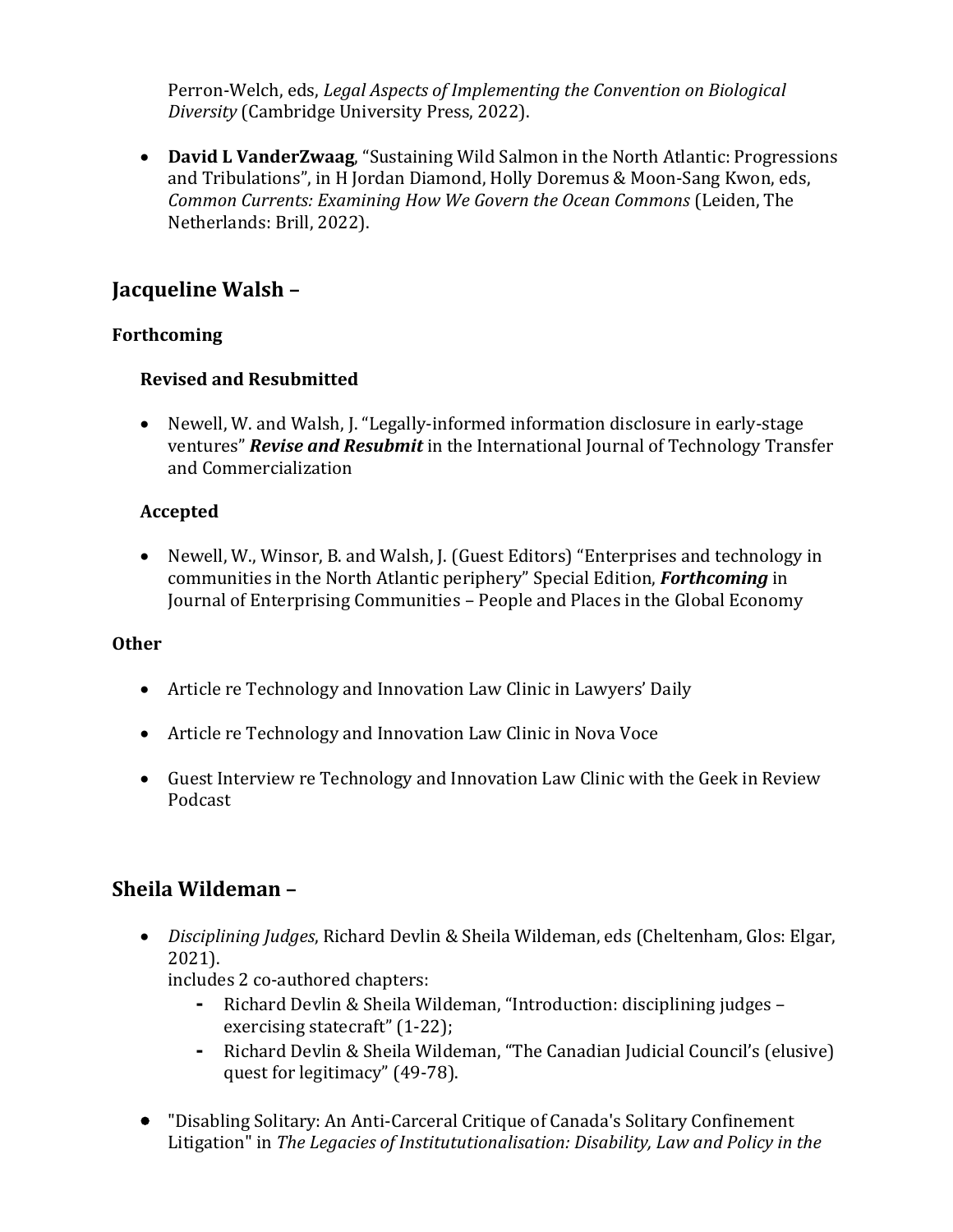*'Deinstitutionalised' Community*, Claire Spivakovsky, Linda Steele and Penelope Weller, eds (Oxford: Hart, [July] 2020).

- With Matthew Herder et al, "Securing Safe Supply During COVID-19 and Beyond: Scoping Review and Knowledge Mobilization" (at [https://cihr](https://cihr-irsc.gc.ca/e/52043.html)[irsc.gc.ca/e/52043.html\)](https://cihr-irsc.gc.ca/e/52043.html) (Winter 2021)
- **Forthcoming** (finalized in April 2020 during sabbatical, but awaiting publication): "Habeas Corpus Unbound" in Administrative Law in Context, 4 th ed, Paul Daly & Colleen Flood, eds, Emond Montgomery (forthcoming 2021).

### **Reports**

• Participant in the Reimagine NS report *Support and Protect*, Adelina Iftene, Chair (Faculty of Management, Oct 8, 2020)

#### **Knowledge Translation / Mobilization**

#### **Print / online media**

• Quoted in 5-6 articles, including sustained interview on accountability and oversight in provincial jails: Stuart Peddle, "East Coast Prison Justice Society calls for action in wake of N.S. jail video" *Halifax Herald*, April 6, 2021 [https://www.saltwire.com/halifax/news/local/east-coast-prison-justice-society](https://www.saltwire.com/halifax/news/local/east-coast-prison-justice-society-calls-for-action-in-wake-of-ns-jail-video-100572796/)[calls-for-action-in-wake-of-ns-jail-video-100572796/](https://www.saltwire.com/halifax/news/local/east-coast-prison-justice-society-calls-for-action-in-wake-of-ns-jail-video-100572796/) [Other quotations in news articles omitted]

#### **Media op-eds**

- July 2020 *Institution Watch* Sheila Wildeman, "Fighting for Deinstitutionalization in Nova Scotia: Emerald Hall Human Rights Case" pp. 4-6 (newsletter of People First of Canada & Canadian Association for Community Living Joint Task Force on Deinstitutionalization);
- Oct 2, 2020 *Policy Options* Matt Bonn, Sheila Wildeman, Matt Herder, "Expertise of people who use drugs must be central to design of safe supply"
- Jan 12, 2021 *Nova Scotia Advocate* "Nova Scotia must protect human rights and reduce risks of COVID-19 in provincial jails".

#### **Television**

• January 17, 2021: Pandemic response in provincial corrections (**Global News** [https://globalnews.ca/news/7582002/prison-justice-coronavirus-nova-scotia](https://globalnews.ca/news/7582002/prison-justice-coronavirus-nova-scotia-jails/)[jails/](https://globalnews.ca/news/7582002/prison-justice-coronavirus-nova-scotia-jails/)

#### **Radio**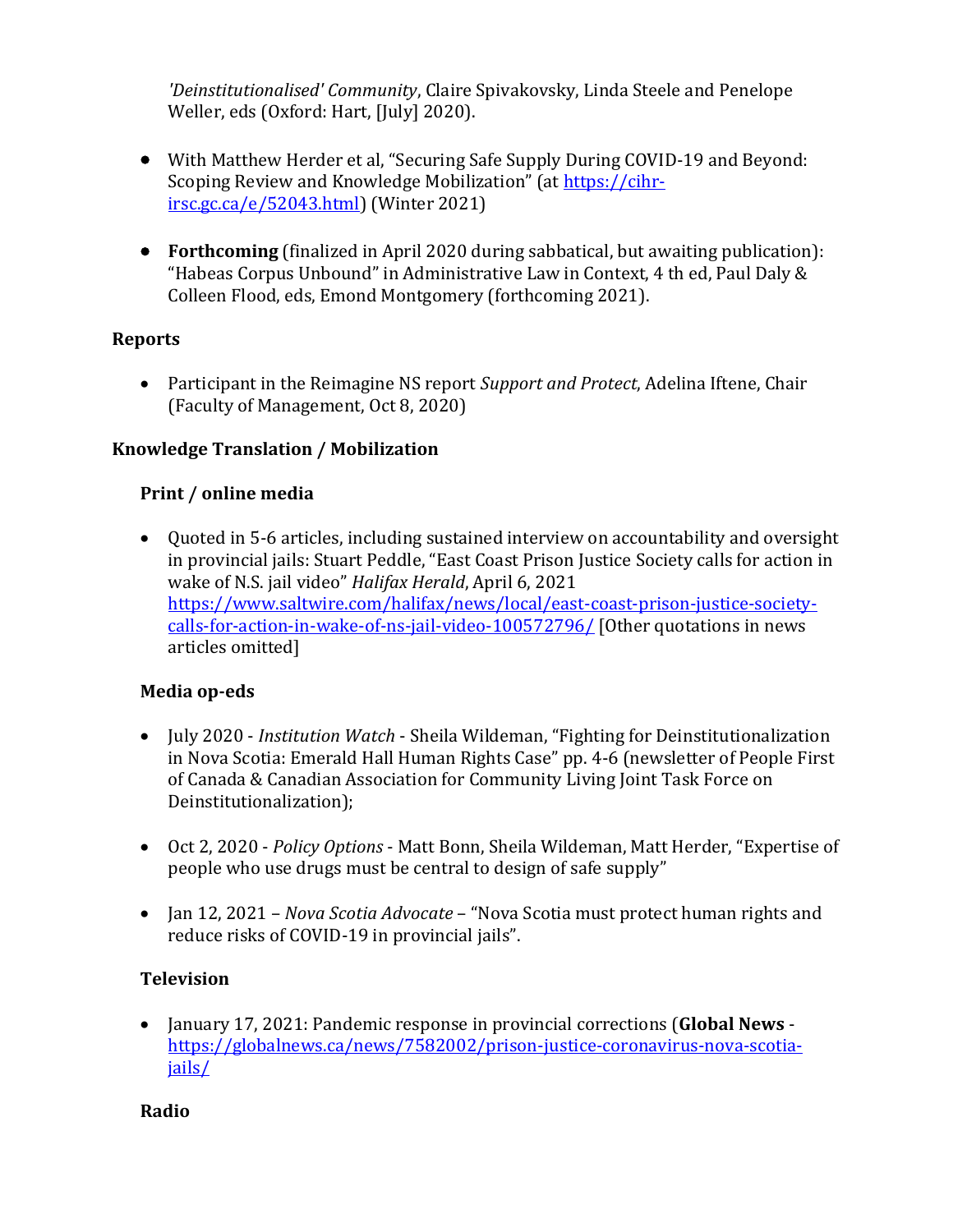• April 7, 2021 – CBC Mainstreet NS **"Advocates raise alarm about disturbing video they believe was filmed inside Burnside jail"** [https://www.cbc.ca/listen/live](https://www.cbc.ca/listen/live-radio/1-%2037/clip/15835721)radio/1- [37/clip/15835721](https://www.cbc.ca/listen/live-radio/1-%2037/clip/15835721)

# **Michelle Williams –**

### **Forthcoming**

#### **In Progress**

- Invitation to contribute chapter to *Keeping Sane as an African Canadian Working in White Institutions*, edited by Dr. Barb Hamilton-Hinch and Robert Wright to be published by Fernwood Press, (draft due September 2021)
- Invitation to contribute chapter to *Anti-Black Racism and the Criminal Justice System in Canada*, published by Emond-Montgomery (draft due October 2021)
- An International Law Understanding of African Nova Scotians as a Distinct People

#### **Other**

### **Magazine articles, media interviews, radio talk shows**

- Re Establishment of African Nova Scotian Justice Institute:
	- **-** <https://novascotia.ca/news/release/?id=20210712002>
	- **-** [https://www.thecoast.ca/halifax/african-nova-scotian-justice-institute-an](https://www.thecoast.ca/halifax/african-nova-scotian-justice-institute-an-atlantic-first/Content?oid=26773954)[atlantic-first/Content?oid=26773954](https://www.thecoast.ca/halifax/african-nova-scotian-justice-institute-an-atlantic-first/Content?oid=26773954)
	- **-** [https://www.cbc.ca/news/canada/nova-scotia/african-nova-scotia-justice](https://www.cbc.ca/news/canada/nova-scotia/african-nova-scotia-justice-institute-1.6098956)[institute-1.6098956](https://www.cbc.ca/news/canada/nova-scotia/african-nova-scotia-justice-institute-1.6098956)
	- **-** [https://www.canadianlawyermag.com/practice-areas/litigation/african](https://www.canadianlawyermag.com/practice-areas/litigation/african-nova-scotian-justice-institute-to-offer-eight-justice-related-support-outreach-programs/358344)[nova-scotian-justice-institute-to-offer-eight-justice-related-support](https://www.canadianlawyermag.com/practice-areas/litigation/african-nova-scotian-justice-institute-to-offer-eight-justice-related-support-outreach-programs/358344)[outreach-programs/358344](https://www.canadianlawyermag.com/practice-areas/litigation/african-nova-scotian-justice-institute-to-offer-eight-justice-related-support-outreach-programs/358344)
	- **-** [https://www.saltwire.com/atlantic-canada/news/a-dream-too-long-in-the](https://www.saltwire.com/atlantic-canada/news/a-dream-too-long-in-the-making-new-institute-to-address-anti-black-racism-in-ns-justice-system-100610794/)[making-new-institute-to-address-anti-black-racism-in-ns-justice-system-](https://www.saltwire.com/atlantic-canada/news/a-dream-too-long-in-the-making-new-institute-to-address-anti-black-racism-in-ns-justice-system-100610794/)[100610794/](https://www.saltwire.com/atlantic-canada/news/a-dream-too-long-in-the-making-new-institute-to-address-anti-black-racism-in-ns-justice-system-100610794/)
	- **-** [https://www.canadianlawyermag.com/practice-areas/litigation/african](https://www.canadianlawyermag.com/practice-areas/litigation/african-nova-scotian-justice-institute-to-offer-eight-justice-related-support-outreach-programs/358344)[nova-scotian-justice-institute-to-offer-eight-justice-related-support](https://www.canadianlawyermag.com/practice-areas/litigation/african-nova-scotian-justice-institute-to-offer-eight-justice-related-support-outreach-programs/358344)[outreach-programs/358344](https://www.canadianlawyermag.com/practice-areas/litigation/african-nova-scotian-justice-institute-to-offer-eight-justice-related-support-outreach-programs/358344)